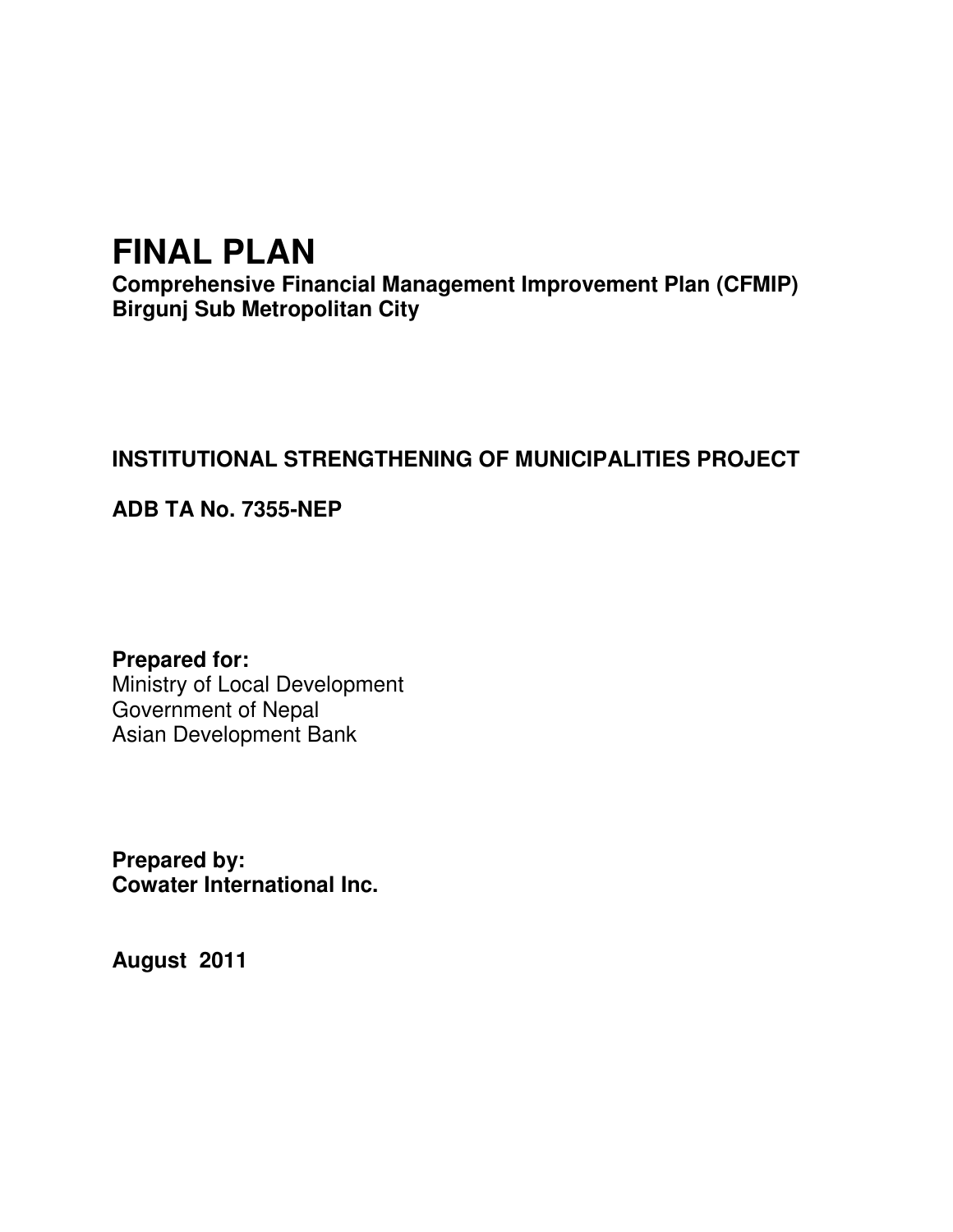## **TABLE OF CONTENTS**

| COMPREHENSIVE FINANCIAL MANAGEMENT IMPROVEMENT PLAN (CFMIP) 1 |  |
|---------------------------------------------------------------|--|
|                                                               |  |
|                                                               |  |
|                                                               |  |
|                                                               |  |
|                                                               |  |
|                                                               |  |
|                                                               |  |
|                                                               |  |
|                                                               |  |
|                                                               |  |
|                                                               |  |
|                                                               |  |
|                                                               |  |
|                                                               |  |
|                                                               |  |
|                                                               |  |
|                                                               |  |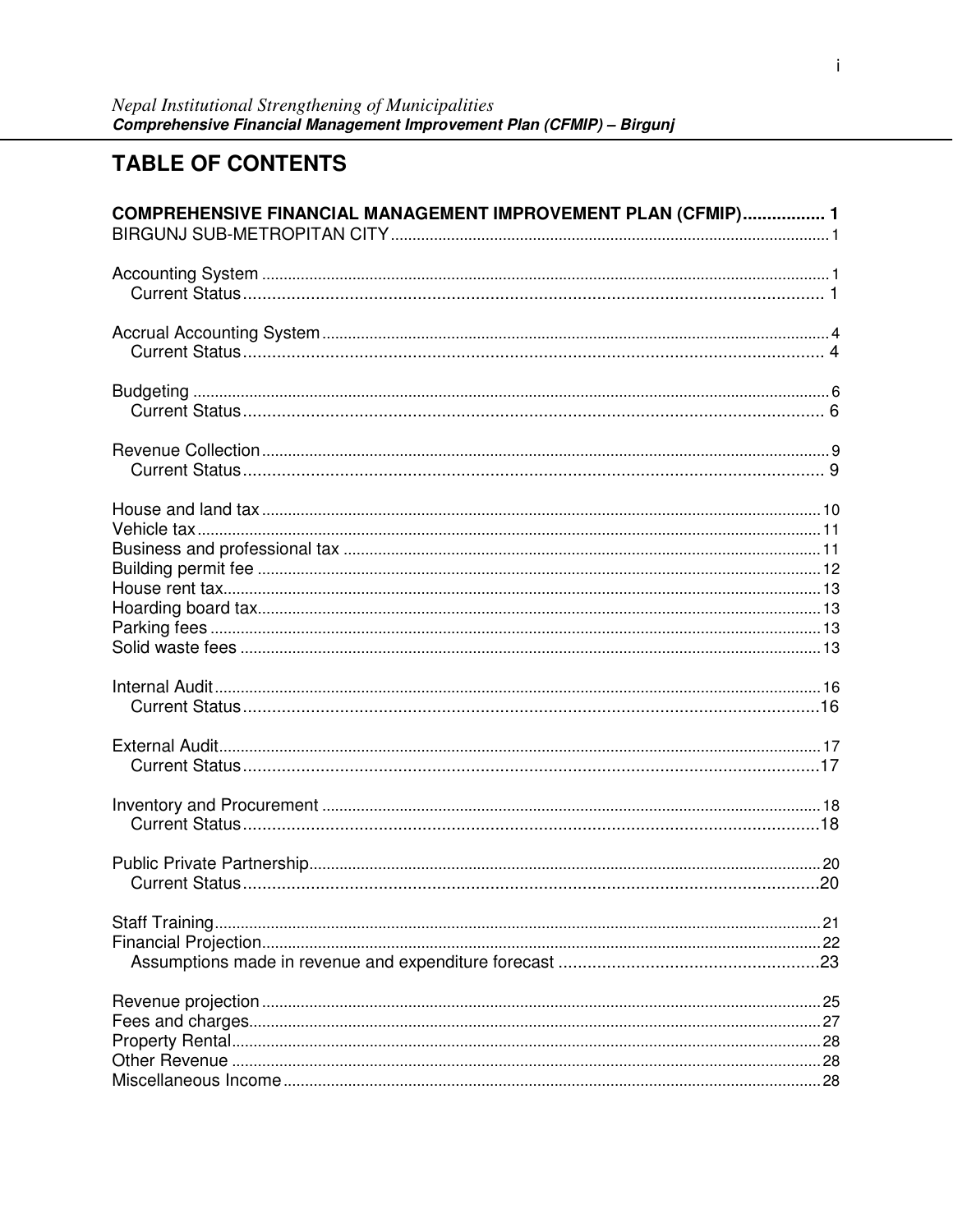*Nepal Institutional Strengthening of Municipalities* **Comprehensive Financial Management Improvement Plan (CFMIP) – Birgunj** 

| .29<br>.29<br>.29 |
|-------------------|
|                   |
| .30               |
|                   |
|                   |

## **LIST OF TABLES AND FIGURES**

| Table 1: |                                                                                    |     |
|----------|------------------------------------------------------------------------------------|-----|
| Table 2: |                                                                                    |     |
| Table 3: | Comparison Between Budget And Actual Income And Expenditure For Fy 2009/1 7        |     |
| Table 4: |                                                                                    |     |
| Table 5: |                                                                                    |     |
| Table 6: |                                                                                    |     |
| Table 7: |                                                                                    |     |
| Table 8: |                                                                                    |     |
| Table 9: |                                                                                    |     |
|          |                                                                                    |     |
|          |                                                                                    |     |
|          | Table 12: Actual Revenue And Expenditure For Fy 2009/10 And Budget Proposed For Fy | .25 |

## **LIST OF ANNEXES**

Annex – 1: Assessment of Minimum Conditions and Performance Measures Minimum Conditions Performance Measurement

Annex – 2: Financial Statements, Historical and Projected Data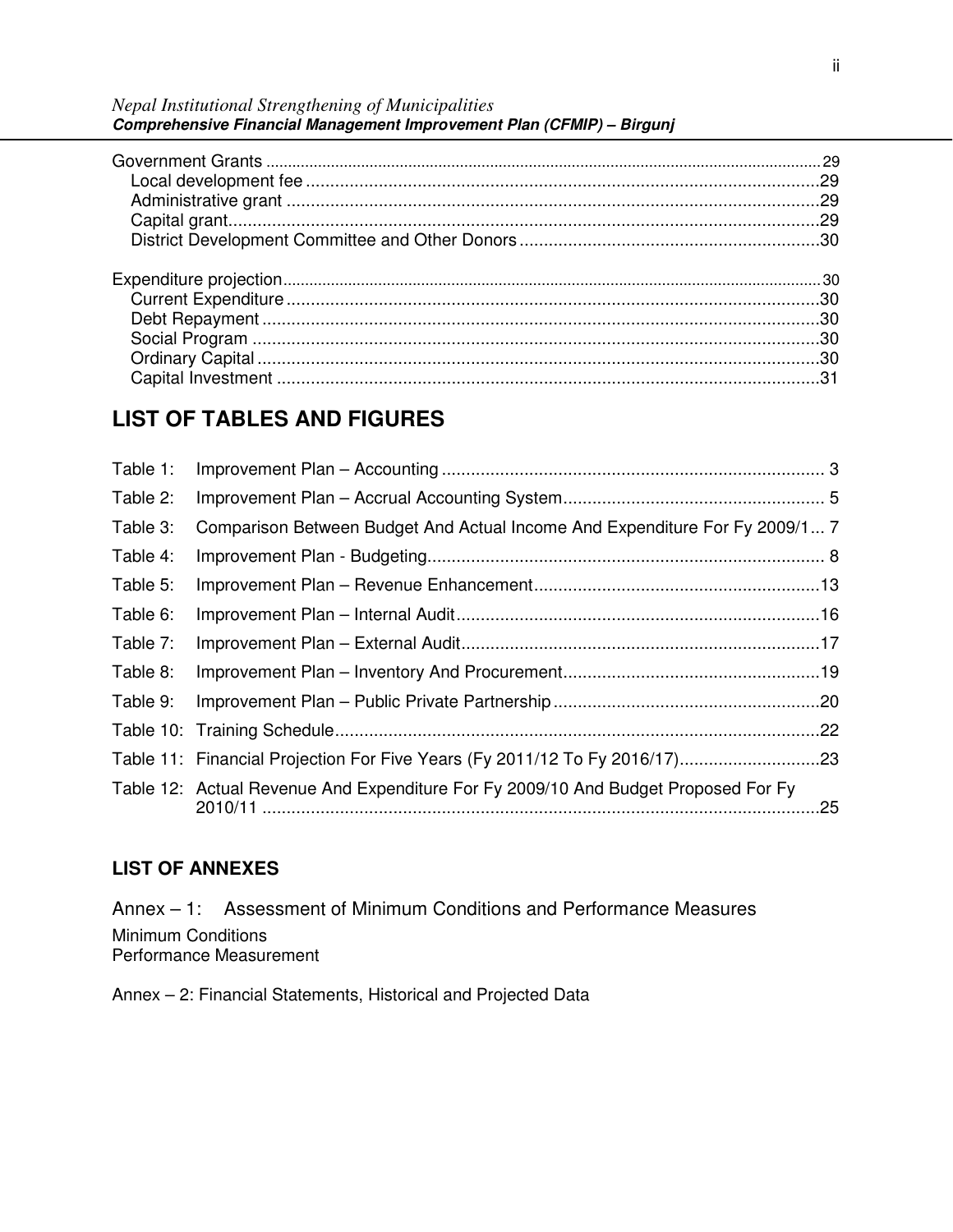iii

## **ACRONYMS**

| AAS          | <b>Accrual Accounting System</b>                        |
|--------------|---------------------------------------------------------|
| <b>ACCA</b>  | Asian Coalition for Community Action                    |
| <b>ADB</b>   | Asian Development Bank                                  |
| <b>CFMIP</b> | Comprehensive Financial Management Improvement Plan     |
| <b>DTCO</b>  | <b>District Treasury and Controller Office</b>          |
| EO           | <b>Executive Officer</b>                                |
| <b>FNCCI</b> | Federation of Chamber of Commerce and Industries        |
| <b>FY</b>    | <b>Fiscal Year</b>                                      |
| GIS          | Geodetic Information System                             |
| <b>HALT</b>  | House and Land Tax                                      |
| HO           | <b>Head Office</b>                                      |
| <b>IAP</b>   | Integrated Annual Plan                                  |
| <b>IPT</b>   | <b>Integrated Property Tax</b>                          |
| <b>IRO</b>   | <b>Inland Revenue Office</b>                            |
| <b>ISMP</b>  | Institutional Strengthening for Municipalities Project  |
| <b>LBFAR</b> | Local Bodes Financial Administration Regulations        |
| <b>LDTA</b>  | Local Development Training Authority                    |
| <b>LSGR</b>  | <b>Local Self Governance Regulations</b>                |
| <b>MCPM</b>  | Minimum Condition and Performance Measurement           |
| <b>MLD</b>   | Ministry of Local Development                           |
| <b>MOF</b>   | Ministry of Finance                                     |
| <b>MuAN</b>  | Municipality Association of Nepal                       |
| <b>NGO</b>   | Non Governmental Organization                           |
| <b>NRs</b>   | <b>Nepalese Rupees</b>                                  |
| <b>PPP</b>   | <b>Public Private Partnership</b>                       |
| <b>PPPUE</b> | <b>Public Private Partnership for Urban Environment</b> |
| <b>RAC</b>   | <b>Revenue Advisory Committee</b>                       |
| <b>TDF</b>   | Town Development Fund                                   |
| <b>TMO</b>   | <b>Transport Management Office</b>                      |
| Udle         | Urban Development through Local Efforts                 |
| <b>UNDP</b>  | United Nations Development Programme                    |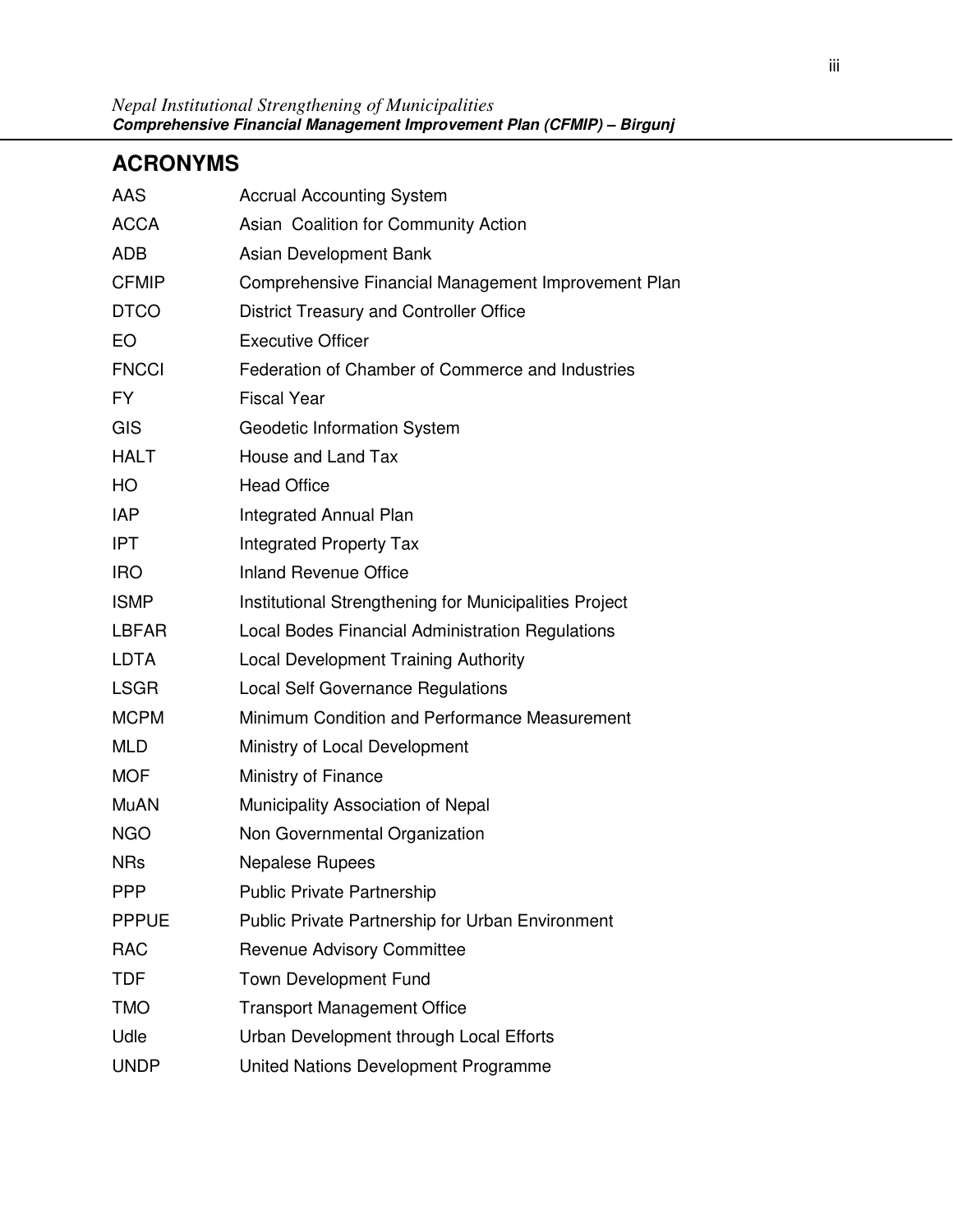## **PREFACE**

- 1. This document was developed under the Asian Development Bank's Institutional Strengthening of Municipalities Technical Assistance Project (TA 7355-NEP). The project has three components: (i) Improving Financial Management (ii) Strengthening Technical Capacity of Urban Service Delivery and (iii) Development and Institutionalization of GIS Based Urban Mapping. This document is related to the first component of the project only.
- 2. Listed below are the activities the project team are to accomplish under the project's financial management component according to the Terms of Reference (ToR). These are:
	- review and assess the existing financial management system and practices of participating municipalities;
	- review the current accounting and audit system, practices, and recording status, including the level of computerization of the accounting system;
	- review revenue administration management, types of taxes and non-taxes, collection of those over the years, revenue potential and assist in the preparation of more realistic annual revenue estimates;
	- assist in the capacity development programs to municipalities' staff in areas of accounting, budgeting, audit, revenue management and enhancement, and expenditure and revenue recording;
	- review the status of application of integrated property tax, assessment methods of tax amounts, collection efficiency, staff capacity, and potential for revenue enhancement;
	- in close consultation with participating municipalities, draft a Comprehensive Financial Management Improvement Plan (CFMIP) covering 1–3 years, including revenue enhancement measures. Among other initiatives, the CFMIP will include the introduction of accrual-based accounting system;
	- assist the municipalities in implementing the CFMIP, together with capacity development programs for the municipalities' staff, with specific focus on accounting and auditing; and,
	- review the plan to reduce backlogs in financial data, the adoption of annual financial statements, and annual internal and external audits.
- 3. It can be seen from the above list that the roles of ISMP's implementation team are essentially to review and assess the existing financial management system, accounting and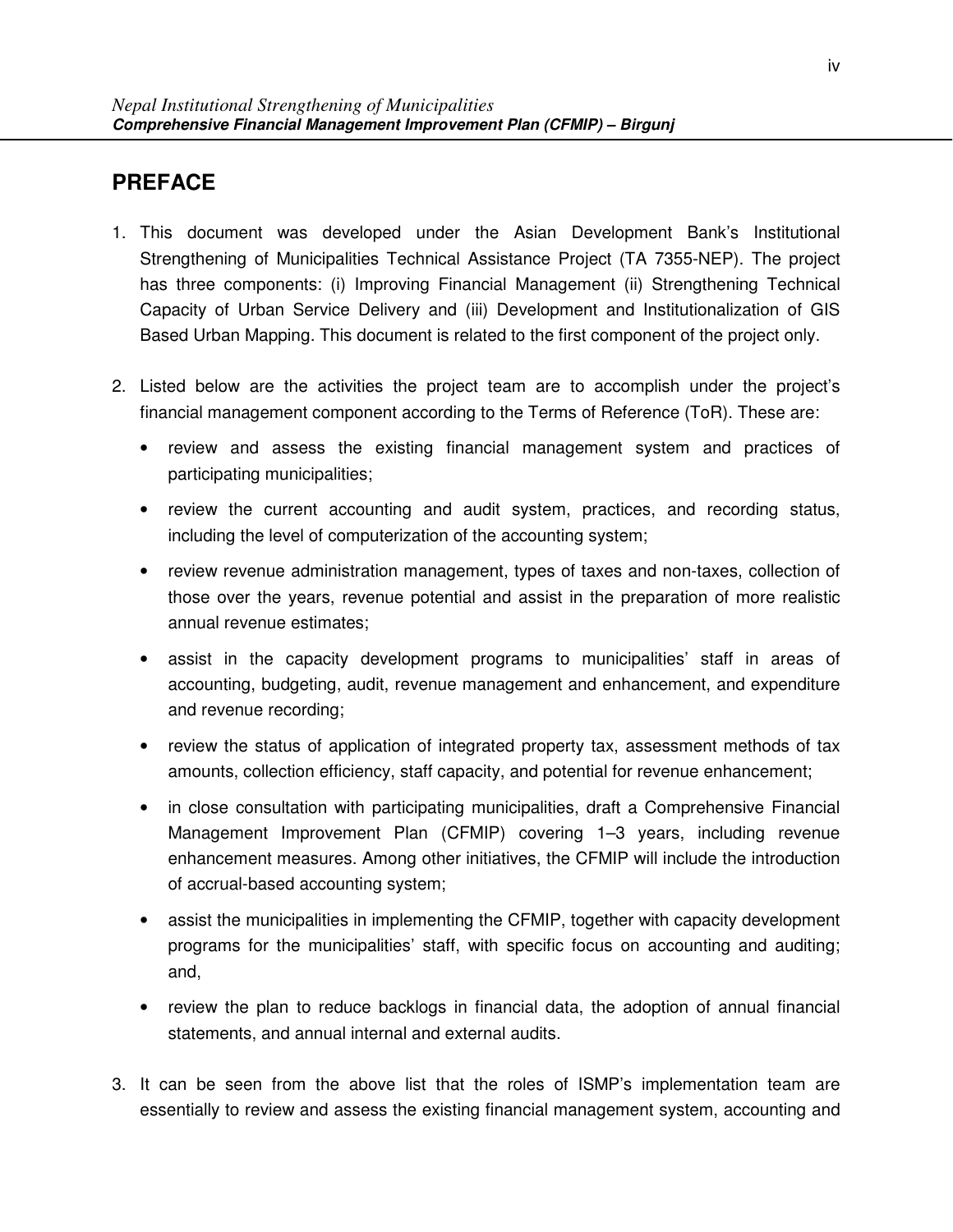auditing practices, revenue administration, and staff capacity; develop a Comprehensive Financial Management Improvement Plan (CFMIP); and provide training and assist in implementing the CFMIP. The overall objective is to strengthen the financial administration system of participating municipalities.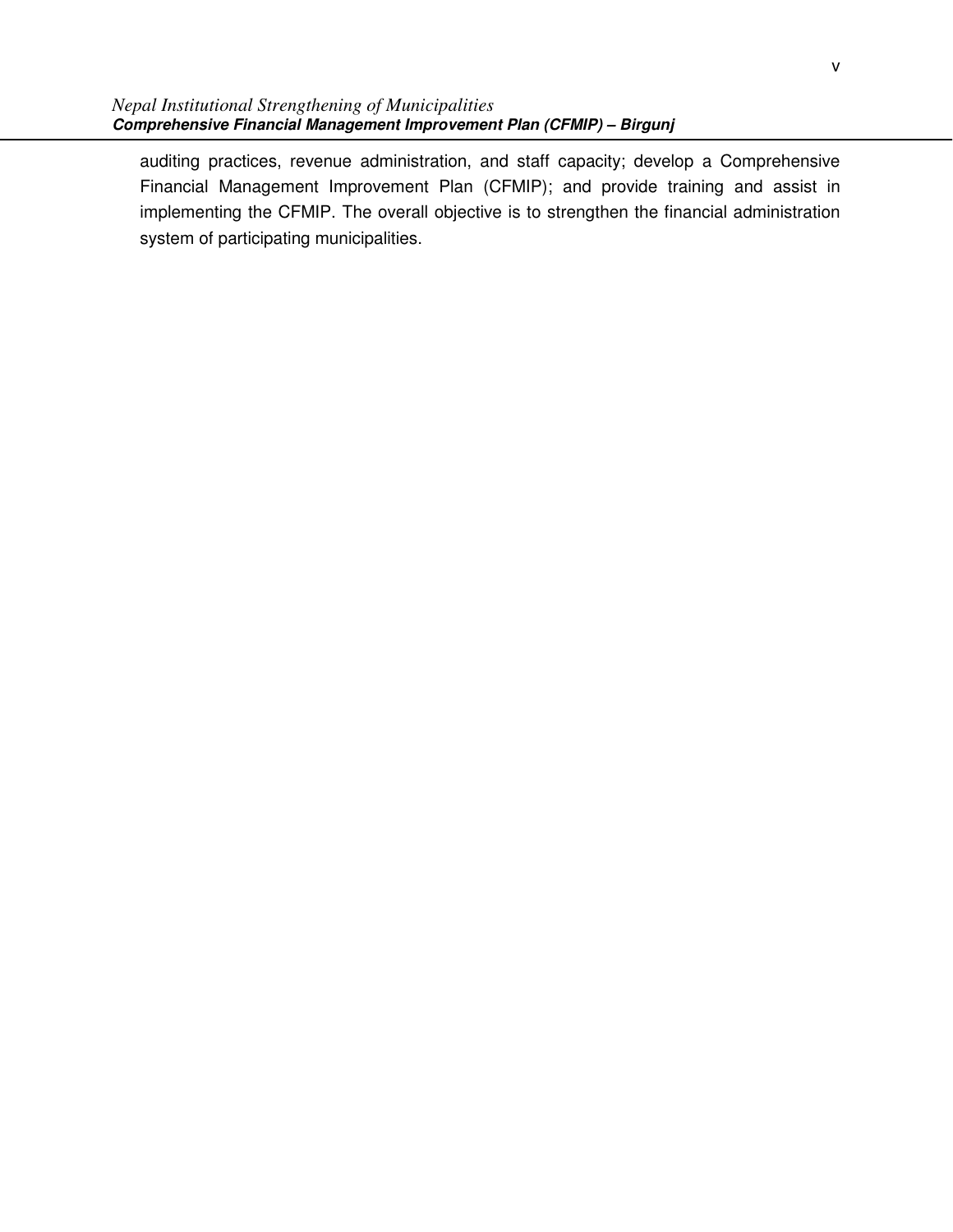## **EXECUTIVE SUMMARY**

- 4. CFMIP is a tool for improving the Financial Management of the municipality. It primarily aims to ensure that proper accounts and financial records are kept, timely audit has been done, there is a strategy for enhancing revenue to meet its financial obligations, and that financial records show the correct state of affairs of the municipality.
- 5. The present draft CFMIP has been prepared on the basis of discussions held with municipality staff, assessments of the financial management systems and practices and capabilities, studies of secondary documents, meetings held with various stakeholders (MLD, Udle, MuAN), and presentations made at stakeholders workshops and project steering committee meetings.
- 6. The municipality will need to have a continuing commitment in implementing the recommendations made in the CFMIP. The ISMP team have provided intermittent support and training to support its implementation. The feedback of the municipality has been of assistance to the ISMP team in making it a success. The municipal staff with its vast knowledge of the organizational structure, local social and economic conditions and the staff capacities has been valuable in producing a final useful and workable document.
- 7. The Fiscal Commission of the Ministry of Local Development (MLD) provides a performance assessment measures in its "Minimum Condition and Performance Measure (MCPM)". In this assessment, financial indicators comprise a major part of measurement. The practice of MCPM was commenced in FY 2007/08. Based on performance, the municipality is either rewarded or penalised in their entitlement for a formula based government grant. The performance of the municipality is tabulated in the Table below. More details can be found in Annex - 1.

| <b>MCPM</b>                                                                                                 | Total<br><b>Points</b> | FΥ<br>07/08 | FΥ<br>08/09 | FΥ<br>09/10 |
|-------------------------------------------------------------------------------------------------------------|------------------------|-------------|-------------|-------------|
| Minimum Condition                                                                                           | 13                     |             | 8           | 13          |
| Performance Measure (Total)                                                                                 | 100                    | 45          | 46          | 62          |
| Performance Measure (Financial Management)                                                                  | 28                     |             | 10          | 16          |
| Performance Measure (Others)                                                                                | 72                     | 38          | 36          | 46          |
| Ranking Position (out of 58 municipalities)                                                                 | 58                     | 38          | 55          | 33          |
| Financial Implication Based on Ranking (addition (+) or<br>reduction (-) in formula based government grant) |                        | $-10%$      | $-100\%$    | $-10%$      |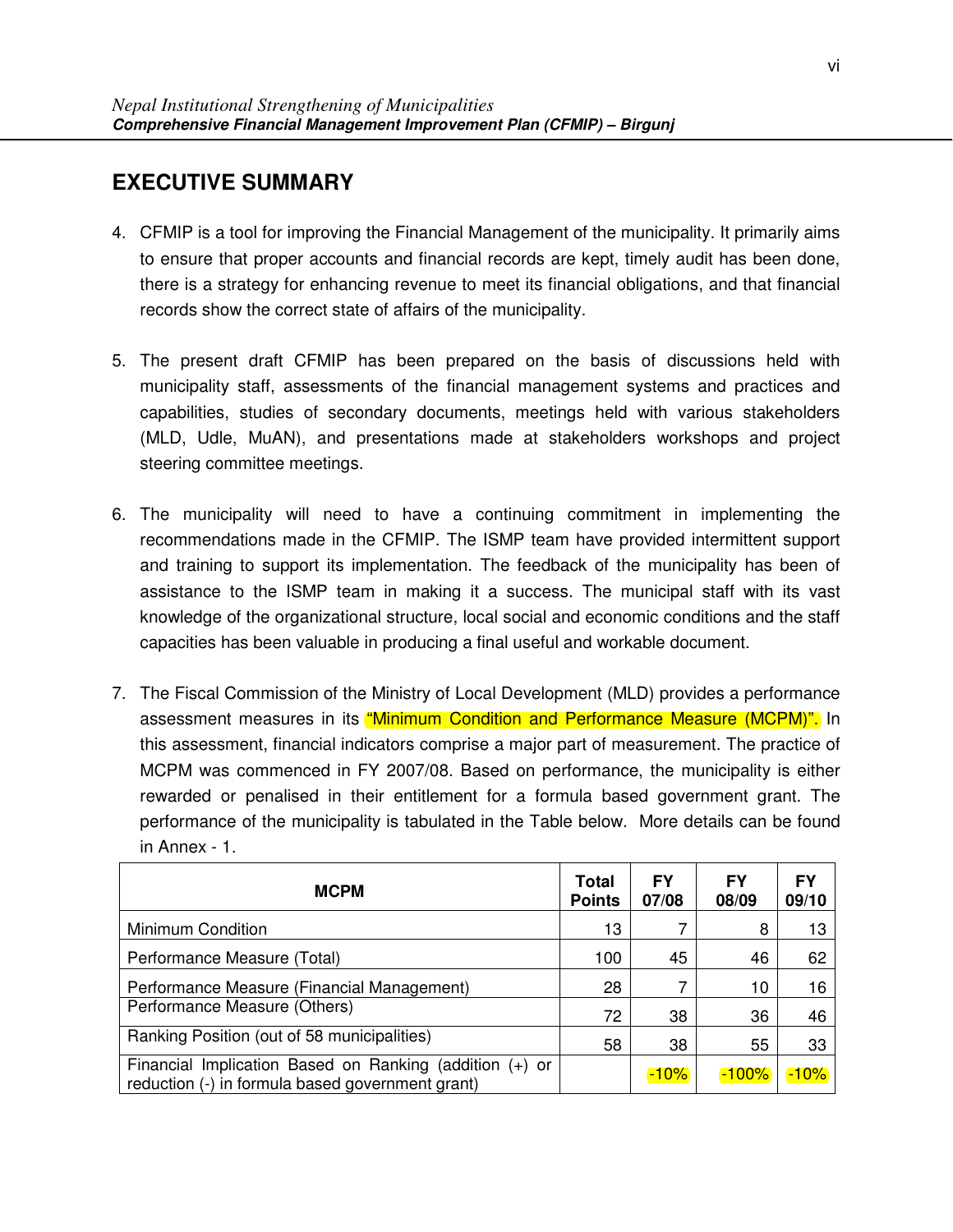- 8. There are 13 minimum conditions and the municipality has been required to fulfil these conditions gradually from 7, for FY 2007/08 to 13 in FY 2009/10 to be eligible for a formula based government grant. Since the municipality scored only 8 points in FY 2008/09, it was not eligible for any formula based government grant in the following year.
- 9. In performance measurement, depending upon the score, the municipality either gets additional grant amount of 25% or 10% or reduction in the grant amount of 25% or 10%.
- 10. ISMP has assisted the municipality to improve its financial management functions, especially in areas that are assessed by the Fiscal Commission. The following Table illustrates how ISMP has assisted municipal staff in addressing the areas in greatest need of improvement during the project which ends in October 2011.
	- Realistic budget estimates have been prepared for expenditure and income taking into account past trends and the availability of both Government funds and internal revenue sources;
	- Action has been taken, as a matter of urgency, for the municipality's property records to be updated to assist in the collection of current and overdue taxes;
	- An Improvement plan for revenue enhancement has been prepared after discussions were held with the municipal staff and other stakeholders;
	- Assisted in maintaining close liaison with the Central Government tax authorities in establishing cooperation between these two authorities;
	- Action plan was prepared in consultation with the internal audit section for making internal audit function more efficient and effective so that the municipal management receives timely information on usage of municipal resources;
	- Action plan was prepared in consultation with the finance section for completing external audit each year and recording (in the given format) and resolving the comments raised by the auditor in a timely manner.
	- Assisted the preparation of an annual procurement plan to match with the approved budget. This plan shows the project implementation period and provides information on budgetary requirements for procurement;
	- A structured staff training was carried out which will broadly covered all aspects of the financial management system, accrual accounts, internal and external audit, computer accounting system etc. Unstructured training was also provided during visits at the municipalities or through emails or telephone.
- 11. The Comprehensive Financial Management Improvement Plan (CFMIP) encompassing these priority issues and other related activities undertaken in Birgunj municipality related to accounting, revenue, internal audit, external audit, inventory, and public private partnerships is described in its detail below.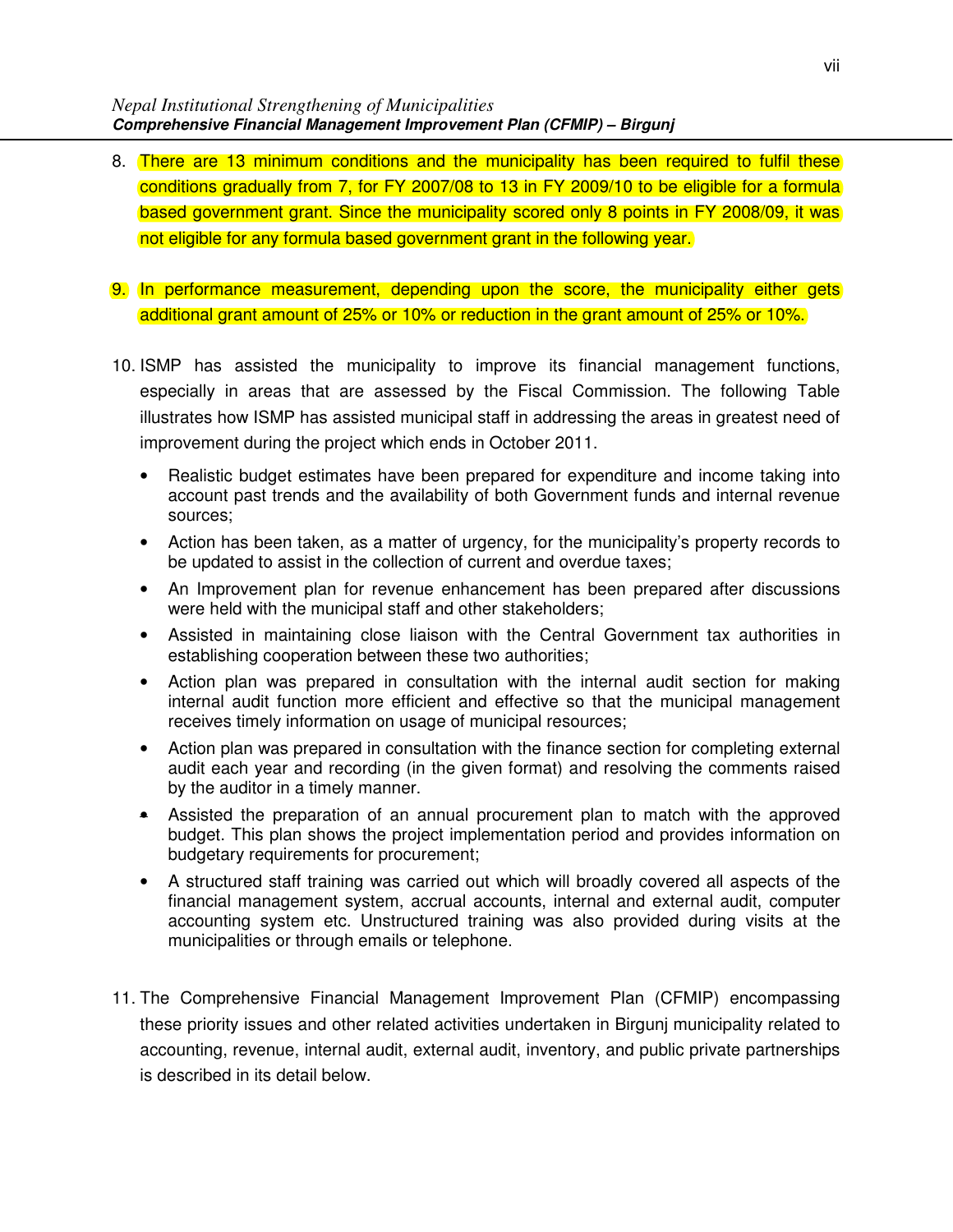## **COMPREHENSIVE FINANCIAL MANAGEMENT IMPROVEMENT PLAN (CFMIP)**

## **BIRGUNJ SUB-METROPITAN CITY**

- 12. This section of the CFMIP identifies the current status of the core areas of the municipality's financial management system which needs to be improved. The status is then followed by ISMP's recommended time bound strategy for improving the financial management system along with the responsible person. It is the responsibility of the municipality to improve the financial management system. Most of the recommendations are related to the compliance of existing rules and regulations. The areas for improvement are classified in the following sub-sections.
	- Accounting System
	- Accrual Accounting System
	- Budgeting
	- Revenue Collection
	- Internal Audit
	- External Audit
	- Inventory and Procurement
	- Public Private Partnership
	- Staff Training

## **ACCOUNTING SYSTEM**

- 13. Accounting is carried out on a cash basis with the Chart of Accounts following the prescribed format. Accounting rules and policies adopted by the municipality are based on the Local Body Financial Administration Regulation (LBFAR).
- 14. The expenditure accounts are kept manually in the format prescribed in LBFAR. Revenue accounting is managed under the computer system. Revenue section is using the computer software system developed by Shangrila Microsystem.
- 15. The municipality has hired a consulting firm for developing an accrual accounting system. The final manual will be delivered to the municipality in January 2011. The consultants will provide training to the accounting staff and will also provide on the job support for the implementation of accrual accounting system.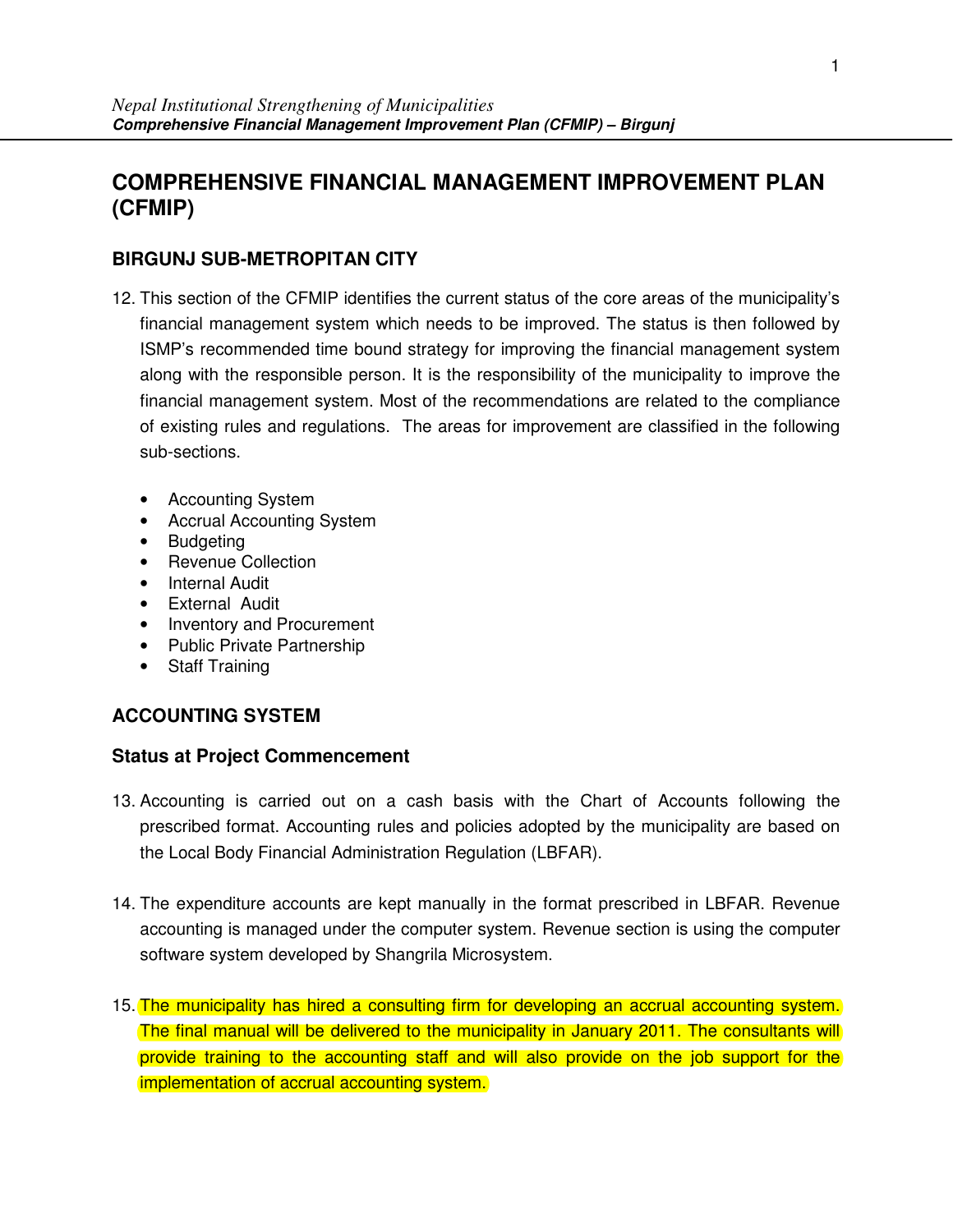- 16. The consulting firm will also assist in identifying the software firm for developing an accounting software based on the accounting manual. The accounting system that will be developed should be compatible with the revenue system that is currently running successfully.
- 17. Financial reports are prepared periodically as prescribed in the Local Bodies Financial Administration Regulations (LBFAR). The finance department has been generally complying in maintaining all the important records and reporting requirements.
- 18. The finance department has sufficient staff to carry out their duties and most of these staff have a good working knowledge in maintaining the manual accounting records. They have had limited training on the use of the computer system and in financial management. The support staffs in the expenditure accounts section are below graduate level. It is essential to hire one commerce graduate staff who has some work experience and working knowledge of the computer application program (word, excel). There is also a problem with staff transfers being carried out between Departments and/or Sections.
- 19. In the past, the financial records were not kept up to date and there have been delays in completing the annual statutory audit. However, in the last few months, substantial progress has been made in updating the accounting records and in completing the annual audit. The auditor has submitted the audit report for FY 2063/64 (FY 2006/07). The municipality prepared an action plan for completing the remaining audits FY 2064/65 to FY 2066/67 (FY 2007/08 to FY 2009/10) by the end of June 2011. All the pending audits have now been completed. This is a very satisfactory progress made by the municipality.
- 20. The latest available audit report (FY 2063/64) has reported in its management letter following deficiencies in the accounting system and procedures.
	- Fixed assets records have not been maintained to reflect the total property in the ownership of the municipality.
	- There are number of old pending advances and un-reconciled accounts. They need to be settled in time. Some advances are recoverable from old staff and officials who have left the organization. Total amount of advances not settled as of the audit date is NRs190.37 million.
	- The bank reconciliation statement has old outstanding amounts which need to be adjusted.
	- Inventory recording and reconciliation system needs to be improved. Reconciliation of the inventory movement to the ward office has to be done.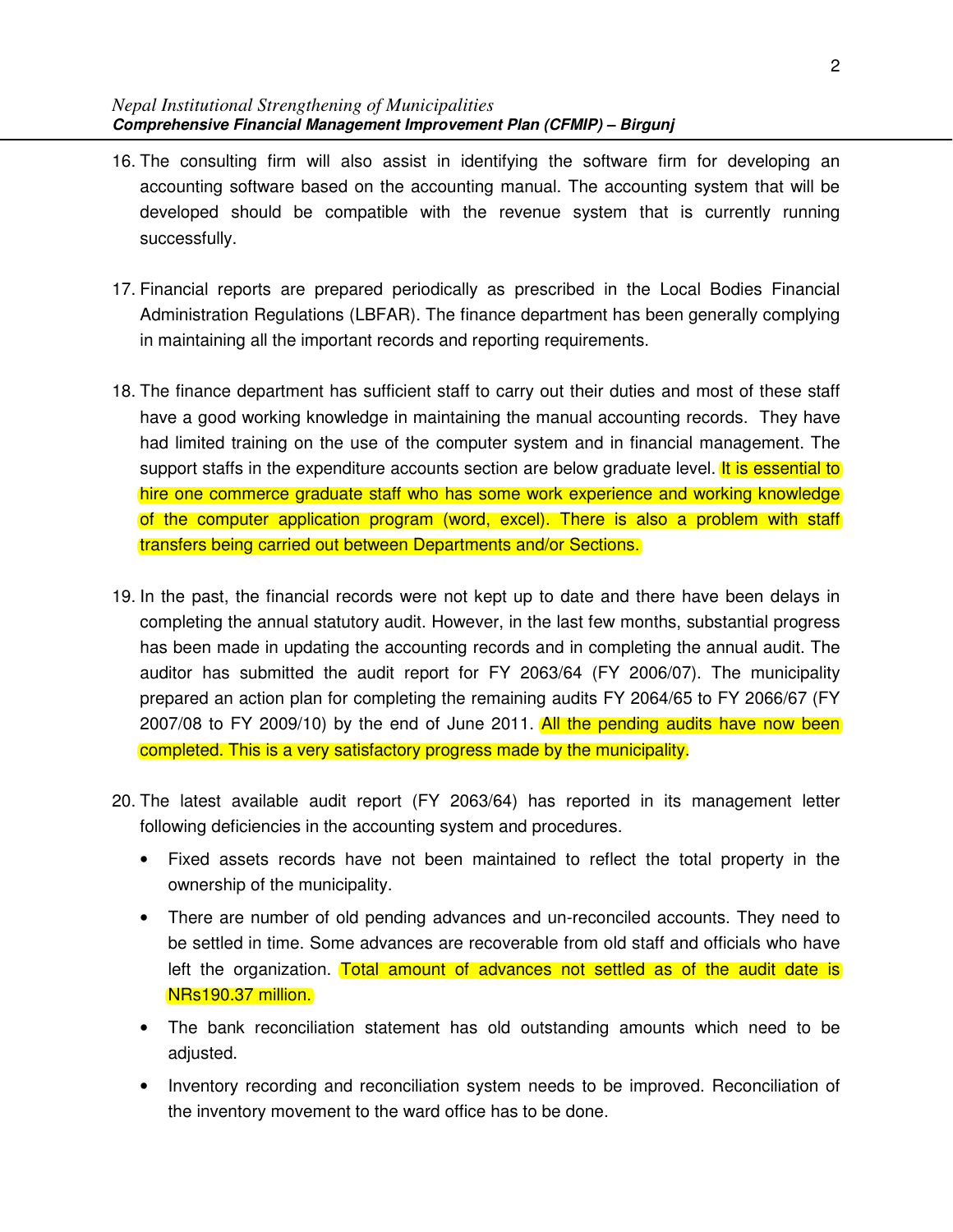- The record of liabilities for amounts due to the suppliers has not been maintained.
- The revenue potential of the municipality has not been fully utilized. All the sources of income have not been collected to its full potential.

| <b>No</b> | <b>Tasks</b>                                                                                                                                                                                   | Quantification                                                                                                                                                        | <b>Completion</b><br><b>Time Line</b> | Responsible<br>Person(s)                                       | <b>Project Completion</b><br><b>Status</b>                                                                                                                                                                                                                     |
|-----------|------------------------------------------------------------------------------------------------------------------------------------------------------------------------------------------------|-----------------------------------------------------------------------------------------------------------------------------------------------------------------------|---------------------------------------|----------------------------------------------------------------|----------------------------------------------------------------------------------------------------------------------------------------------------------------------------------------------------------------------------------------------------------------|
| 1.        | The accounting records<br>(expenditures) are<br>maintained manually.<br>The accounting system<br>should be computerized.                                                                       | Production of<br>the accounting<br>manual                                                                                                                             | Jan 2011                              | Accounts<br>Section                                            | Computer system is now in<br>operation and working<br>satisfactorily.                                                                                                                                                                                          |
| 2.        | Provide on the job<br>training on the<br>computerized accounting<br>system.                                                                                                                    | Structures and<br>on the job<br>training                                                                                                                              | <b>June 2011</b>                      | Accounts<br>Section                                            | <b>Further staff computer</b><br>training would be beneficial                                                                                                                                                                                                  |
| 3.        | A task force should be<br>formulated for settling<br>audit irregularities.                                                                                                                     | Clearance of<br>audit<br>irregularities                                                                                                                               | August 2011                           | EO<br>Accounts<br>Section                                      | Letter written to the<br>concerned people for<br>settling the irregularities.<br>Task Force has not been<br>formulated. Depending upon<br>the response received on<br>follow up letter future<br>course of action will be<br>determined                        |
| 4.        | Statement of advances<br>should be prepared in<br>the format prescribed in<br>LBFAR (Annex 22)                                                                                                 | Aging status of<br>advances<br>presented                                                                                                                              | <b>June 2011</b>                      | Accounts<br>Section                                            | Will implement from the<br>current year.                                                                                                                                                                                                                       |
| 5.        | Settlement of old<br>advances should be the<br>first priority of the task<br>force. (advances<br>recoverable from current<br>staff, ex-staff,<br>contractors, ward offices,<br>suppliers etc.) | Settlement<br>target:<br>(i)15% of<br>advances o/s<br>as of FY 07/08<br>(ii) 35% of<br>advances o/s<br>for FY 08/09<br>(iii) 60% of<br>advances o/s<br>for FY 2009/10 | Nov 2011<br>and set<br>new target     | EO<br>Accounts<br>Section<br><b>Internal Audit</b><br>Planning | Task Force not formed.<br>Since the audit has been<br>updated recently,<br>appropriate measure will be<br>taken to resolve settlement<br>of old advances.<br>There are number of old<br>advances which cannot be<br>traced and will need to be<br>written off. |
| 6.        | Settle amounts<br>outstanding in the bank<br>reconciliation statements.                                                                                                                        | All old<br>amounts                                                                                                                                                    | Sept 2011                             | Accounts<br>Section                                            | All accounts reconciled.<br>Outstanding adjustments<br>will be corrected by the end<br>of FY2068/69 (2011/2012)                                                                                                                                                |
| 7.        | Maintain contract ledger<br>for activities carried out<br>by the Contractor, User<br>Committee, NGO in the<br>format prescribed in                                                             | For each job                                                                                                                                                          | Immediate                             | Accounts<br>Section                                            | Not maintained                                                                                                                                                                                                                                                 |

### **Table 1: Improvement Plan – Accounting**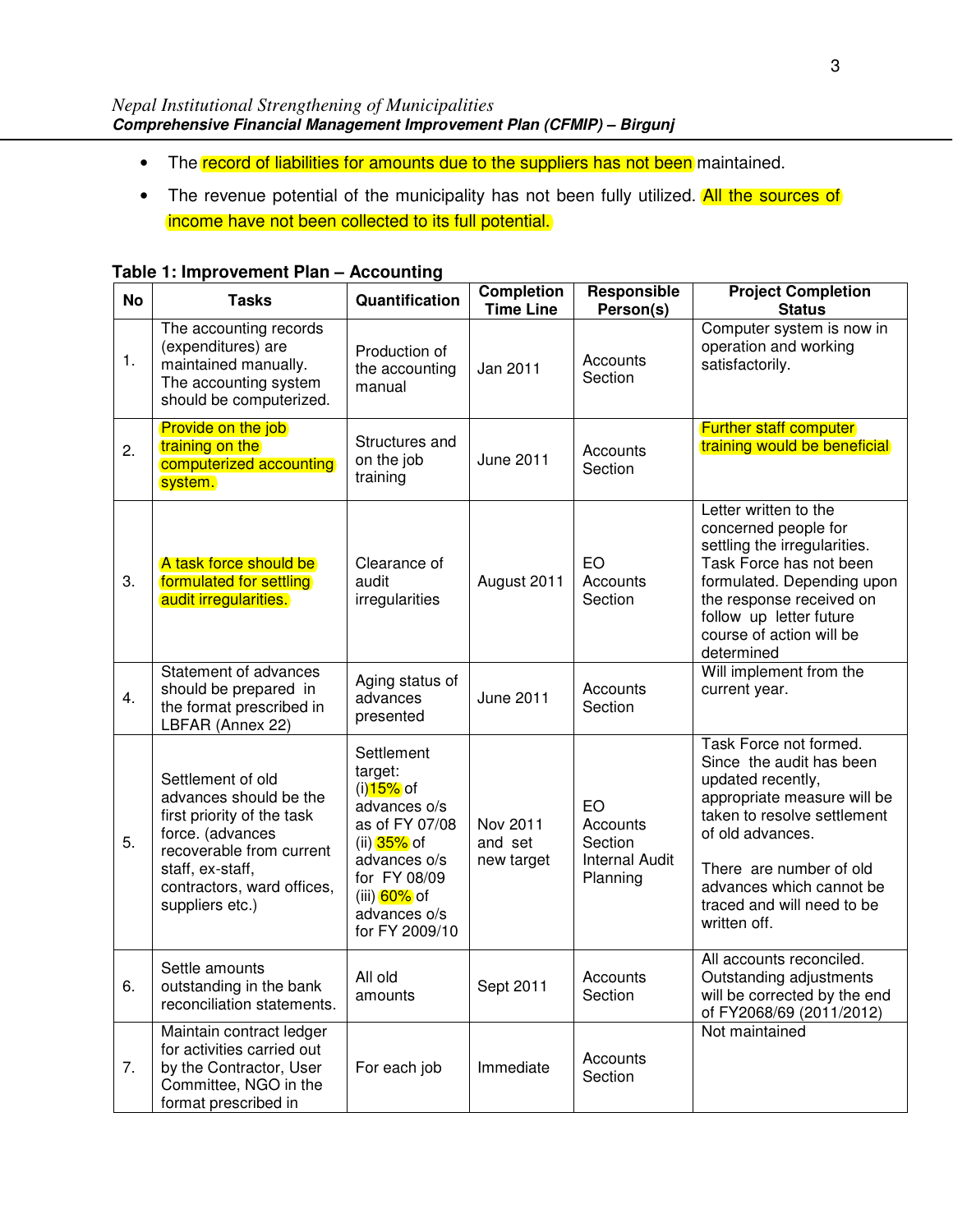*Nepal Institutional Strengthening of Municipalities* **Comprehensive Financial Management Improvement Plan (CFMIP) – Birgunj** 

| <b>No</b> | <b>Tasks</b>                                                                                                                                                                               | Quantification                                                                    | <b>Completion</b><br><b>Time Line</b> | Responsible<br>Person(s)                                            | <b>Project Completion</b><br><b>Status</b>                                                                                                                                                                                                |
|-----------|--------------------------------------------------------------------------------------------------------------------------------------------------------------------------------------------|-----------------------------------------------------------------------------------|---------------------------------------|---------------------------------------------------------------------|-------------------------------------------------------------------------------------------------------------------------------------------------------------------------------------------------------------------------------------------|
|           | LBFAR (Annex 68).                                                                                                                                                                          |                                                                                   |                                       |                                                                     |                                                                                                                                                                                                                                           |
| 8.        | Maintain performance<br>guarantee ledger to<br>monitor and control bank<br>guarantee as<br>performance bond and<br>prescribed in LBFAR<br>(Annex 35).                                      | For all bank<br>guarantee                                                         | Immediate                             | Planning<br>Section<br>Accounts<br>Section                          | Not maintained                                                                                                                                                                                                                            |
| 9.        | Quantify the amount<br>contributed by the user<br>committees for<br>implementing the<br>projects.                                                                                          | User<br>Committee<br>contribution<br>quantified                                   | Immediate                             | Respective<br>infrastructure<br>Sections and<br>Accounts<br>Section | <b>Budget for User Committee</b><br>(UC) work is done. UC<br>contribution estimate is<br>prepared. Agreement with<br>UC is done. Contribution is<br>made in cash. It is kept in a<br>separate UC bank account.<br>UC contribution is 20%. |
| 10.       | Reflect value of<br>contribution of the user<br>committees in the<br>financial statements.                                                                                                 | User<br>Committee<br>contribution<br>reflected in the<br>financial<br>statements. | After the<br>introduction<br>of AAS   | Accounts<br>Section                                                 | To be recorded in the<br><b>Financial Statement</b>                                                                                                                                                                                       |
| 11.       | Maintain subsidiary<br>ledger for main<br>infrastructure projects<br>carried out e.g., road,<br>sewer, drainage,<br>environment, water<br>supply etc. as prescribed<br>in LFBAR (Annex 19) | Presentation of<br>correct<br>information for<br>planning and<br>monitoring       | Immediate                             | Accounts<br>Section                                                 | Not maintained                                                                                                                                                                                                                            |

## **ACCRUAL ACCOUNTING SYSTEM**

- 21. Although the LBFAR requires the municipalities to adopt an accruals-based accounting system (AAS), the municipality is currently using cash-based accounting. It has plans for implementing the accrual accounting system once the accrual accounting manual being prepared by consultants hired by the municipality is finalized.
- 22. At this stage, the municipality should start the preparatory work for introducing the AAS. Unless the preparatory work is completed, it will not be possible to switch over to the AAS. Preparation of the inventory of fixed assets, valuing those assets and listing current assets and liabilities for creating the opening balance will be a time consuming process. Completion of the preparatory work will save time when the new manual is introduced.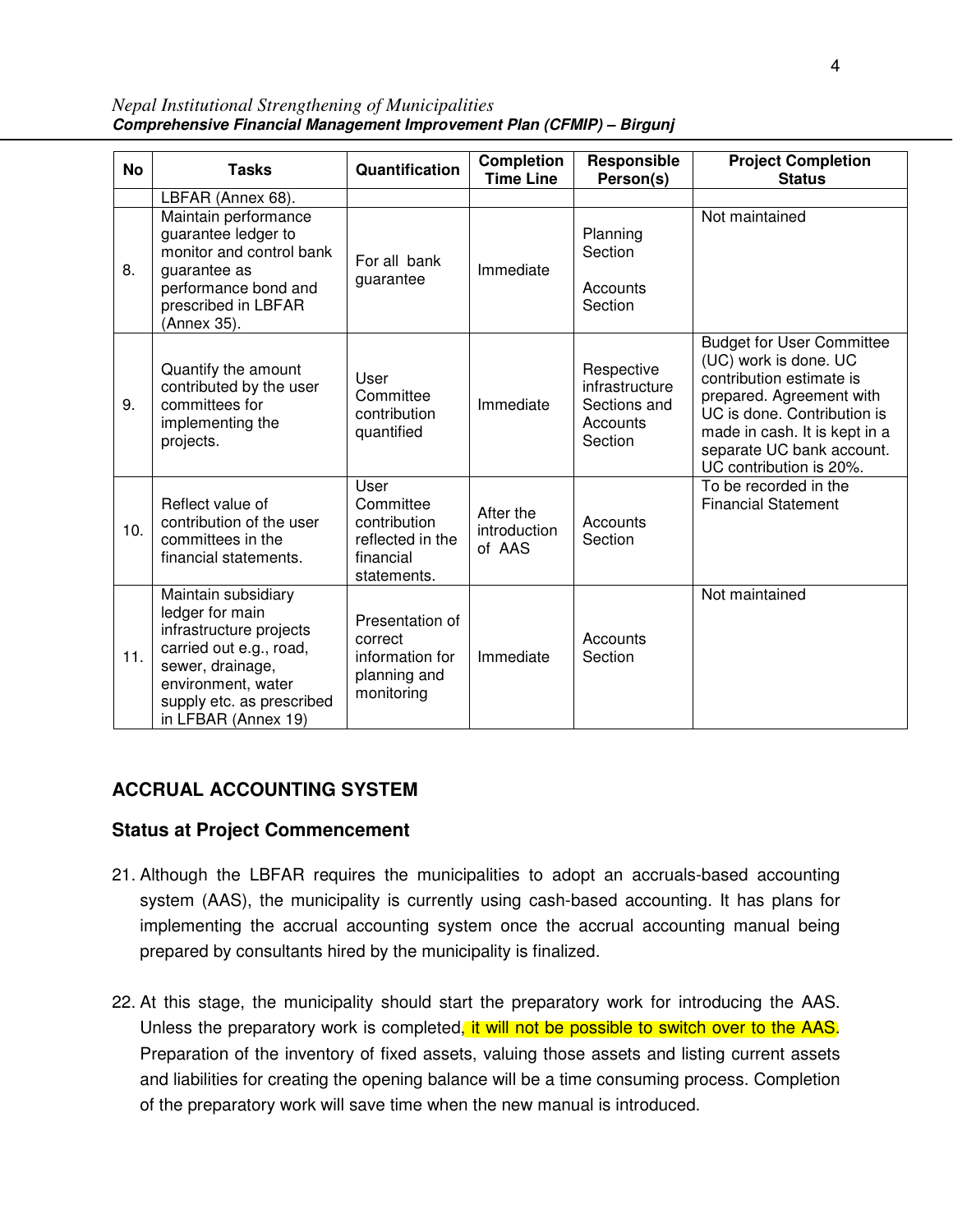23. Plans for accomplishing the preparatory work for introducing the accrual accounting system is presented in the following table. The municipality has plans to introduce AAS from the beginning of FY 2011/12.

|  | Table 2: Improvement Plan - Accrual Accounting System |  |  |  |
|--|-------------------------------------------------------|--|--|--|
|--|-------------------------------------------------------|--|--|--|

| No. | <b>Tasks</b>                                                                                                                                                                                                                                                                                                                                                                                                                                                                                                                     | Quantification                                  | <b>Completion</b><br><b>Time Line</b> | Responsible<br>Person(s)                 | <b>Project Completion</b><br><b>Status</b>                                                                                                                                                    |
|-----|----------------------------------------------------------------------------------------------------------------------------------------------------------------------------------------------------------------------------------------------------------------------------------------------------------------------------------------------------------------------------------------------------------------------------------------------------------------------------------------------------------------------------------|-------------------------------------------------|---------------------------------------|------------------------------------------|-----------------------------------------------------------------------------------------------------------------------------------------------------------------------------------------------|
| 1.  | Formation of AAS committee.<br>The members of this<br>committee should have the<br>following member's<br>representation.<br><b>Accounts</b><br>Revenue<br>$\bullet$<br><b>Engineer</b><br><b>District Treasury Office</b>                                                                                                                                                                                                                                                                                                        | Driving force for<br>the introduction<br>of AAS | <b>July 2011</b>                      | EO                                       | AAS implementation<br>plan was prepared but<br>it has been postponed<br>as MLD advised them<br>to wait until the<br>finalization of AAS<br>Manual. Preparatory<br>work could still be<br>done |
| 2.  | Preparation of the inventory<br>list of fixed assets (Land,<br>Building, Roads and Bridges,<br>Sewer and Drainage, Public<br>Electrification, Furniture and<br>Fixture, Equipment, Vehicle,<br>Work in Progress (capital<br>projects).<br>Valuation of the above assets<br>should be done. It will be very<br>difficult to find out the actual<br>historical costs of the assets.<br>They should be valued at the<br>current fair price. Current fair<br>price means the cost of those<br>assets at the current market<br>value. | (iii) Value of<br>fixed assets<br>ascertained   | <b>July 2011</b>                      | AAS<br>Committee                         | As above                                                                                                                                                                                      |
| 3.  | Valuation of consumable<br>stores balance amount<br>(Stationary, Electrical Items,<br>Sanitary Materials,<br><b>Construction Materials,</b><br>Miscellaneous Items).                                                                                                                                                                                                                                                                                                                                                             | Value of<br>inventory items<br>ascertained      | <b>July 2011</b>                      | AAS<br>Committee<br>Inventory<br>Section | As above                                                                                                                                                                                      |
| 4.  | Preparation of the list of<br>debtors. They could be<br>following items (Amount<br>Recoverable for Services<br>Provided, Rent Recoverable,<br>Security Deposit, Outstanding<br>Taxes)                                                                                                                                                                                                                                                                                                                                            | Amount of<br>debtors<br>ascertained             | <b>July 2011</b>                      | AAS<br>Committee<br>Revenue<br>Section   | As above                                                                                                                                                                                      |
| 5.  | Preparation of the list of<br>advances (Staff Advances -                                                                                                                                                                                                                                                                                                                                                                                                                                                                         | Amount of<br>advances                           | <b>July 2011</b>                      | AAS<br>Committee                         | As above                                                                                                                                                                                      |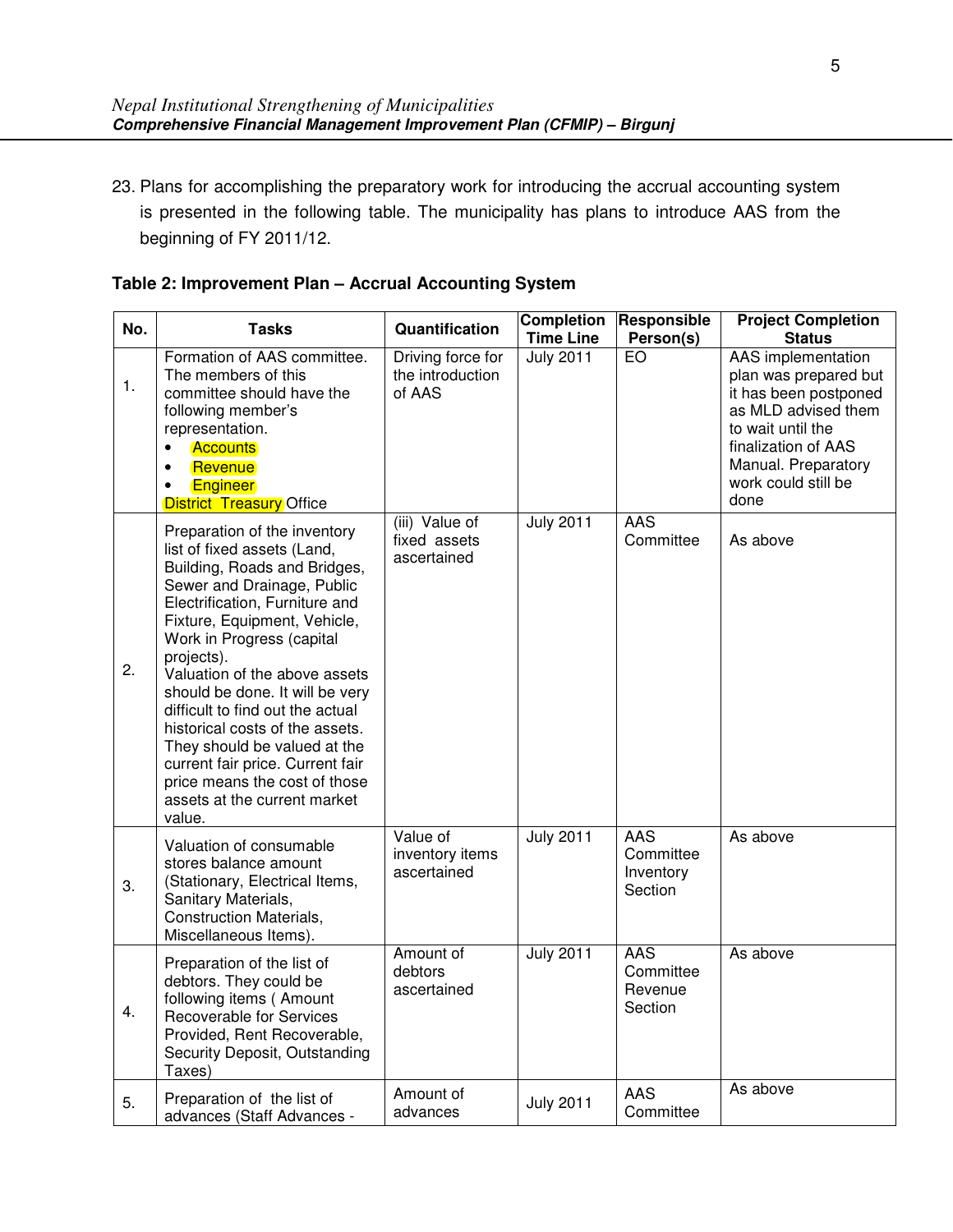| No. | <b>Tasks</b>                                                                                                                                                           | Quantification                                           | <b>Completion</b><br><b>Time Line</b> | Responsible<br>Person(s)                | <b>Project Completion</b><br><b>Status</b> |
|-----|------------------------------------------------------------------------------------------------------------------------------------------------------------------------|----------------------------------------------------------|---------------------------------------|-----------------------------------------|--------------------------------------------|
|     | personal and works, Advance<br>to Contractors, Advance to<br>Suppliers, Deposits)                                                                                      | ascertained                                              |                                       | Accounts<br>Section                     |                                            |
| 6.  | Cash and bank balances (at<br>HO and Wards)                                                                                                                            | Amount of cash<br>and bank<br>balance<br>ascertained     | Immediate                             | Accounts<br>Section                     | As above                                   |
| 7.  | Preparation of the list of<br>creditors (Amount Payable to<br>Suppliers, Amount Payable to<br>Contractors, Advance<br>Received from Communities,<br>Deposits Received) | Amount of<br>creditors<br>ascertained                    | <b>July 2011</b>                      | AAS<br>Committee<br>Accounts<br>Section | As above                                   |
| 8.  | Staff benefits payable<br>(Gratuity Payable, Leave<br>Encashment Payable, Medical<br>Expenses Payable) to be<br>accrued in the accounts.                               | Amount of<br>liabilities due to<br>staff ascertained     | <b>July 2011</b>                      | AAS<br>Committee<br>Accounts<br>Section | As above                                   |
| 9.  | Loan records (Loan Payable<br>to Different Funding Agencies<br>$-$ TDF, Govt)<br>Interest payable on loan<br>amount                                                    | Amount of loan<br>and interest<br>payable<br>ascertained | <b>July 2011</b>                      | AAS<br>Committee<br>Accounts<br>Section | As above                                   |

*Nepal Institutional Strengthening of Municipalities* **Comprehensive Financial Management Improvement Plan (CFMIP) – Birgunj** 

## **BUDGETING**

- 24. Budget preparation through participatory programming process is explained in the Local Self Governance Act (LSGA) and the corresponding rules and procedures. Program proposals for inclusion in the annual budget are collected from the ward level. The Budget Committee comprising Section Chiefs scrutinizes program proposals within the available resources on a priority basis and prepares draft annual plan and budget. It is submitted to the Council for approval before the onset of new financial year. Budget contains all significant activities in sufficient detail and provides a meaningful tool to monitor subsequent performance. Periodic plan should be a basis for preparing the annual budget.
- 25. In the past budgets were approved by the Council very late (just before the beginning of new fiscal year). The government has proposed that (from FY 2011/12) municipal budgets should be approved by the Council six months before the beginning of the fiscal year. This is a good decision but most municipalities have not been able to comply with this requirement. In order to make budget estimates more realistic, timely and to meet the MCPM requirements, the municipality, besides meeting the following timelines, should monitor and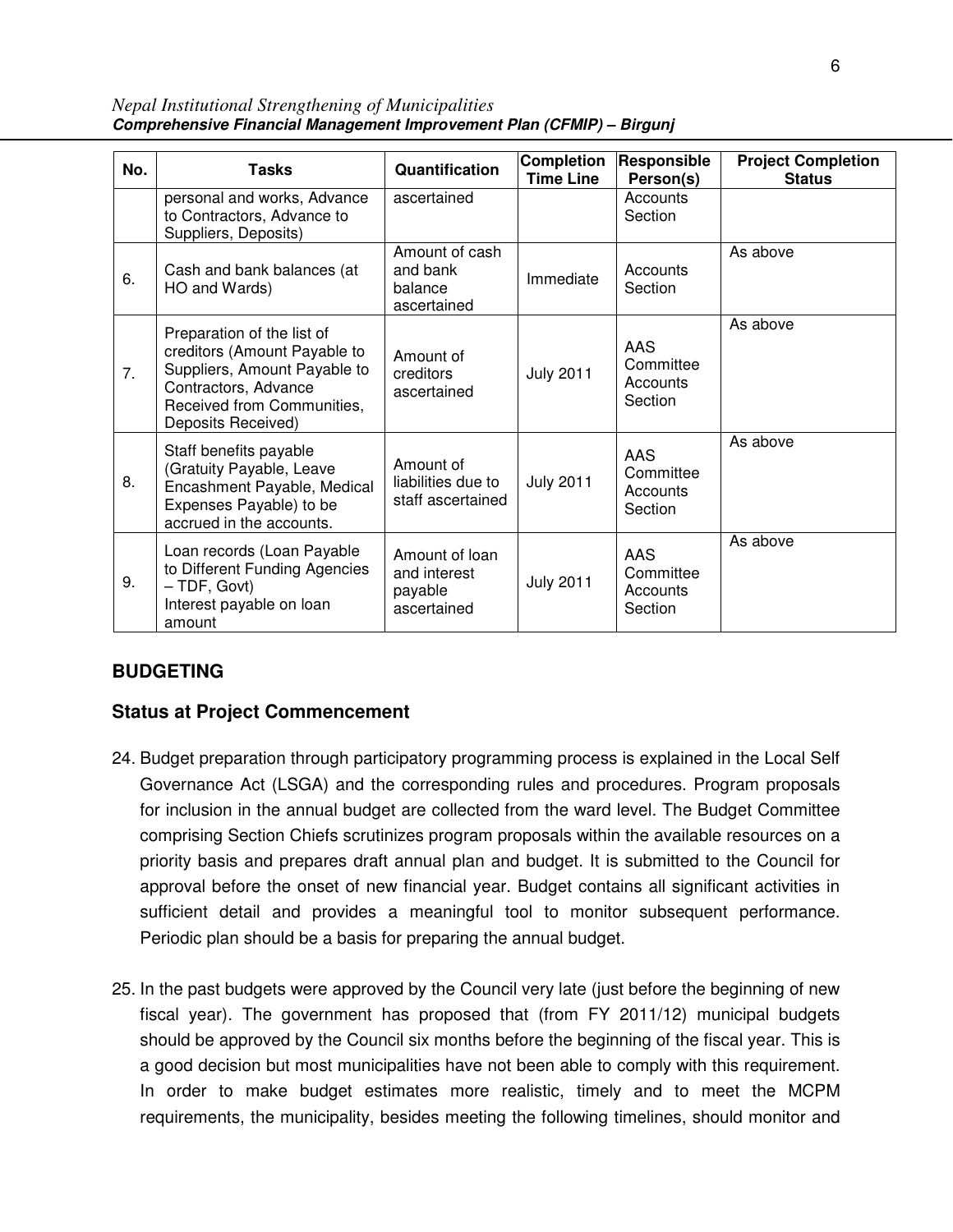review the progress every quarter to keep track of the proper execution of budgetary procedures.

26. A comparison between budget and actual income and expenditure for FY 2009/10 is detailed in the following table.

| FY2009/10 (FY 2066/67)           |               |               |          |                    |  |  |
|----------------------------------|---------------|---------------|----------|--------------------|--|--|
|                                  |               |               |          | <b>NRs Million</b> |  |  |
| <b>Particulars</b>               | <b>Budget</b> | <b>Actual</b> | Variance | Variance %         |  |  |
| Local Taxes                      | 28.38         | 16.43         | (11.95)  | $-42%$             |  |  |
| Fees And Fines                   | 11.39         | 11.46         | 0.07     | 1%                 |  |  |
| <b>Property Rental</b>           | 2.32          | 1.97          | (0.35)   | $-15%$             |  |  |
| <b>Other Revenues</b>            | 3.41          | 1.28          | (2.13)   | $-62%$             |  |  |
| <b>Own Source Revenue</b>        | 45.50         | 31.14         | (14.36)  | $-32%$             |  |  |
| Misc. Income                     |               |               |          |                    |  |  |
| Grants                           | 168.49        | 172.47        | 3.98     | 2%                 |  |  |
| Loans                            | 7.60          |               | (7.60)   | $-100%$            |  |  |
| <b>Balance Forward</b>           | 16.97         | 15.23         | (1.74)   | $-10%$             |  |  |
| <b>Total Revenue</b>             | 238.56        | 218.84        | (19.72)  | $-8%$              |  |  |
| <b>Current Expenditures</b>      | 75.84         | 66.65         | (9.19)   | $-12%$             |  |  |
| Debt Payment                     |               | 0.56          | 0.56     |                    |  |  |
| Social Programs                  | 58.80         | 53.76         | (5.04)   | $-9%$              |  |  |
| Ordinary Capital (Fixed Assets)  | 0.45          | 0.35          | (0.10)   | $-22%$             |  |  |
| Capital Investment (Program Exp) | 103.47        | 77.41         | (26.06)  | $-25%$             |  |  |
| <b>Total Expenditure</b>         | 238.56        | 198.73        | (39.83)  | $-17%$             |  |  |

#### **Table 3: Comparison between Budget and Actual Income and Expenditure For FY 2009/10**

- 27. During the year, total revenue and expenditure decreased by 8% and 17% respectively compared to the budget.
- 28. In the case of income, own source revenue is 32% less than budget. Grant income is 2% more than the estimated amount. Grants are determined on ad hoc basis in the framework of the national budget formulation process. Lack of predictability does not allow the local bodies, including municipalities, to accurately estimate grants.
- 29. The current expenditure exceeded the municipality's own source revenue is contrary to the allowable limit of twenty five percent prescribed in the LSGR. However total expenditure was 17% less than the budgeted amount. In the case of expenditures, current expenses,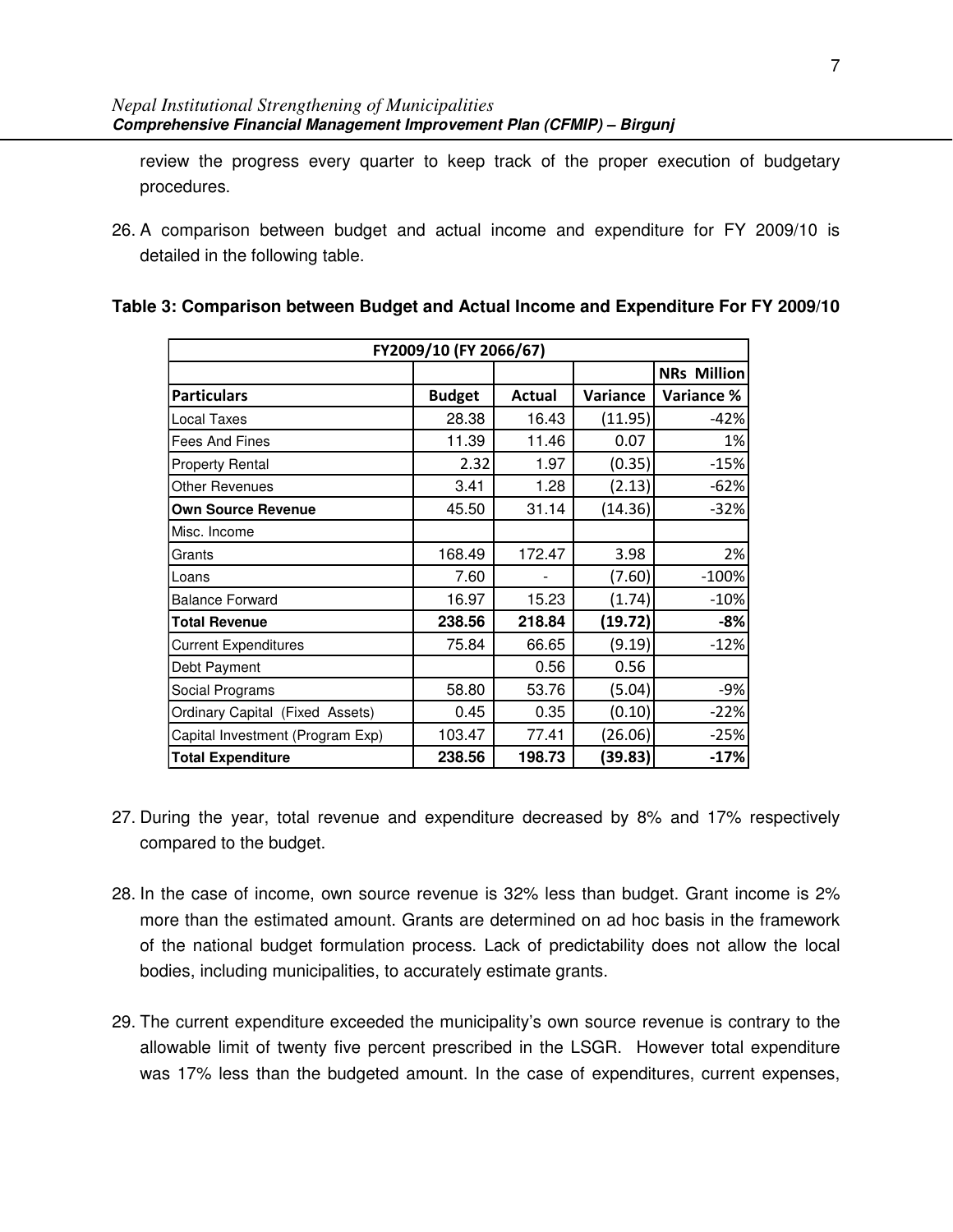social program, ordinary capital and capital investments decreased by 12%, 9%, 22% and 25% respectively.

- 30. The municipality is making efforts in to prepare more realistic budgets. This achievement has a direct impact in the performance rating of the municipality in the MCPM evaluation, as additional points are awarded if the budget is close to the actual amount.
- 31. In order to make budget estimates more realistic, timely and to meet the MCPM requirements, the municipality, besides meeting the following timelines, should monitor and review the progress every quarter to keep track of proper execution of budgetary procedures.

| No.            | <b>Tasks</b>                                                                                                                               | Quantification                          | Completion<br><b>Time Line</b>         | Responsible<br>Person(s)   | <b>Project Completion Status</b>                                                                                                                                                                 |
|----------------|--------------------------------------------------------------------------------------------------------------------------------------------|-----------------------------------------|----------------------------------------|----------------------------|--------------------------------------------------------------------------------------------------------------------------------------------------------------------------------------------------|
| $\mathbf{1}$ . | Make an estimate of<br>economic and human<br>resources available                                                                           | Compliance<br>of LSGR                   | Mid<br>December                        | <b>Budget</b><br>Committee | Budget approved before the<br>beginning of the current<br>financial year on 18 June<br>2011                                                                                                      |
| 2.             | Send instructions to the<br><b>Ward Committees to</b><br>submit their program of<br>activities                                             | Compliance<br>of LSGR                   | $3^{\text{rd}}$ week<br>οf<br>December | <b>Budget</b><br>Committee | Municipality proposes to<br>comply with new guidelines of<br>the Government to approve<br>the budget within six months<br>before the new financial year<br>and meet the prescribed<br>datelines. |
| 3.             | Submit program activities<br>by the Ward Committees                                                                                        | Compliance<br>of LSGR                   | End<br>December                        | <b>Ward Offices</b>        | As above                                                                                                                                                                                         |
| 4.             | Scrutinize program<br>proposals within the<br>available means on a<br>priority basis in<br>consultation with the<br>Sector Sub Committees. | Compliance<br>of LSGR                   | $1st$ week of<br>January               | <b>Budget</b><br>Committee | As above                                                                                                                                                                                         |
| 5.             | Submit the annual plan in<br>the Council for approval                                                                                      | Compliance<br>of LSGR                   | $1st$ week of<br>January               | <b>Budget</b><br>Committee | As above                                                                                                                                                                                         |
| 6.             | Prepare budget estimates<br>- revenue and<br>expenditure proposals. It<br>should be based on<br>realistic figures.                         | Compliance<br>of LSGR and<br>guidelines | Mid<br>January                         | <b>Budget</b><br>Committee | As above                                                                                                                                                                                         |
| 7.             | Approval of the annual<br>budget by the Council                                                                                            | Compliance<br>of LSGR and<br>guidelines | Mid<br>January                         | Council                    | As above                                                                                                                                                                                         |
| 8              | Review financial and<br>physical progress                                                                                                  | Compliance<br>of LSGR and<br>guidelines | Quarterly                              | <b>Budget</b><br>Committee | As above                                                                                                                                                                                         |

## **Table 4: Improvement Plan - Budgeting**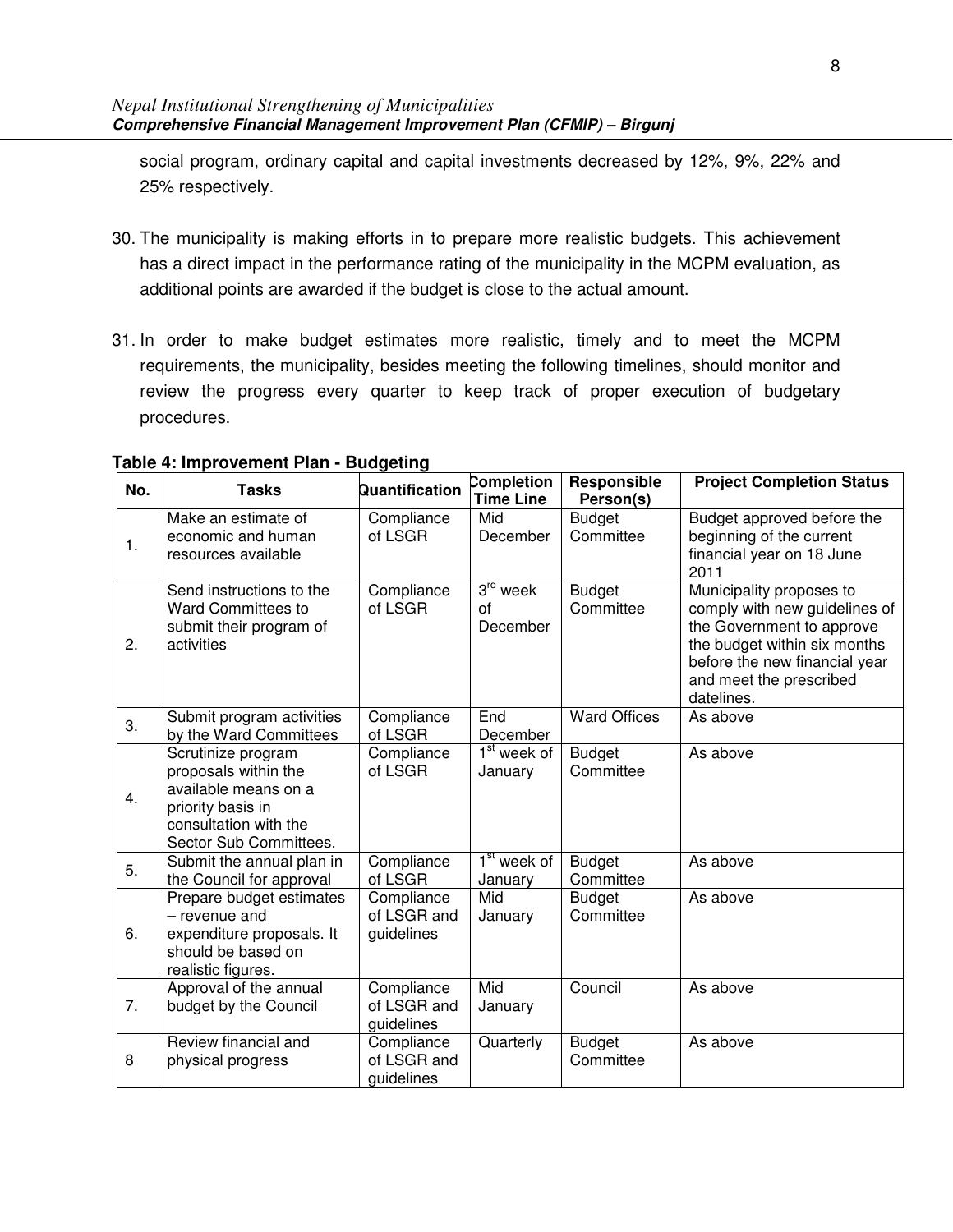#### **REVENUE COLLECTION**

- 32. The main heads of own source revenue of the municipality are *(i)* integrated property tax (ii) business and profession tax (iii) building permit fees (iii) registration and other fees (iv) rental charges (v) hording board fees. Revenue collection is done at the Head Office with a majority of payments being made in cash. The Ward offices collect some fees for miscellaneous services.
- 33. The Revenue Section has computerized its accounting system. The present system is running satisfactorily. Receipts for the payment of taxes and fees are now issued by computer print out.
- 34. Revenue collection is mostly carried out from Head Office with a majority of payments being made in cash. The Ward offices collect some fees for miscellaneous services provided (i.e. approval certificates etc).
- 35. Funds collected at Head Office are banked the following day and bank reconciliations for revenue accounts completed weekly.
- 36. Property records are only maintained in the computer system for those customers that pay their property taxes. There is no system of issuing invoice or notice to the tax payers for amounts due. A large proportion of citizens do not pay taxes on time unless they need to get a recommendation letter for various purposes. For example, out of about 30,000 (estimated) houses the municipality has maintained the records of only 10,000 houses. Approximately two thirds of houses are not in the tax net. Similarly, collection of taxes from other sources is far below its potential.
- 37. There is lack of coordination with the Central Government agencies for enhancing revenue collection. The municipality is not as effective in collecting revenue compared to the revenue collection administration of the Central Government. Under the present circumstances, coordination and support of the Central Government is necessary in the following areas.
	- a) Exchange of business tax data with the Inland Revenue Office.
	- b) Make it mandatory to show evidence of business tax payments to the municipality at the Inland Revenue Office.
	- c) Make it mandatory to show evidence of annual vehicle tax payments to the municipality at the Transport Management Office while paying annual vehicle tax.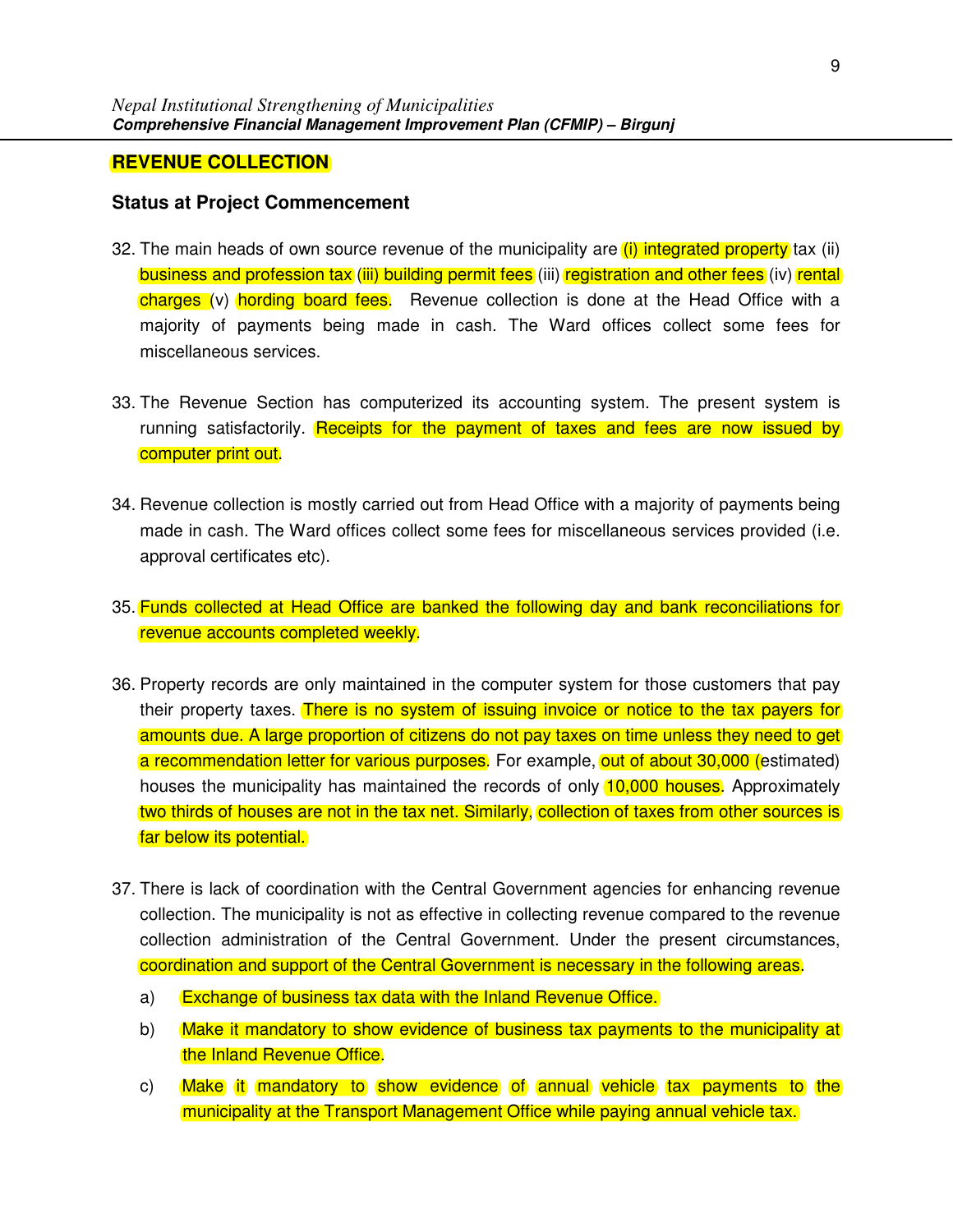- d) Make it mandatory to show evidence of payment of property tax while transferring title deeds of house and land.
- e) Remove the current provision of double payment of house rent tax.
- f) Ensure a mechanism is implemented in clearing pending revenue sharing accounts with District Development Committees.
- g) Improve information sharing with land revenue office and land survey department.
- 38. The municipality has a Revenue Advisory Committee (RAC) comprising six members effective from FY2066/67. The members are represented by Inland Revenue Office, FNCCI (two members), taxpayers (two members) and EO. RAC should play proactive role in enhancing revenue.
- 39. Enhancement of revenue is a major issue for the municipality. The issues, challenges, strategy and the improvement plan for revenue enhancement is presented below. The ISMP team recommends improving collection efficiency of the present taxes and fees instead of introducing new taxes and fees.
- 40. The revenue section should maintain a close relationship with all the municipality sections. The Ward offices should be mobilized for enhancing revenue collection. The revenue campaign will be an opportunity in mobilizing the Ward offices, understanding the expectations of the citizens and preparing future strategies for improving service delivery and collection of taxes and service fees.

#### **HOUSE AND LAND TAX**

- 41. Birgunj municipality has opted to continue with House and Land Tax (HALT). It does not wish to switch over to an Integrated Property Tax (IPT) unless a detail study is carried out.
- 42. At present there are number of houses outside the tax net. The data base of the taxpayers is not up to date. It is estimated that about 66% of the houses are outside the tax net. The revenue section has computerized house records of approximately 10,000 houses out of an estimated 30,000 houses in the municipal area. There is no system of issuing invoices or reminder letter to taxpayers. People pay taxes voluntarily to fulfil their legal obligation or for complying with the requirement for some other agency e.g. getting bank loan, selling property (for Land Revenue Office). Inhabitants are reluctant to pay their taxes as they do not see the benefit in paying taxes or they just do not pay tax voluntarily. However, HALT has potential revenue of 100mn if all possible strategies are applied.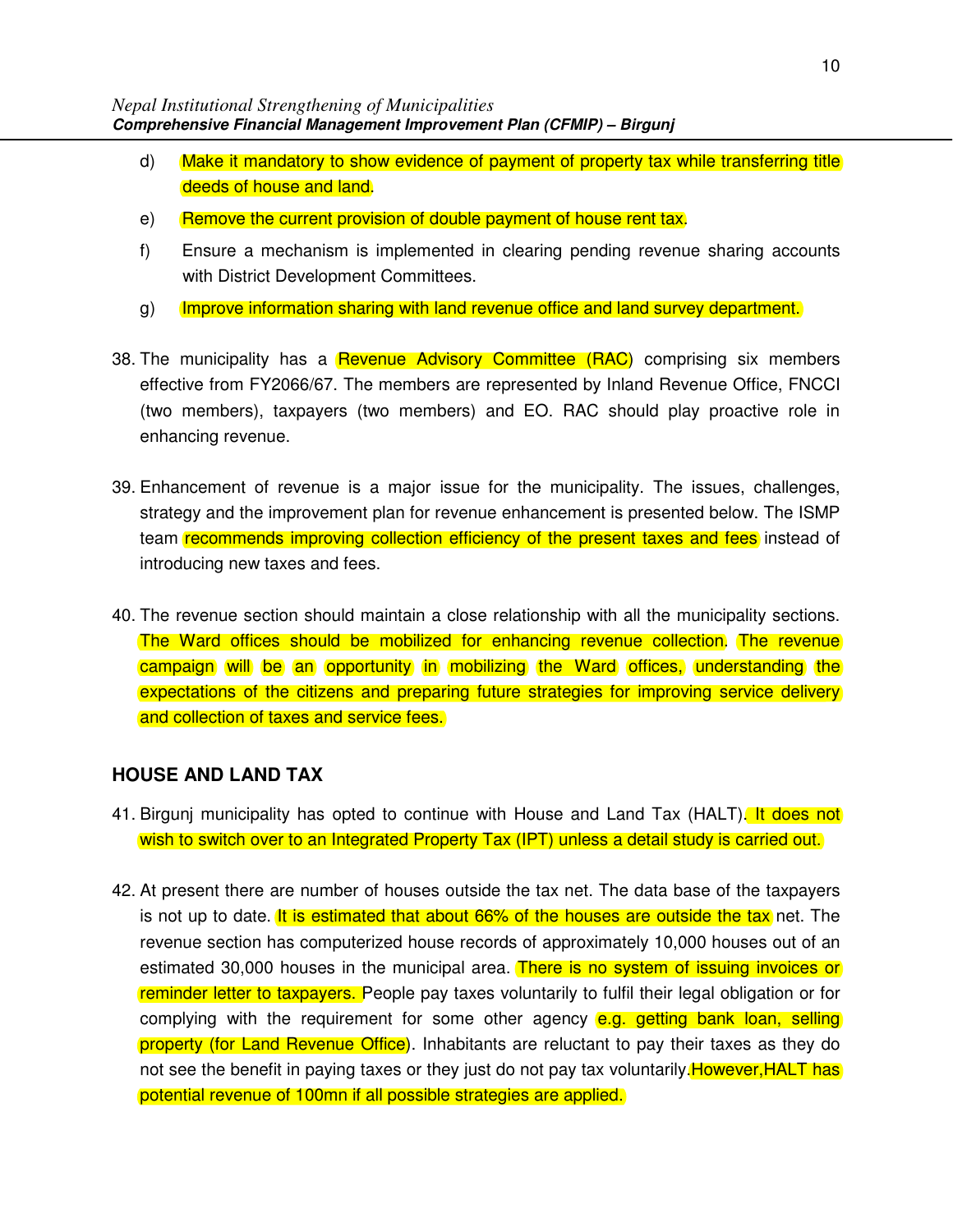- 43. Maintaining up to date records of the houses is the most important function that the municipality should accomplish. Component 3 of this project will be assisting the municipality in updating the data base of the properties. This component will also assist the municipality in street naming and house numbering. However, updating this data should be a continuous process.
- 44. The land parcel data is maintained by the Land Revenue office. Changes in land parcel data does not flow to the municipality automatically. The municipal deputes its staff to collect land parcel data on an annual basis. Information sharing with Land Revenue Office and Land Survey Department has to be improved.

### **VEHICLE TAX**

- 45. Vehicle tax includes taxes collected from vehicles entering the municipality area, annual vehicle renewal fees and parking fees.
- 46. The municipality in FY 2010/11, through open bid, awarded a contract for the collection of vehicle tax, **annual renewal fee and parking charge to a contractor for NRs17.77 million**. The vehicle tax collection in FY 2009/10 was NRs917,000. Because of a dispute on the appointment procedure of the contractor, there was a delay of approximately four months in making the contract effective. The contractor is now implementing the contract and has being paying the contractual installments on time. This has become a very important source of revenue of the municipality although it is a subject of discussion if the bid price was reasonable.

#### **BUSINESS AND PROFESSIONAL TAX**

- 47. Birgunj is a commercial and industrial city. It has a big potential for business and professional taxes. At present, the municipality does not have an accurate data base of the businesses and professions. Creating a data base is a challenge but updating it regularly is another challenge as there is always a movement of the business locations, registration of new businesses and abandonment of businesses.
- 48. Establishment of cordial relationship with the Chamber of Commerce is therefore very important. Federation of Chamber of Commerce (FNCCI) is the parent organization of the business community. The relation of the municipality with FNCCI is cordial but the support received so far has not been visible. Some business people may not have knowledge of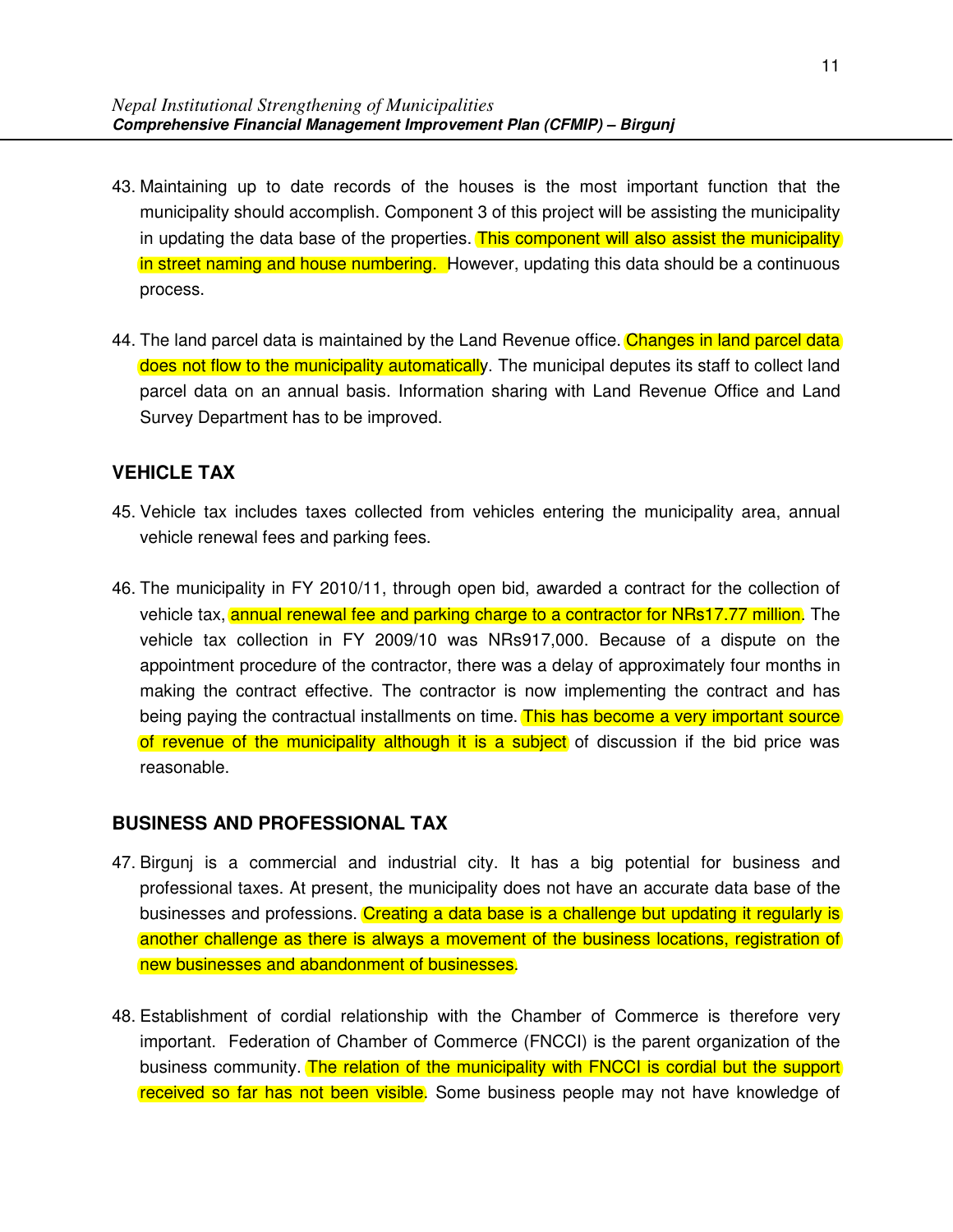their liability to pay business and professional taxes and some may be reluctant to pay taxes. FNCCI can play a crucial role in educating its members for paying taxes and the benefits they receive.

- 49. According to the IRO Birgunj, the total number of tax payers in the municipality is approximately 8,000 but the municipality has a record of 4,000 tax payers and tax is collected from only about 600 tax payers. IRO is willing to exchange the data base of the tax payers and support the municipality in collecting business and professional taxes. **Support** of IRO in collecting this tax will be very useful through sharing a data base, exchanging ideas and establishing a good working relation.
- 50. The municipality has been making efforts in collecting taxes from businesses but there are a number of challenges.

### **BUILDING PERMIT FEE**

- 51. Building permit fees is one of the main sources of fees collected by the municipality. Although it is essential for any new construction to receive a building permit before commencement of construction or alteration in the existing structure,a number of constructions do not have municipality approval. It is estimated that approximately 25% of houses are built without approval. Capturing data of buildings constructed without a permit can generate addition revenue from lost fees and HALT. The Ward offices should be made effective for identifying illegal constructions. A revenue mobilization campaign planned in four wards will assist in verifying illegal constructions.
- 52. The data base of the building section is weak. Records are maintained manually. The filing system is primitive with files kept in bundles.
- 53. At present there is no manpower for supervising illegal constructions. Three important sections, building permit, revenue and GIS do not have proper coordination. Recently this section has started sending one copy of the building permit to the revenue section which is a source data for maintaining the property record.
- 54. The municipality has not been able to pass the building code. It was proposed to pass the building code under Integrated Annual Plan (IAP) but the Board did not pass it mainly due to "right of way issues" as a number of building do not meet this condition.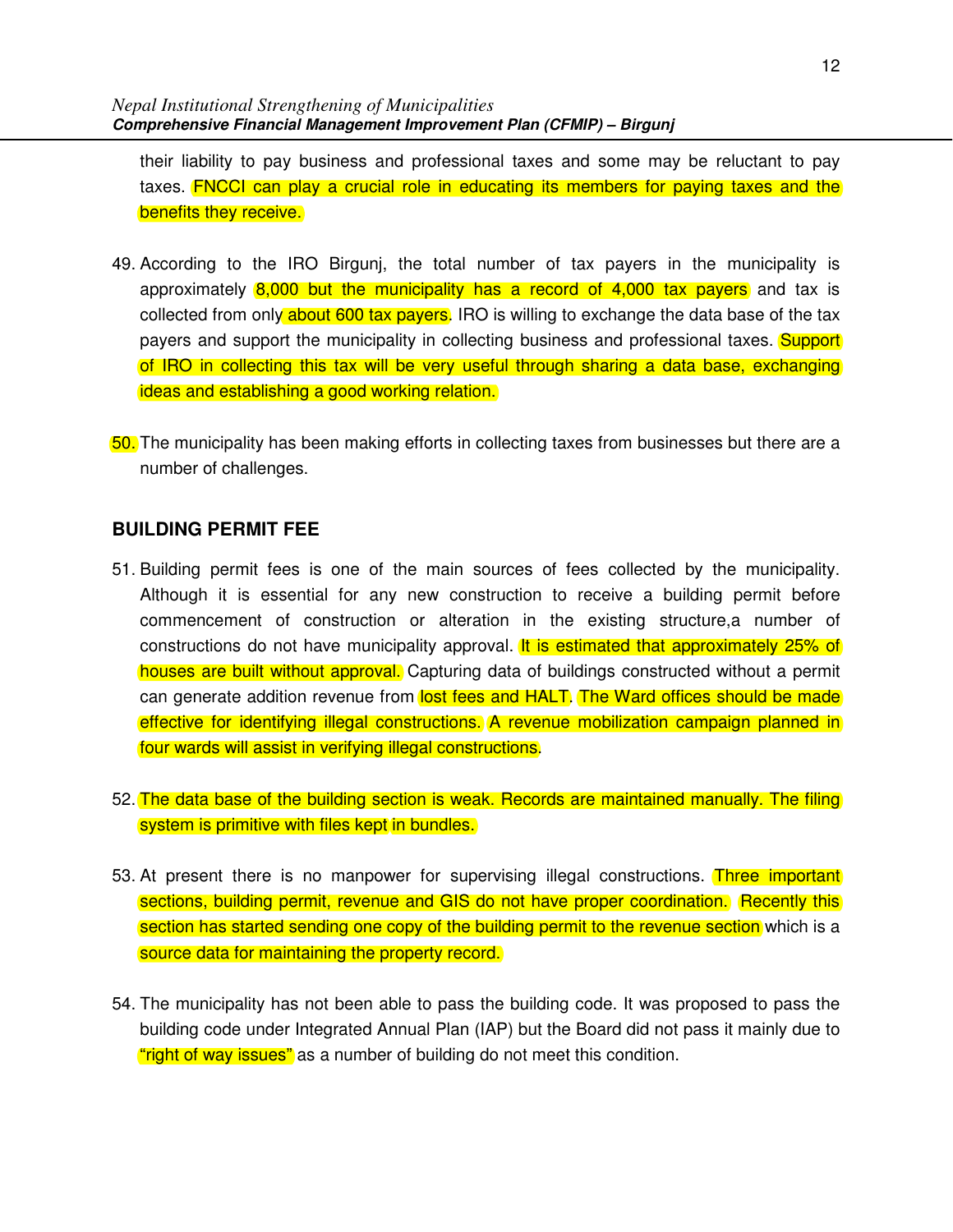55. This section is under the planning section. The planning chief feels that this section should be headed by a planner or architect.

## **HOUSE RENT TAX**

It is collected by the Central Government and the municipality at 10% and 2% respectively. The municipality has not been able to raise money under this income heading. In this regard, the municipality needs cooperation from the Central Government. It would have been administratively much easier to collect the total rent tax by Central Government and share such collection.

The Government has announced in FY 2011/12 budget to review the present system of rent tax.

### **HOARDING BOARD TAX**

56. Hoarding board fees are collected by the municipality through a contractor. This is a satisfactory arrangement.

## **PARKING FEES**

57. The municipality has not started collecting parking fees. It should consider the collection of parking fees for better transport management rather than enhancing revenue.

## **SOLID WASTE FEES**

58. The municipality does not charge for the collection of solid waste. This is a potential source of revenue. Introduction of solid waste fees should be considered.

| No. | Tasks                                  | Quantification | <b>Completion</b><br><b>Time Line</b> | Responsible<br>Person(s) | <b>Project Completion</b><br><b>Status</b> |
|-----|----------------------------------------|----------------|---------------------------------------|--------------------------|--------------------------------------------|
|     | <b>Awareness Campaign</b>              |                |                                       |                          |                                            |
|     | Conduct awareness campaign at          | Awareness      | June 2011                             | Revenue                  | Not yet commenced.                         |
|     | ward levels with active                | campaign in    | Set new                               | <b>Section</b>           | Plan has been                              |
|     | participation of ward committee. It    | four wards     | target for                            |                          | prepared                                   |
|     | was agreed to start this campaign      |                | remaining                             | <b>Ward</b>              |                                            |
|     | in four wards $(5, 7, 8$ and $13)$ The |                | wards                                 | <b>Committees</b>        |                                            |
|     | focus of this campaign should be       |                |                                       |                          |                                            |
|     | to make the citizens aware about       |                |                                       | <b>Other</b>             |                                            |
| 1.  | their liability to pay taxes and the   |                |                                       | <b>Sections</b>          |                                            |
|     | services they receive from the         |                |                                       |                          |                                            |
|     | municipality. ADB investment in        |                |                                       |                          |                                            |
|     | pipeline could also be                 |                |                                       |                          |                                            |
|     | highlighted.                           |                |                                       |                          |                                            |
|     |                                        |                |                                       |                          |                                            |
|     | A team of three persons will be        |                |                                       |                          |                                            |
|     | necessary (ward secretary, other       |                |                                       |                          |                                            |

#### **Table 5: Improvement Plan – Revenue Enhancement**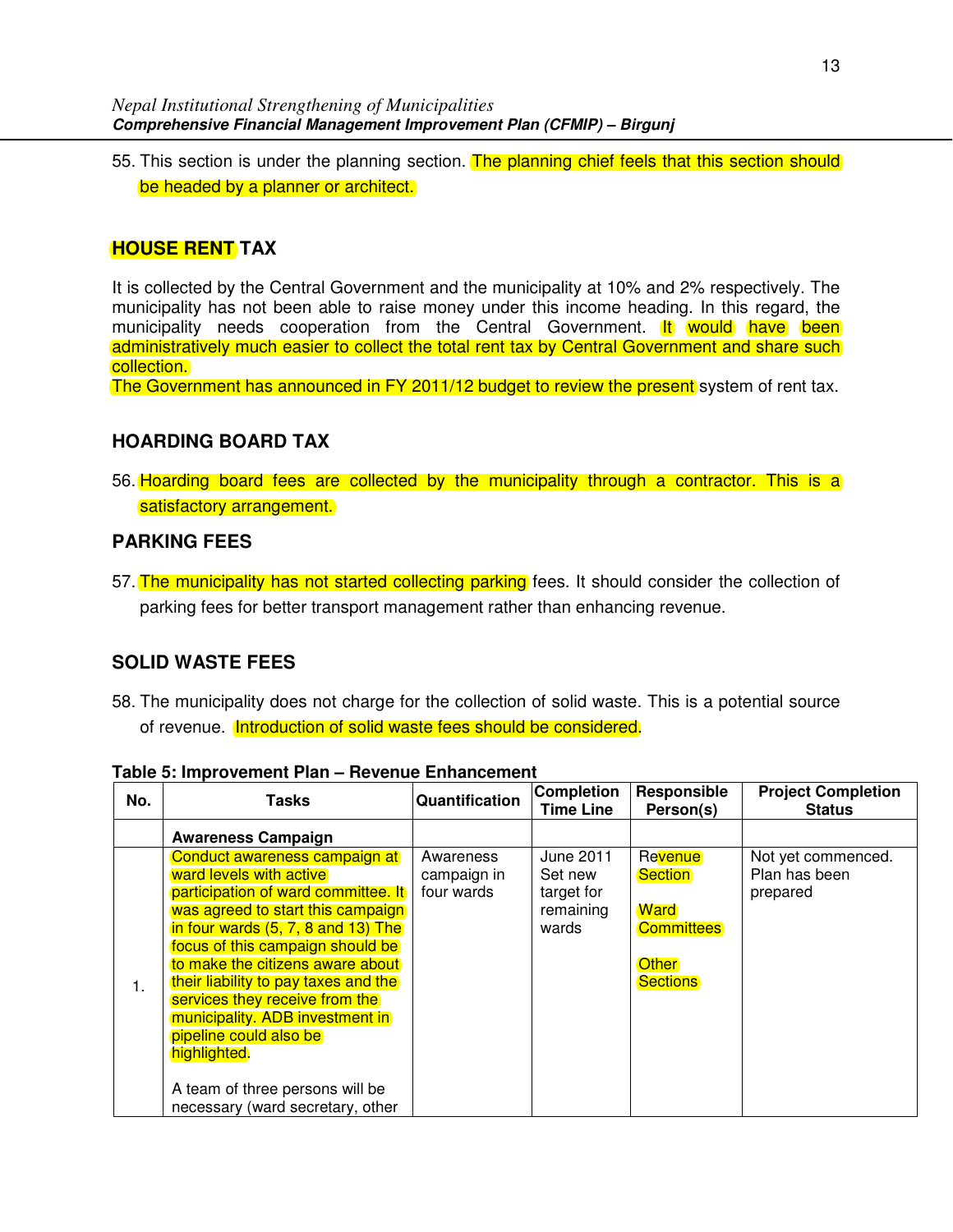*Nepal Institutional Strengthening of Municipalities* **Comprehensive Financial Management Improvement Plan (CFMIP) – Birgunj** 

| No. | <b>Tasks</b>                                                                                                                                                                                                                                      | Quantification                                                                                   | <b>Completion</b><br><b>Time Line</b>    | Responsible<br>Person(s)                        | <b>Project Completion</b><br><b>Status</b>                                                                                                                                                                                                                                        |
|-----|---------------------------------------------------------------------------------------------------------------------------------------------------------------------------------------------------------------------------------------------------|--------------------------------------------------------------------------------------------------|------------------------------------------|-------------------------------------------------|-----------------------------------------------------------------------------------------------------------------------------------------------------------------------------------------------------------------------------------------------------------------------------------|
|     | two persons).                                                                                                                                                                                                                                     |                                                                                                  |                                          |                                                 |                                                                                                                                                                                                                                                                                   |
| 2.  | Improve service delivery along<br>with revenue campaign and<br>improvement in revenue<br>collection.                                                                                                                                              | Improved<br>Service Level                                                                        | Immediate<br>and<br>Continue             | All<br>Departments                              | <b>Will be implemented</b><br>when funds are<br>available                                                                                                                                                                                                                         |
| 3.  | <b>Collect feedback from the citizens</b><br>about their service level<br>expectations.                                                                                                                                                           | Improved<br>Service Level                                                                        | Immediate<br>and<br>Continue             | All<br>Departments                              | This will be<br>undertaken as part of<br>the awareness<br>campaign                                                                                                                                                                                                                |
|     | House and Land Tax (HALT                                                                                                                                                                                                                          |                                                                                                  |                                          |                                                 |                                                                                                                                                                                                                                                                                   |
| 4.  | Update of the house and land<br>data base after the completion of<br>activities under Component 3 of<br>this project. Currently the<br>municipality has maintained the<br>records of 10,000 HALT tax<br>payers out of estimated 30,000<br>houses. | Data base of<br>all house and<br>land updated                                                    | <b>July 2011</b>                         | <b>GIS Section</b><br><b>ISMP</b>               | <b>GIS</b> is working in<br>updating the house<br>numbers.<br>In the mean time<br>Municipality has<br>updated records of<br>7,000 houses of 10<br>Wards. Remaining<br>records of 9 Wards to<br>be updated. Update<br>of data will be done<br>after the completion of<br>GIS work. |
| 5.  | Make a plan to bring the house<br>and land tax payers in the tax<br>net. This activity will be linked<br>with the revenue campaign<br>awareness program and GIS<br>activity.                                                                      | 10% FY12/13<br>20% FY13/14<br>30% FY14/15<br>and<br>40% FY15/16<br>Achieve 100%<br>in four years | <b>July 2015</b>                         | Revenue<br>Section<br><b>GIS Section</b>        | This time line is<br>acceptable to the<br>Municipality.                                                                                                                                                                                                                           |
| 6.  | <b>Conduct feasibility study for</b><br>switching over to IPT from the<br>current HALT.                                                                                                                                                           | <b>Build a</b><br>strategy                                                                       | Jan 2012                                 | Revenue<br><b>Section</b><br><b>MLD</b>         | <b>Municipality will decide</b><br>as per the policy of the<br>Government.                                                                                                                                                                                                        |
| 7.  | Built in drainage charge in the<br>house and land tax.                                                                                                                                                                                            | Improved<br>Service Level                                                                        | <b>After house</b><br>connection<br>s.   | Revenue<br>Section                              | This will done in due<br>course                                                                                                                                                                                                                                                   |
|     | <b>Vehicle Tax</b>                                                                                                                                                                                                                                |                                                                                                  |                                          |                                                 |                                                                                                                                                                                                                                                                                   |
| 1.  | Vehicle tax collection (one time<br>entry, annual renewal fee and<br>parking charge) contracted out to<br>the private contractor on<br>competitive bidding process. Bid<br>amount is NRs 17.77 million for<br>FY 2010/11.                         | Improved<br>collection                                                                           | Continue<br>for FY<br>2011/12 as<br>well | Revenue<br>Section                              | New contract amount<br>is NRs 27.70 million<br>compared to NRs<br>17.70 million in the<br>previous year                                                                                                                                                                           |
|     | <b>Business and Professional Tax</b>                                                                                                                                                                                                              |                                                                                                  |                                          |                                                 |                                                                                                                                                                                                                                                                                   |
| 1.  | Enter into dialogue with the local<br>Chamber of Commerce and hold<br>regular meeting with them.                                                                                                                                                  | Build up trust<br>and<br>cooperation                                                             | Immediate<br>and<br>Continue             | EO<br>Revenue<br>Section<br>Revenue<br>Advisory | Dialogue commenced.<br>Will revise the<br><b>Business and</b><br>Professional Tax rates<br>in some sectors of the                                                                                                                                                                 |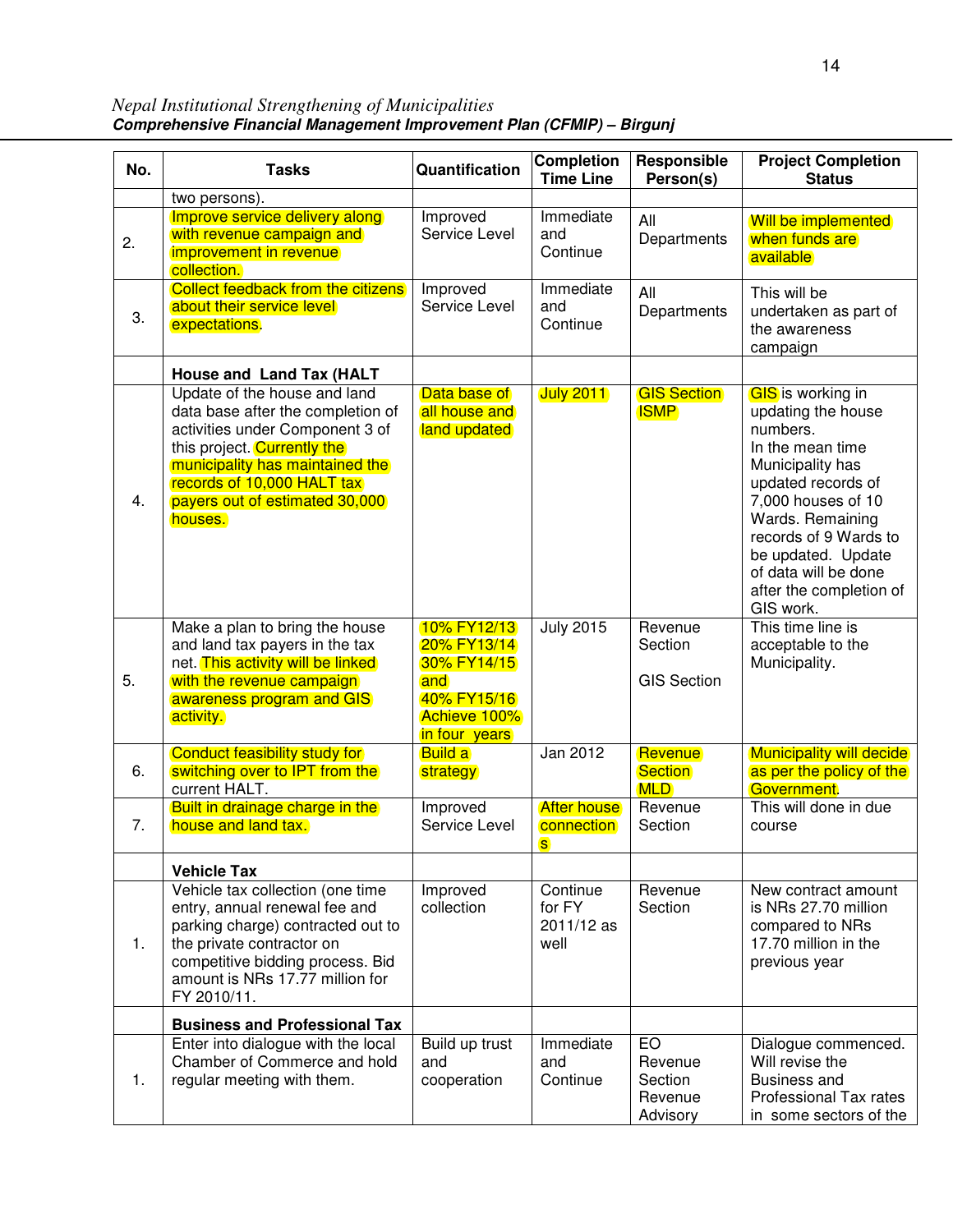*Nepal Institutional Strengthening of Municipalities* **Comprehensive Financial Management Improvement Plan (CFMIP) – Birgunj** 

| No. | <b>Tasks</b>                                                                                                                                                                                                                               | Quantification                                                                                   | <b>Completion</b><br><b>Time Line</b> | Responsible<br>Person(s)                                                         | <b>Project Completion</b><br><b>Status</b>                                                                                                                 |
|-----|--------------------------------------------------------------------------------------------------------------------------------------------------------------------------------------------------------------------------------------------|--------------------------------------------------------------------------------------------------|---------------------------------------|----------------------------------------------------------------------------------|------------------------------------------------------------------------------------------------------------------------------------------------------------|
|     |                                                                                                                                                                                                                                            |                                                                                                  |                                       | <b>Board</b>                                                                     | business as<br>suggested by the CC                                                                                                                         |
| 2.  | Enter into dialogue with the<br>Inland Revenue Office for close<br>cooperation and exchange of<br>data and information.                                                                                                                    | Improved<br>coordination<br>with IRO                                                             | Immediate<br>and<br>Continue          | EO<br>Revenue<br>Section<br>Revenue<br>Advisory<br>Board                         | It is essential to have<br>dialogue with the<br>Chamber of<br>Commerce, Central<br>Govt authorities,<br>Inland Revenue office.<br>Not commenced to<br>date |
| 3.  | Make a plan to bring the business<br>and professional tax payers in the<br>tax net. Current record of the tax<br>payers is 4,000 (tax collection)<br>from only about 600) but the<br>estimated tax payers is about<br>8,000 (IRO records). | 10% FY12/13<br>20% FY13/14<br>30% FY14/15<br>and<br>40% FY15/16<br>Achieve 100%<br>in four years | <b>July 2015</b>                      | Revenue<br>Section                                                               | This time line is<br>acceptable to the<br>Municipality.                                                                                                    |
|     | <b>Building Permit Fee</b>                                                                                                                                                                                                                 |                                                                                                  |                                       |                                                                                  |                                                                                                                                                            |
| 1.  | At present this section is under<br>Planning Department. It is a very<br>important section and it should<br>be headed by an urban planner<br>or an architect.                                                                              | Improvement<br>in the<br>management<br>of the section                                            | Jan 2012                              | Board<br>EO                                                                      | No action taken to<br>date                                                                                                                                 |
| 2.  | Provide facility for keeping the<br>building permit files properly. The<br>present filing condition is very<br>disorganized.                                                                                                               | Improved file<br>retrieval<br>system saves<br>time                                               | Immediate                             | EO                                                                               | Improvement not<br>commence                                                                                                                                |
| 3.  | Prepare an action plan for<br>identifying the illegal<br>constructions. This action plan<br>should be combined with the<br>Revenue Awareness Campaign.                                                                                     | Improved<br>data base and<br>increase in<br>revenue                                              | Immediate<br>and<br>Continue          | <b>Building</b><br>Permit<br>Section<br>Revenue<br>Section                       | To be coordinated with<br><b>GIS Project</b><br>Component.                                                                                                 |
| 4.  | Update the records of building<br>permit in digital format.                                                                                                                                                                                | Improved file<br>retrieval<br>system saves<br>time                                               | <b>July 2011</b>                      | Board<br>EO                                                                      | No funds available to<br>carry out                                                                                                                         |
| 5.  | Maintain close linkage with the<br>GIS and Revenue Section.                                                                                                                                                                                | Improved<br>coordination                                                                         | Immediate<br>and<br>Continue          | Revenue<br>Section<br><b>Building</b><br>Permit<br>Section<br><b>GIS Section</b> | <b>GIS Project</b><br>Component<br>proceeding                                                                                                              |
|     | <b>Solid Waste Service Charge</b>                                                                                                                                                                                                          |                                                                                                  |                                       |                                                                                  |                                                                                                                                                            |
| 1.  | Consider introducing solid waste<br>fee. Collection process should<br>be carefully studied.                                                                                                                                                | Charge fee for<br>providing<br>service                                                           | <b>July 2012</b>                      | Revenue<br>Section                                                               | Commenced<br>implementation of<br>PPP model in two<br>Wards. Local User<br>Committee is<br>managing the activity.<br>Service charge                        |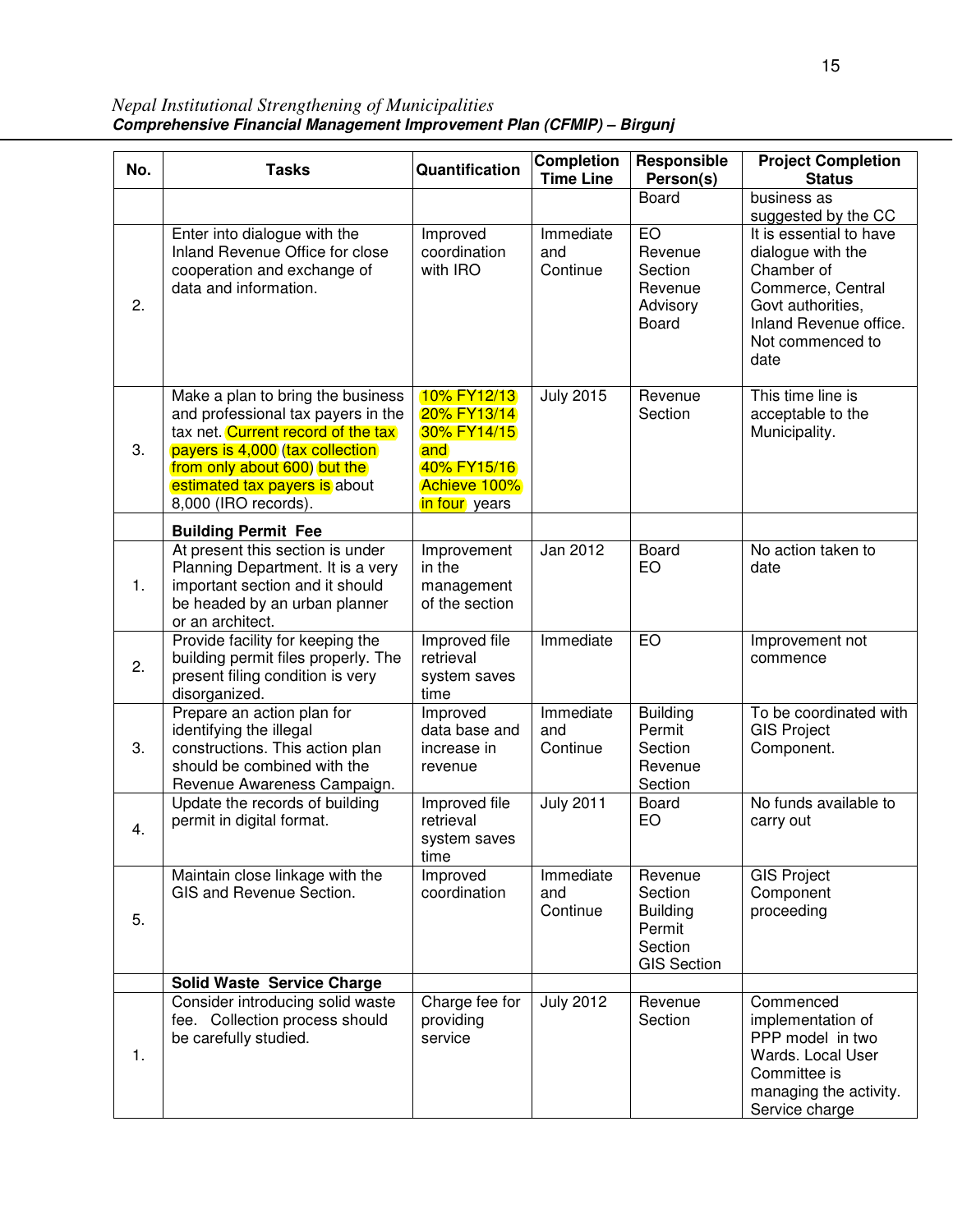| No. | Tasks | Quantification | <b>Completion</b><br><b>Time Line</b> | Responsible<br>Person(s) | <b>Project Completion</b><br><b>Status</b>                                                                                 |
|-----|-------|----------------|---------------------------------------|--------------------------|----------------------------------------------------------------------------------------------------------------------------|
|     |       |                |                                       |                          | collection varies<br>according to the user.<br>Minimum charge is<br>NRs25 and maximum<br>NRs1,000 for<br>corporate houses, |

## **INTERNAL AUDIT**

- 59. The Internal Audit Section has been established but at present it is manned by a section head only and is not functional. Appropriate action should be taken to make this section functional.
- 60. In the present organizational structure, the Internal Audit section is under the Finance Division. This organization structure needs to be changed and the Internal Audit Chief should be made responsible to report to the EO as specified in the LBFAR.

| No. | <b>Tasks</b>                                                                                                               | Quantification                  | <b>Completion</b><br><b>Time Line</b>       | Responsible<br>Person(s)            | <b>Project Completion</b><br>status                                         |
|-----|----------------------------------------------------------------------------------------------------------------------------|---------------------------------|---------------------------------------------|-------------------------------------|-----------------------------------------------------------------------------|
| 1.  | Activate IA section for audit<br>FY 2067/68. Start post audit<br>of the transactions for FY<br>2067/68 (July 10 - Jan 11). | Compliance<br>of LBFAR<br>rules | Apr 2011                                    | EO.<br>Internal<br>Audit<br>Section | Planning to start audit for<br>FY 2068/69 (2011/2012)<br>on a regular basis |
| 2.  | Complete three months audit<br>for the current fiscal year<br>2067/68 (Feb - Apr 11).                                      | Compliance<br>of LBFAR<br>rules | June 2011                                   | Internal<br>Audit<br>Section        | See above                                                                   |
| 3.  | Complete three months audit<br>for the current fiscal year<br>2067/68 (May - July 11).                                     | Compliance<br>of LBFAR<br>rules | Sept 2011                                   | Internal<br>Audit<br>Section        | See above                                                                   |
| 4.  | Equip the municipal staff for<br>conducting internal audit of<br>transactions from FY 2068/69                              | Compliance<br>of LBFAR<br>rules | <b>July 2011</b>                            | EO<br>Internal<br>Audit<br>Section  | See above                                                                   |
| 5.  | Conduct internal audit of<br>transactions from July 2011<br>onwards on a regular basis.                                    | Compliance<br>of LBFAR<br>rules | Within 7<br>days after<br>month end         | Internal<br>Audit<br>Section        | See above                                                                   |
| 6.  | Prepare monthly internal audit<br>report in the format prescribed<br>in Annex 74 of LBFAR.                                 | Compliance<br>of LBFAR<br>rules | Within 2<br>weeks<br>after the<br>month end | EO<br>Internal<br>Audit<br>Section  | See above                                                                   |

**Table 6: Improvement Plan – Internal Audit**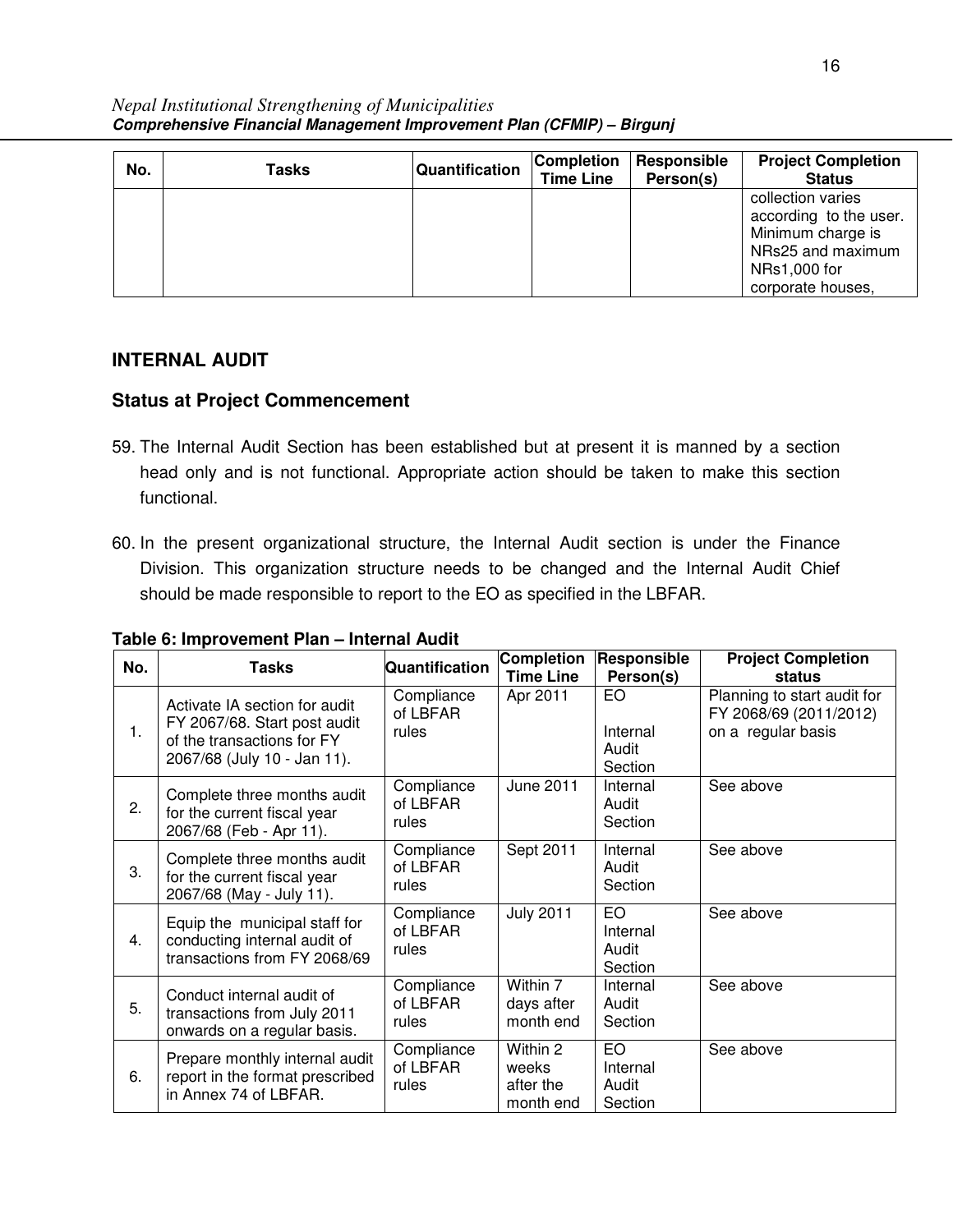| No.         | <b>Tasks</b>                                                                                                                          | Quantification                  | <b>Completion</b><br><b>Time Line</b>                    | Responsible<br>Person(s)                            | <b>Project Completion</b><br>status                   |
|-------------|---------------------------------------------------------------------------------------------------------------------------------------|---------------------------------|----------------------------------------------------------|-----------------------------------------------------|-------------------------------------------------------|
| $7_{\cdot}$ | Implement the directions, if<br>any, given by EO after the<br>submission of the internal<br>audit report and the decision<br>thereon. | Compliance<br>of LBFAR<br>rules | Within 3<br>weeks after<br>completion<br>of the<br>month | Internal<br>Audit<br>Section<br>Respective<br>Dept  | See above                                             |
| 8.          | Internal audit section should<br>report to the Executive Officer.                                                                     | Compliance<br>of LBFAR<br>rules | Immediate                                                | EO.<br>Admin<br>Section                             | Will report to the EO                                 |
| 9.          | Should work as a focal point<br>of the external auditor for<br>accomplishing his functions.                                           | Coordinated<br>work             | Continue in<br>each audit                                | Internal<br>Audit<br>Section<br>External<br>Auditor | Will act a as focal point<br>for the external auditor |

*Nepal Institutional Strengthening of Municipalities* **Comprehensive Financial Management Improvement Plan (CFMIP) – Birgunj** 

## **EXTERNAL AUDIT**

- 61. The municipality under Section 135 of the Local Self-Government Act, 1999 and under Rule 203 of the Local Body Financial Administrative Regulation, 2007, should complete the final audit of all income and expenditure of the fiscal year. External audit should normally be completed within six months after the year end.
- 62. The auditors are appointed every year on the basis of the bid submission for a maximum period of three years. The auditors are required to comply with the Nepal Standard on Auditing, while discharging their duties.
- 63. When this TA was started external audit was completed as of FY 2003/04. Audits for FY 2005/06 and FY 2006/07 were complete but submission of report was delayed. Audit for FY 2007/2008 to FY 2009/10 was under progress. Progress made for completing the pending audit was satisfactory and the audit as of FY 2009/10 has now been completed. This is an example of the commitment of staff in accomplishing the given task.
- 64. The Improvement Plan for external audit is presented in the following table.

| No. | Tasks                                                         | Quantification                  | <b>Completion</b><br><b>Time Line</b> | <b>Responsible</b><br>Person(s) | <b>Project Completion</b><br>status |
|-----|---------------------------------------------------------------|---------------------------------|---------------------------------------|---------------------------------|-------------------------------------|
| . . | Submission of draft report for FY<br>2064/65 (2007/08) by the | Compliance<br>of LBFAR<br>rules | Dec 2010                              | Accounts<br>Section             | Completed                           |

**Table 7: Improvement Plan – External Audit**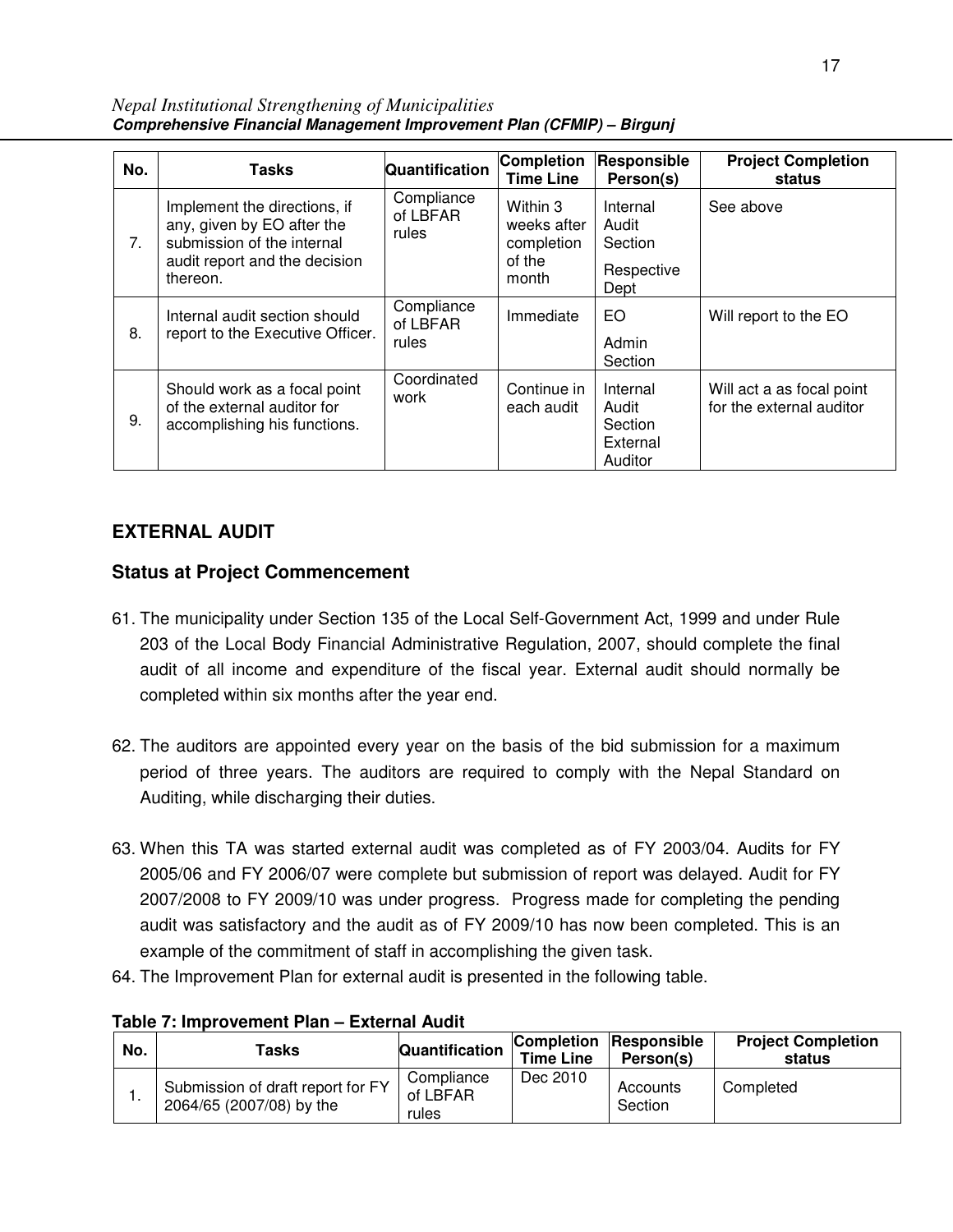*Nepal Institutional Strengthening of Municipalities* **Comprehensive Financial Management Improvement Plan (CFMIP) – Birgunj** 

| No. | <b>Tasks</b>                                                                                                     | Quantification                  | <b>Completion</b><br><b>Time Line</b> | Responsible<br>Person(s)                  | <b>Project Completion</b><br>status                                              |
|-----|------------------------------------------------------------------------------------------------------------------|---------------------------------|---------------------------------------|-------------------------------------------|----------------------------------------------------------------------------------|
|     | auditors.                                                                                                        |                                 |                                       | Auditor                                   |                                                                                  |
| 2.  | Submission of the final report for<br>FY 2064/65 (2007/08) by the<br>auditors.                                   | Compliance<br>of LBFAR<br>rules | Jan 2011                              | Accounts<br>Section                       | Completed                                                                        |
| 3.  | Submission of draft report for FY<br>2065/66 (2008/09) by the<br>auditors.                                       | Compliance<br>of LBFAR<br>rules | Mar 2011                              | Auditor<br>Accounts<br>Section<br>Auditor | Completed                                                                        |
| 4.  | Submission of the final report for<br>FY 2065/66 (2008/09) by the<br>auditors.                                   | Compliance<br>of LBFAR<br>rules | Apr 2011                              | Accounts<br>Section<br>Auditor            | Completed                                                                        |
| 5.  | Submission of draft report for FY<br>2066/67 (2009/10) by the<br>auditors.                                       | Compliance<br>of LBFAR<br>rules | Jun 2011                              | Accounts<br>Section<br>Auditor            | Completed                                                                        |
| 6.  | Submission of the final report for<br>FY 2066/67 (2009/10) by the<br>auditors.                                   | Compliance<br>of LBFAR<br>rules | <b>July 2011</b>                      | Accounts<br>Section<br>Auditor            | Completed                                                                        |
| 7.  | Appointment of auditor for FY<br>2067/68 and thereafter.                                                         | Compliance<br>of LBFAR<br>rules | Jan every<br>year                     | Accounts<br>Section<br>Auditor            | Yet to be appointed                                                              |
|     |                                                                                                                  |                                 |                                       | Council                                   |                                                                                  |
| 7.  | Maintain records of audit<br>irregularities and take action for<br>their resolution as per Annex 75<br>of LFBAR. | Compliance<br>of LBFAR<br>rules | Immediate                             | Accounts<br>Section                       | Now that audit reports<br>are up-to-date<br>compliance with AFBAR<br>is proposed |

## **INVENTORY AND PROCUREMENT**

- 65. The Inventory Section, with three staff members, is within the Finance Administration Department of the municipality.
- 66. Preparation of the annual procurement plan for regular consumable store items has been started but not for development expenditures. Physical verification of the inventory is done annually. Requisitions, purchase order forms, goods received and issue forms are used to assist with the processing of stores and materials.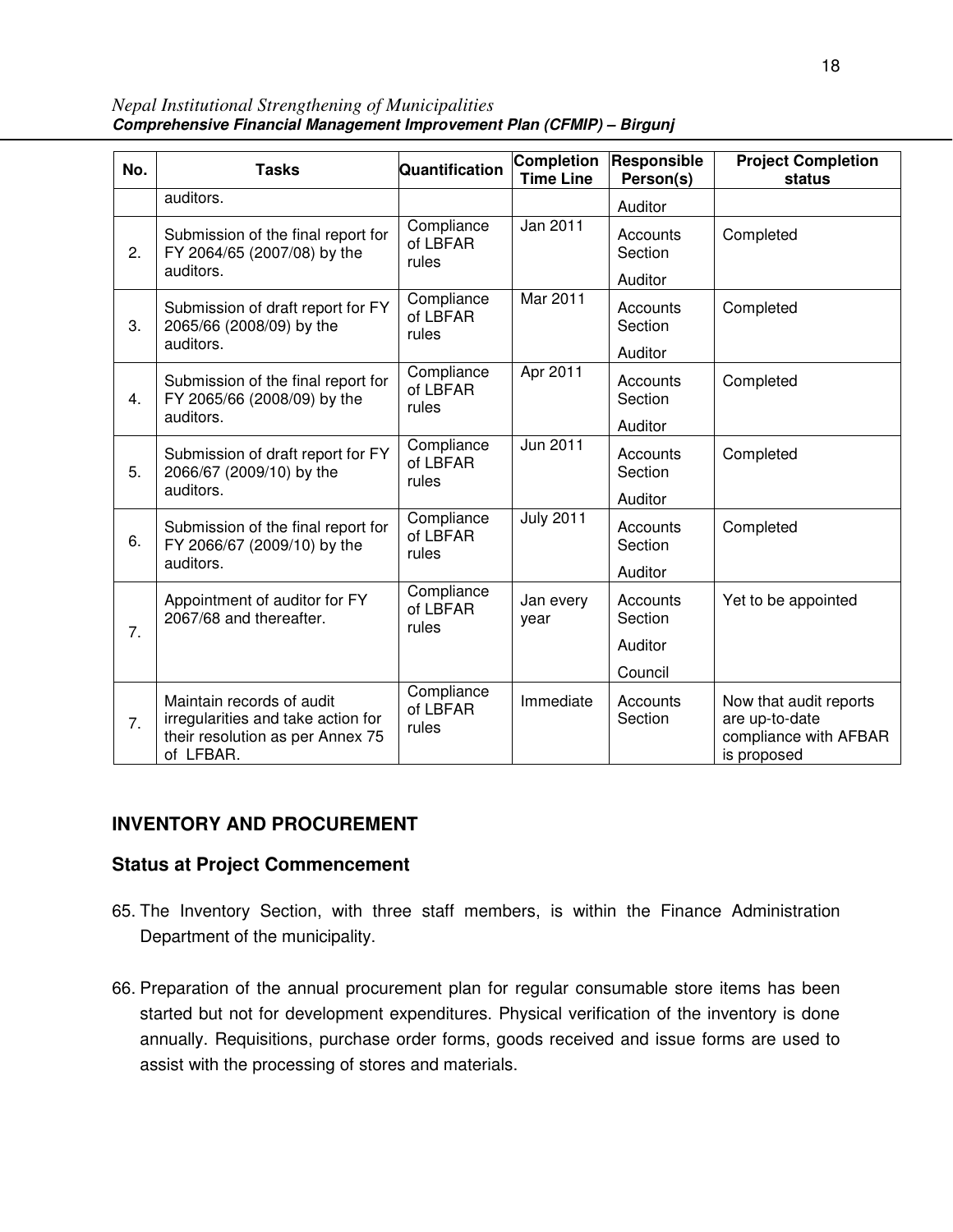- 67. The inventory records are kept manually. Inventory software was installed, but it is not being used. Staff has not received proper training for the implementation of the software. In the accounts section, no stores and assets general ledger account(s) are maintained. Under AAS, accounts section will need to maintain the general ledger which will have to be reconciled with inventory section records.
- 68. Store items and asset records are kept in quantity only. The cost price of these items should also be recorded in the stock book. Recording the value of these items will be an inevitable part of the AAS. This practice of recording value should be started.
- 69. Comprehensive annual procurement plan for infrastructure inventories should be prepared. This should be done in coordination with the other relevant sections.

| No. | <b>Tasks</b>                                                                                                      | Quantification                                                | <b>Completion</b><br><b>Time Line</b>                                                                | Responsible<br>Person(s)                                    | <b>Project Completion</b><br><b>Status</b>                                                                                                                           |
|-----|-------------------------------------------------------------------------------------------------------------------|---------------------------------------------------------------|------------------------------------------------------------------------------------------------------|-------------------------------------------------------------|----------------------------------------------------------------------------------------------------------------------------------------------------------------------|
| 1.  | Software for inventory record<br>should be introduced.                                                            | Improved data<br>base                                         | <b>July 2011</b>                                                                                     | Software<br>Supplier<br>Inventory<br>Section                | This activity has not<br>started. Inventory staff<br>need training before<br>computerization of the<br>records.<br>They will try to introduce<br>in the current year |
| 2.  | Run both computer and the<br>manual system for six months<br>and abandon the manual<br>system after six months.   | Improved data<br>base and<br>savings in<br>human<br>resources | Jan 2012<br>Software<br>Supplier<br>Inventory<br>Section<br>Immediate<br>Inventory<br>and<br>section |                                                             | Will run both systems for<br>some time.                                                                                                                              |
| 3.  | Start maintaining records of<br>store and assets records in<br>value as well.                                     | Assist in AAS<br>implementatio<br>n                           | Continue                                                                                             |                                                             | Will start from next fiscal<br>year                                                                                                                                  |
| 4.  | Prepare procurement plan<br>(annual and master) for<br>development expenditures.<br>(Annex 71 & 72)               | Improved<br>planning tool                                     | Immediate                                                                                            | Inventory<br>section and<br>other<br>respective<br>sections | Planning Section and<br><b>Inventory Section</b><br>prepare it together.                                                                                             |
| 5.  | Reconcile inventory record with<br>the general ledger maintained<br>at the accounts section.                      | Reconciled<br>data                                            | After<br>introduction<br>of AAS                                                                      | Inventory<br>Section<br>Accounts<br>Section                 | Will reconcile after<br>introduction of AAS.                                                                                                                         |
| 6.  | The hierarchy of this section<br>should be under general<br>administration and not finance<br>according to LBFAR. | Improved<br>internal control                                  | Immediate<br>and<br>Continue                                                                         | EO                                                          | Not changed                                                                                                                                                          |

**Table 8: Improvement plan – Inventory and Procurement**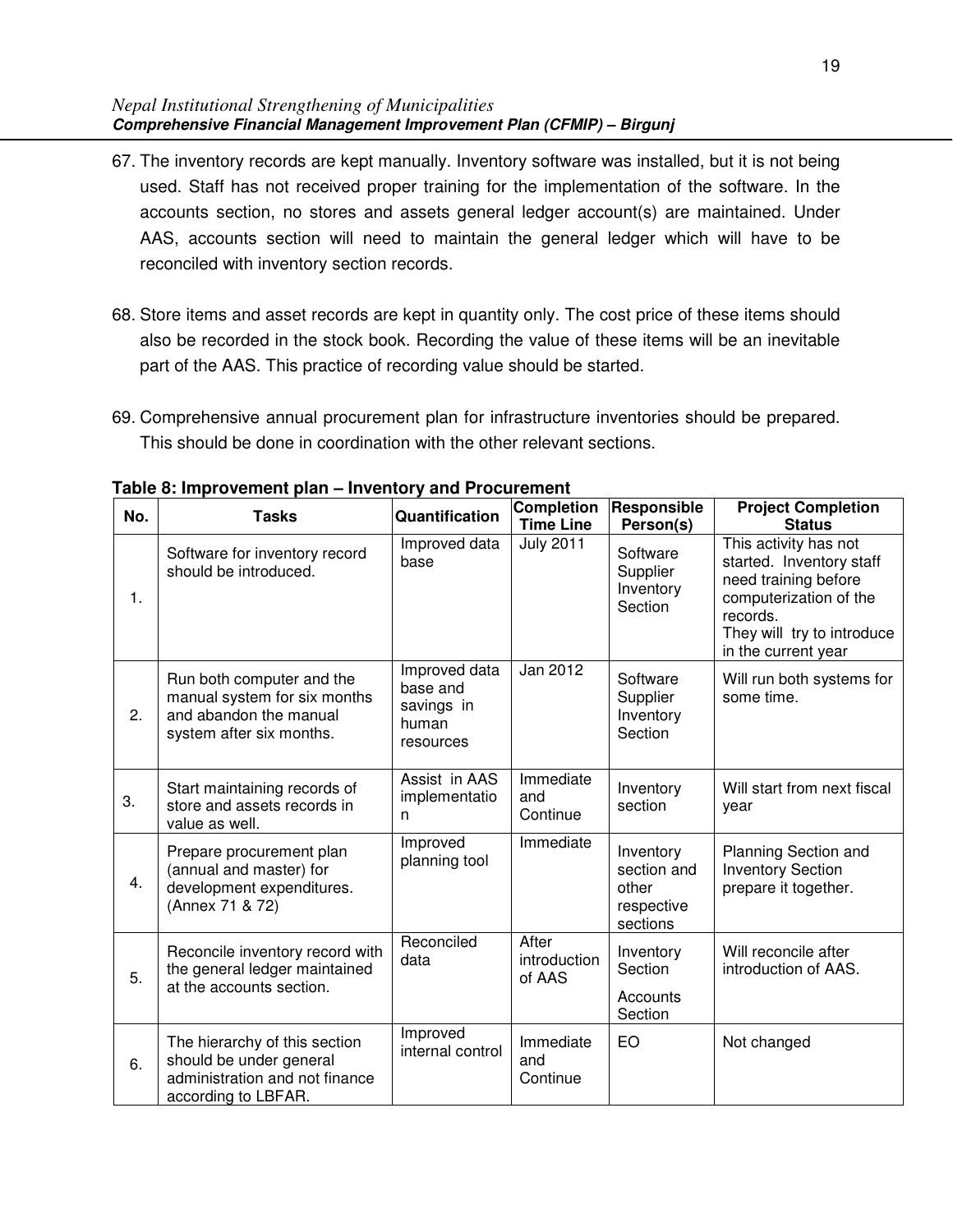## **PUBLIC PRIVATE PARTNERSHIP**

- 70. The municipality has a policy of investing in infrastructure through Public Private Partnership (PPP). Construction activities such as water supply, drainage and roads are constructed in the communities through PPP. The ratio of contribution of the community for such activities is approximately 10 to 40 percent depending upon the nature of work and affordability of the community.
- 71. Besides programs implemented through municipal support, there are number of PPP programs directly implemented by the NGOs. However, the costs of such programs are not recorded and reported. In the case of programs implemented by the communities through municipal support, the share of the community contribution in kind is also not valued and reported.
- 72. The municipality has started work under PPP through the support of UNDP funded Public Private Partnership for Urban Environment (PPPUE) programme. Feasibility studies of implementing some projects under PPP was carried out and it has already initiated action in implementing those projects. Some of the projects being run or under consideration are as follows.

| No. | <b>Tasks</b>                                                                                                                                                                                                                   | Quantification                                                       | <b>Completion</b><br><b>Time Line</b> | Responsible<br>Person(s)                    | <b>Project Completion</b><br><b>Status</b>                                                                 |  |  |
|-----|--------------------------------------------------------------------------------------------------------------------------------------------------------------------------------------------------------------------------------|----------------------------------------------------------------------|---------------------------------------|---------------------------------------------|------------------------------------------------------------------------------------------------------------|--|--|
|     |                                                                                                                                                                                                                                | Contract                                                             | For five                              | <b>PPP</b>                                  | Contractor has improved                                                                                    |  |  |
| 1.  | Ghadi Haruwa Pond was<br>previously managed by the<br>municipality itself. The<br>management of this pond has<br>been contracted out to the<br>private sector. In the past<br>municipality incurred loss in its<br>management. | amount of<br><b>NRs 3.7</b><br>million for five<br>years             | years<br>Until<br>2014/15             | Section<br>Revenue<br>section               | the facility and invested<br>money. Procured six<br>boats and started fast<br>food shop.                   |  |  |
| 2.  | Swimming pool was previously<br>managed by the municipality<br>itself. The management of this<br>pond has been contracted out<br>to the private sector. In the past<br>municipality incurred loss in its                       | Contract<br>amount of<br><b>NRs 1.7</b><br>million for five<br>years | For five<br>years<br>Until<br>2014/15 | <b>PPP</b><br>Section<br>Revenue<br>section | Contractor has<br>expanded facilities like<br>conference room, health<br>club, party venue,<br>restaurant. |  |  |

**Table 9: Improvement plan – Public Private Partnership**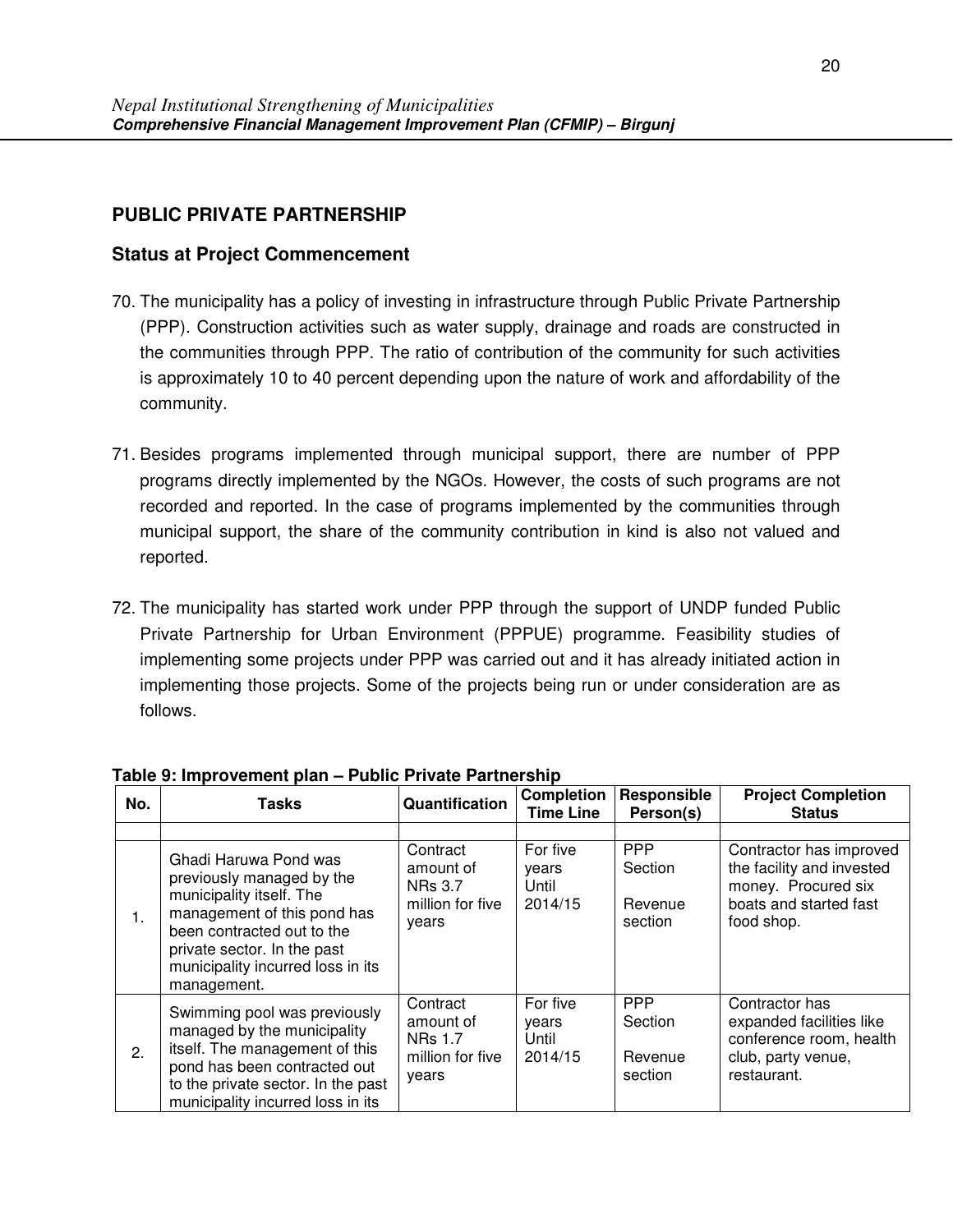|     |                                                                                                                                                                                                       |                                                             | <b>Completion</b>            | Responsible                                 | <b>Project Completion</b>                                                                                                                                                                                                                                  |
|-----|-------------------------------------------------------------------------------------------------------------------------------------------------------------------------------------------------------|-------------------------------------------------------------|------------------------------|---------------------------------------------|------------------------------------------------------------------------------------------------------------------------------------------------------------------------------------------------------------------------------------------------------------|
| No. | <b>Tasks</b>                                                                                                                                                                                          | Quantification                                              | <b>Time Line</b>             | Person(s)                                   | <b>Status</b>                                                                                                                                                                                                                                              |
|     |                                                                                                                                                                                                       |                                                             |                              |                                             |                                                                                                                                                                                                                                                            |
|     | management.                                                                                                                                                                                           |                                                             |                              |                                             |                                                                                                                                                                                                                                                            |
| 3.  | Biogas plant is being<br>constructed in Ward no 1<br>(Shanti Tole) in partnership with<br>Lumanti. Beneficiary 25<br>household. Total investment of<br>NRs 500,000 provided by<br><b>PPUE</b>         | Use of waste<br>materials                                   | <b>July 2011</b>             | <b>PPP</b><br>Section<br>Revenue<br>section | Construction is in<br>progress.                                                                                                                                                                                                                            |
| 4.  | Asian Coalition for Community<br>Action (ACCA) to provide NRs<br>4 million fund at 3% interest to<br>construct 25 houses                                                                              | Shelter to<br>poor people                                   | <b>July 2011</b>             | <b>PPP</b><br>Section<br>Revenue<br>section | House construction in<br>progress. Building cost<br>about<br>NRs100,000/house. It<br>will serve 24 dalit<br>community. They will<br>have to pay 5% of the<br>building cost for five<br>years. This amount will<br>be deposited in the<br>maintenance fund. |
| 5.  | Implementation of 10 mobile<br>toilets. Tendered for 2 toilets<br>and bid received for 1. Funding<br>ratio PPPUE 50%, Municipality<br>25% and private 25%. Cost for<br>one toilet is NRs 1.1 million. | Rental charge<br><b>NRs</b><br>25,500/month                 | <b>July 2011</b>             | <b>PPP</b><br>Section<br>Revenue<br>section | Two units arrived and in<br>operation. User fee<br>charge is NRs 3 (toilet)<br>and NRs 2 (urinal)                                                                                                                                                          |
| 6.  | Operation and management of<br>the Town hall by the private<br>sector.                                                                                                                                | Savings in<br>expenditure<br>and<br>generation of<br>income | <b>July 2011</b>             | <b>PPP</b><br>Section<br>Revenue<br>section | One submitted proposal<br>quote for NRs1.7 million<br>for five years                                                                                                                                                                                       |
|     | Prepare periodic report on PPP<br>activities. The periodic reports<br>should address the following                                                                                                    | Improved<br>monitoring<br>and reporting                     | Immediate<br>and<br>Continue | <b>PPP</b><br>Section                       | Reports prepared as part<br>of the financial reporting<br>process                                                                                                                                                                                          |

*Nepal Institutional Strengthening of Municipalities* **Comprehensive Financial Management Improvement Plan (CFMIP) – Birgunj** 

## **STAFF TRAINING**

Service

resolved • Details on staffing

matters. Description of the

• Expenditure and income to date compared to budget • Complaints received and

7.

73. From discussions with the municipality finance staff it is considered that training is required in the following activities: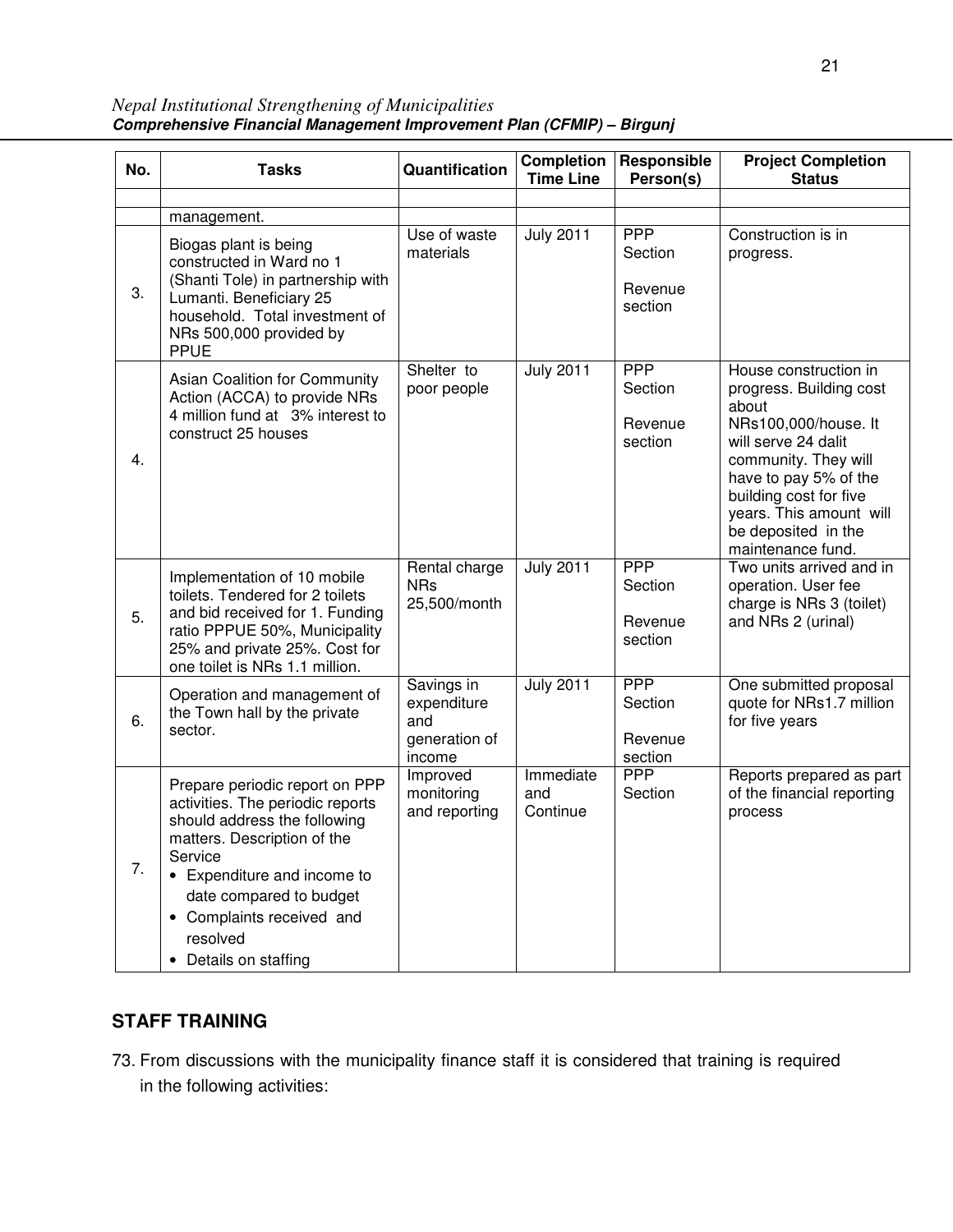- Implementation of accrual accounting (LBFAR requires its introduction from financial year 2009/2010),
- The legal provisions relating to financial management for municipalities in the relevant acts, regulations and Government directives
- Computer training on financial management software
- 74. Based on the assessment of training requirements conducted by the ISMP team, the following training plan was developed. A five days training was held in Kathmandu from 25 to 29 April 2011. Further training (outside the scope of this TA) will be necessary to improve the financial management system and to implement the recommendations made in CFMIP.

| <b>Training Courses/</b><br><b>Objectives</b>                                                                                                                                                                                                         | <b>Topics</b>                                                                                                                                                                                                                                                                                                                                                         | <b>Participants</b>                                                                                      | <b>Duration</b> | <b>Trainers</b>                                                                                                      |
|-------------------------------------------------------------------------------------------------------------------------------------------------------------------------------------------------------------------------------------------------------|-----------------------------------------------------------------------------------------------------------------------------------------------------------------------------------------------------------------------------------------------------------------------------------------------------------------------------------------------------------------------|----------------------------------------------------------------------------------------------------------|-----------------|----------------------------------------------------------------------------------------------------------------------|
| Part A:<br>Training on:<br><b>MUNICIPAL</b><br><b>FINANCIAL</b><br><b>MANAGEMENT</b><br><b>SYSTEM</b>                                                                                                                                                 | <b>Budget Formulation</b><br>$\bullet$<br>and Review<br><b>Revenue Collection</b><br>٠<br>Flow of funds<br>٠<br>Recording of<br>$\bullet$<br><b>Transactions</b><br>Procurement and<br>$\bullet$<br>Inventory Management                                                                                                                                              | 4<br>persons<br>each<br>from<br>municipality<br>Accounts 1<br>Revenue 1<br>Internal Audit<br>Inventory 1 | 5 Days          | <b>ISMP</b> - Consultants<br>Resource<br>Persons/experts<br>from<br>MLD/LDTA/DTCO<br>OAG and MOF<br>Udle AAS Project |
| <b>Overall objective:</b><br>To<br>upgrade<br>knowledge and skills<br>in overall municipal<br>financial<br>management<br>including<br>system,<br>planning,<br>resource<br>allocation<br>process,<br>flow of funds, and<br>accountability<br>framework | Familiarization on ADB<br>$\bullet$<br>disbursement<br>procedures<br>Accounting of PPP<br>$\bullet$<br>expenditures<br>Internal Auditing<br>٠<br><b>External Auditing</b><br>$\bullet$<br>Application of<br>computers for<br>accounting<br>Preparation of financial<br>٠<br>statements: Trail<br>Balance, Income &<br><b>Expenditure Account</b><br>and Balance sheet |                                                                                                          |                 |                                                                                                                      |

#### **Table 10: Training schedule**

## **FINANCIAL PROJECTION**

75. Financial projections of income and expenditure has been done for five years (FY 2011/12 to FY 2016/17). Details of the historical and projected data are given in **Annex - 2**. A summary is presented in the Table below.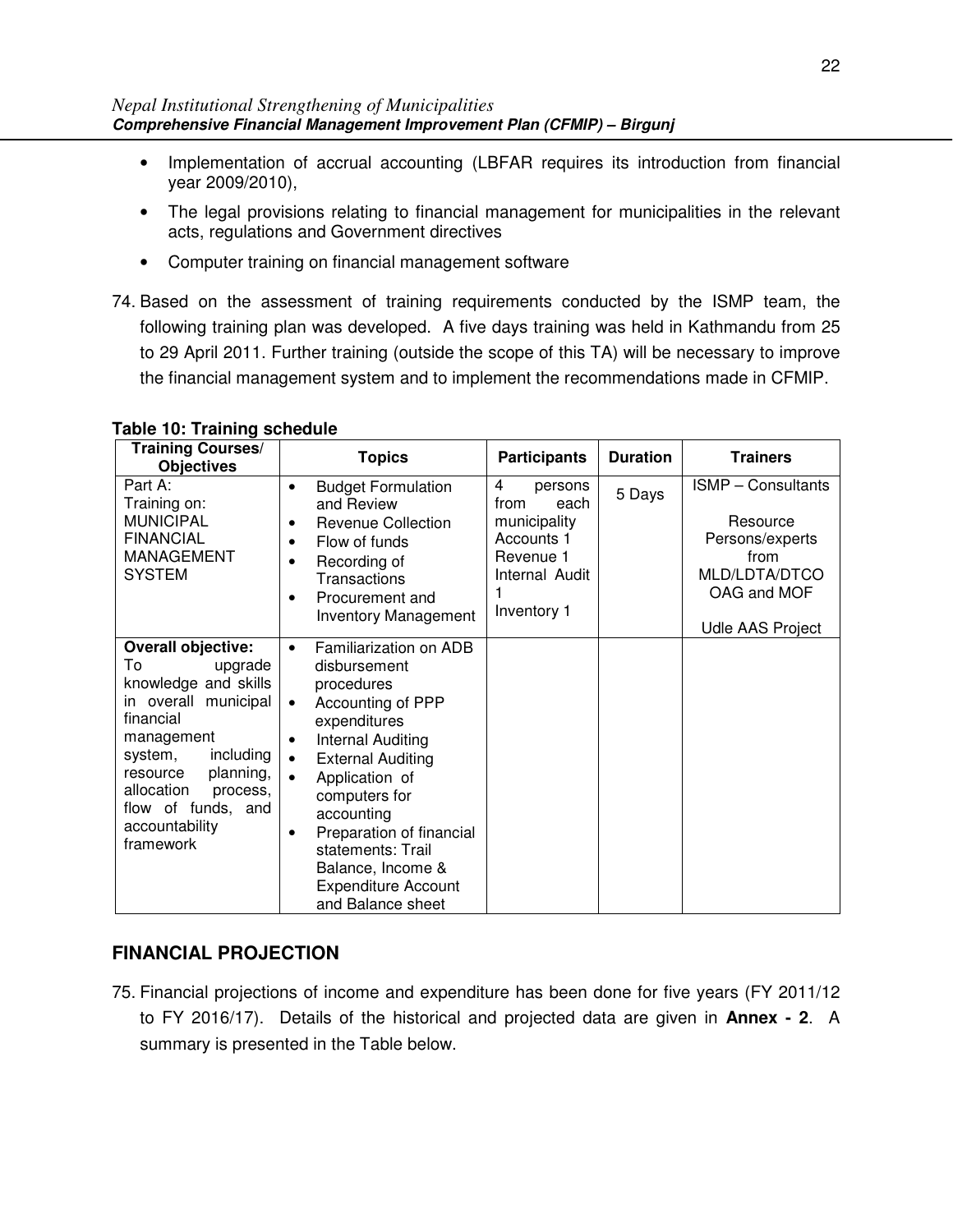|                                           | <b>Actual</b>            |                          |                          |                          |                          |                          | <b>Budget</b>            | <b>Forecast</b>          |                          |                    |                          |  |
|-------------------------------------------|--------------------------|--------------------------|--------------------------|--------------------------|--------------------------|--------------------------|--------------------------|--------------------------|--------------------------|--------------------|--------------------------|--|
|                                           | FY                       | $\overline{FY}$          | FY                       | FY 08/9                  | $\overline{FY}$          | $\overline{FY}$          | $\overline{FY}$          | $\overline{FY}$          | $\overline{FY}$          | $\overline{FY}$    | $\overline{FY}$          |  |
| Line                                      | 05/06<br><b>FY</b>       | 06/07<br><b>FY</b>       | 07/08<br><b>FY</b>       | <b>FY</b>                | 09/10<br><b>FY</b>       | 10/11<br><b>FY</b>       | 11/12<br><b>FY</b>       | 12/13<br><b>FY</b>       | 13/14<br><b>FY</b>       | 14/15<br><b>FY</b> | 15/16<br><b>FY</b>       |  |
|                                           | 62/63                    | 63/64                    | 64/65                    | 65/66                    | 66/67                    | 67/68                    | 68/69                    | 69/70                    | 70/71                    | 71/72              | 72/73                    |  |
| Local Taxes                               | 15.57                    | 15.66                    | 13.46                    | 20.96                    | 16.43                    | 40.40                    | 36.01                    | 43.34                    | 54.27                    | 69.18              | 88.46                    |  |
| Fees And Fines                            | 7.27                     | 5.62                     | 5.44                     | 11.86                    | 11.46                    | 16.34                    | 17.98                    | 19.78                    | 21.75                    | 23.93              | 26.32                    |  |
| <b>Property Rental</b>                    | 1.75                     | 1.95                     | 1.41                     | 1.50                     | 1.97                     | 2.60                     | 1.87                     | 1.96                     | 2.06                     | 2.16               | 2.27                     |  |
| <b>Other Revenues</b>                     | $\overline{\phantom{a}}$ | 0.00                     | 0.48                     | $\overline{\phantom{a}}$ | 1.28                     | 0.00                     | 1.00                     | 1.10                     | 1.21                     | 1.33               | 1.46                     |  |
| <b>Own Source</b><br>Revenue              | 24.59                    | 23.24                    | 20.79                    | 34.32                    | 31.14                    | 59.35                    | 56.85                    | 66.17                    | 79.29                    | 96.60              | 118.52                   |  |
| Misc. Income                              |                          |                          |                          |                          |                          |                          |                          |                          |                          |                    |                          |  |
| <b>Includes Cost</b><br>Sharing           | 0.88                     |                          |                          | 0.49                     |                          |                          | 0.50                     | 0.55                     | 0.61                     | 0.67               | 0.73                     |  |
| Grants                                    | 127.71                   | 125.64                   | 135.67                   | 179.34                   | 172.47                   | 182.93                   | 201.23                   | 221.35                   | 243.48                   | 267.83             | 294.62                   |  |
| Loans                                     | $\sim$                   | $\overline{\phantom{a}}$ | $\overline{\phantom{a}}$ | $\overline{\phantom{a}}$ | $\overline{\phantom{a}}$ | 20.00                    | $\bar{\phantom{a}}$      | $\blacksquare$           | $\overline{\phantom{a}}$ | $\blacksquare$     | $\overline{\phantom{a}}$ |  |
| <b>Balance</b><br>Forward                 | $\overline{\phantom{a}}$ | $\overline{\phantom{a}}$ | $\overline{\phantom{a}}$ |                          |                          | $\overline{\phantom{a}}$ | $\overline{\phantom{a}}$ | $\overline{\phantom{a}}$ | $\overline{\phantom{a}}$ |                    |                          |  |
| <b>Total Revenue</b>                      | 153.18                   | 148.88                   | 156.46                   | 214.15                   | 203.61                   | 262.28                   | 258.58                   | 288.07                   | 323.38                   | 365.10             | 413.86                   |  |
| Current<br>Expenditures                   | 51.87                    | 71.28                    | 77.54                    | 71.79                    | 66.65                    | 73.08                    | 80.39                    | 88.43                    | 97.27                    | 107.00             | 117.70                   |  |
| Debt Payment                              | 1.48                     | 1.48                     | 1.41                     | 1.40                     | 0.56                     | 1.10                     | 0.38                     | 0.37                     | 0.35                     | 0.34               | 0.32                     |  |
| Social Programs                           | 33.94                    | 49.55                    | 46.59                    | 51.78                    | 53.76                    | 57.10                    | 62.81                    | 69.09                    | 76.00                    | 83.60              | 91.96                    |  |
| <b>Ordinary Capital</b><br>(Fixed Assets) | 2.52                     | 1.43                     | 1.24                     | 0.07                     | 0.35                     | 0.30                     | 0.50                     | 0.55                     | 0.61                     | 0.67               | 0.73                     |  |
| Capital<br>Investment                     | 21.69                    | 42.00                    | 76.41                    | 77.31                    | 77.41                    | 130.70                   | 85.15                    | 143.77                   | 93.66                    | 158.15             | 103.03                   |  |
| (Program Exp)                             |                          |                          |                          |                          |                          |                          |                          |                          |                          |                    |                          |  |
| <b>Total</b><br><b>Expenditure</b>        | 111.50                   | 165.75                   | 203.18                   | 202.36                   | 198.73                   | 262.28                   | 229.22                   | 302.21                   | 267.88                   | 349.75             | 313.73                   |  |
| Surplus (Deficit)<br>For The Year         | 41.68                    | (16.87)                  | (46.73)                  | 11.79                    | 4.88                     | $\overline{\phantom{a}}$ | 29.35                    | (14.14)                  | 55.50                    | 15.35              | 100.13                   |  |
| <b>Fund Balance</b>                       | $\blacksquare$           | 24.80                    | (21.93)                  | (10.13)                  | (5.25)                   | (5.25)                   | 24.10                    | 9.96                     | 65.46                    | 80.81              | 180.94                   |  |

### **Table 11: Financial projection for Five years (FY 2011/12 to FY 2015/16)**

## **Assumptions made in revenue and expenditure forecast**

76. The municipalities have a practice of preparing their annual budget in excess of the actual realistic and achievable budget. The reason for inflating the budget is to include programs which are not possible to be accomplished within the available resources but are included under pressure mainly from the political parties. This is done to satisfy the political parties and the citizens who place pressure on the municipality to include the projects in their

**NRs Million**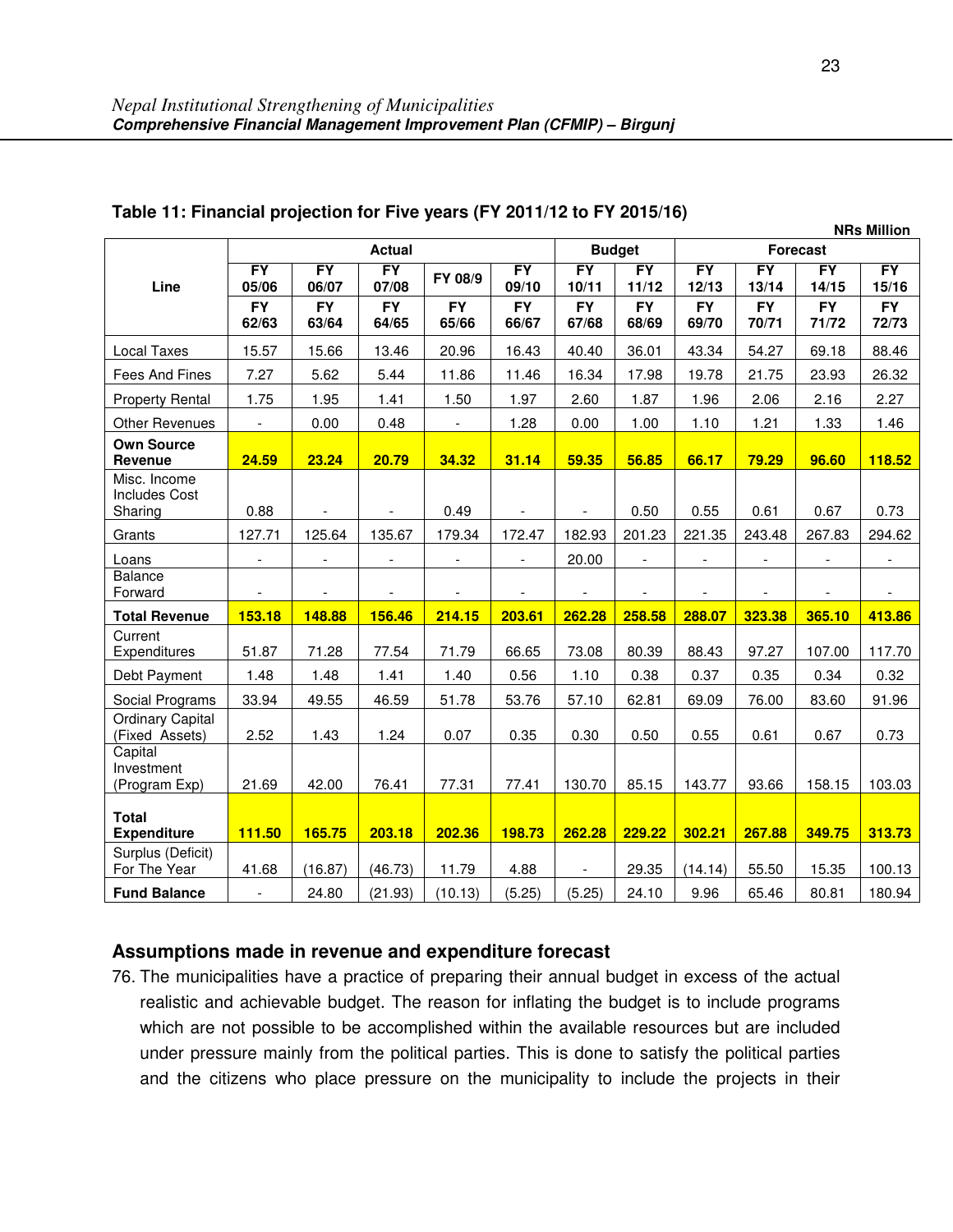constituency. The Table below shows the scenario of actual revenue and expenditure for FY 2009/10 and budget proposed for FY 2010/11.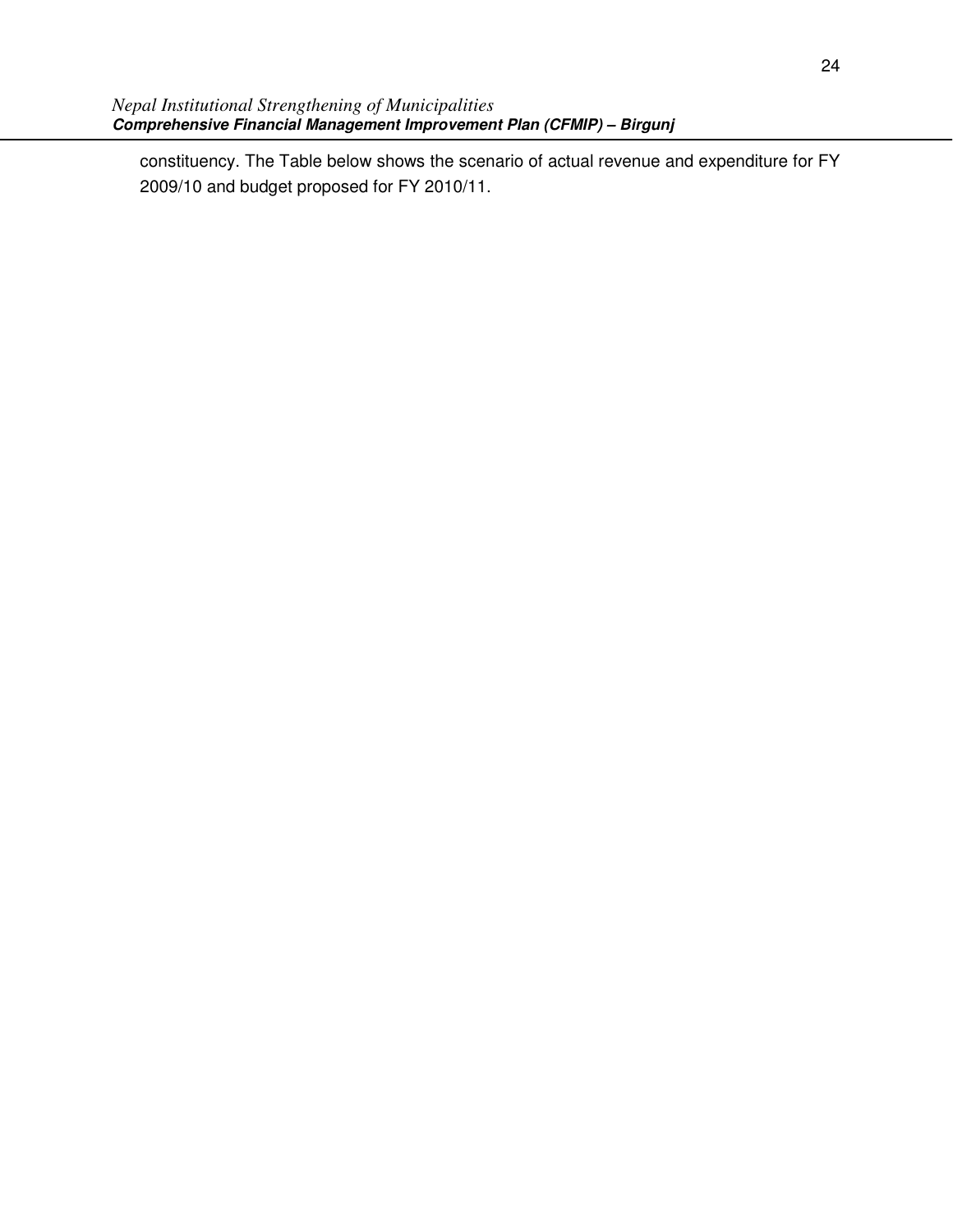| <b>Particulars</b>          | <b>Actual for</b><br>FY 2009/10 | <b>Budget for</b><br>FY 2010/11 | Variance | % (+) or (-) in<br>FY 2010/11<br><b>Budget to</b><br>FY 2009/10<br><b>Acutal</b> |
|-----------------------------|---------------------------------|---------------------------------|----------|----------------------------------------------------------------------------------|
| Local Taxes                 | 16.43                           | 40.40                           | 23.98    | 146%                                                                             |
| <b>Fees And Fines</b>       | 11.46                           | 16.34                           | 4.88     | 43%                                                                              |
| <b>Property Rental</b>      | 1.97                            | 2.60                            | 0.63     | 32%                                                                              |
| <b>Other Revenues</b>       | 1.28                            | 0.00                            | (1.28)   | $-100%$                                                                          |
| <b>Own Source Revenue</b>   | 31.14                           | 59.35                           | 28.20    | 91%                                                                              |
| Misc. Income                |                                 |                                 |          |                                                                                  |
| Grants                      | 172.47                          | 182.93                          | 10.47    | 6%                                                                               |
| Loans                       |                                 | 20.00                           | 20.00    |                                                                                  |
| <b>Total Revenue</b>        | 203.61                          | 262.28                          | 58.67    | 29%                                                                              |
| <b>Current Expenditures</b> | 66.65                           | 73.08                           | 6.43     | 10%                                                                              |
| Debt Payment                | 0.56                            | 1.10                            | 0.53     | 95%                                                                              |
| Social Programs             | 53.76                           | 57.10                           | 3.34     | 6%                                                                               |
| Ordinary Capital (Fixed A   | 0.35                            | 0.30                            | (0.05)   | $-15%$                                                                           |
| Capital Investment (Progra  | 77.41                           | 130.70                          | 53.30    | 69%                                                                              |
| <b>Total Expenditure</b>    | 198.73                          | 262.28                          | 63.55    | 32%                                                                              |

**Table 12: Actual revenue and expenditure for FY 2009/10 and budget proposed for FY 2010/11 NRs Million** 

- 77. The above figures show that the budgeted own source revenue has increased by 91% and the total revenue by only 29%. Increase in government and other grants have been increased by 6%. In the case of expenditure, current expenditure, debt repayment, social programs and capital investment costs have been budgeted to increase by 10%, 96%, 6% and 69% respectively. Expenditure in ordinary capital has been reduced by 15%.
- 78. The financial projections have been made for five years (FY 2011/12 to FY 2015/16). Forecasts of revenue is based on the recommendations made in CFMIP for revenue enhancement. In the case of expenditure, forecasts have been made at 10% which is a reasonable expenditure growth rate.

## **REVENUE PROJECTION**

79. Projection of revenue has been made based on the current sources of revenue of the municipality. It has been recommended in CFMIP that the municipality should focus in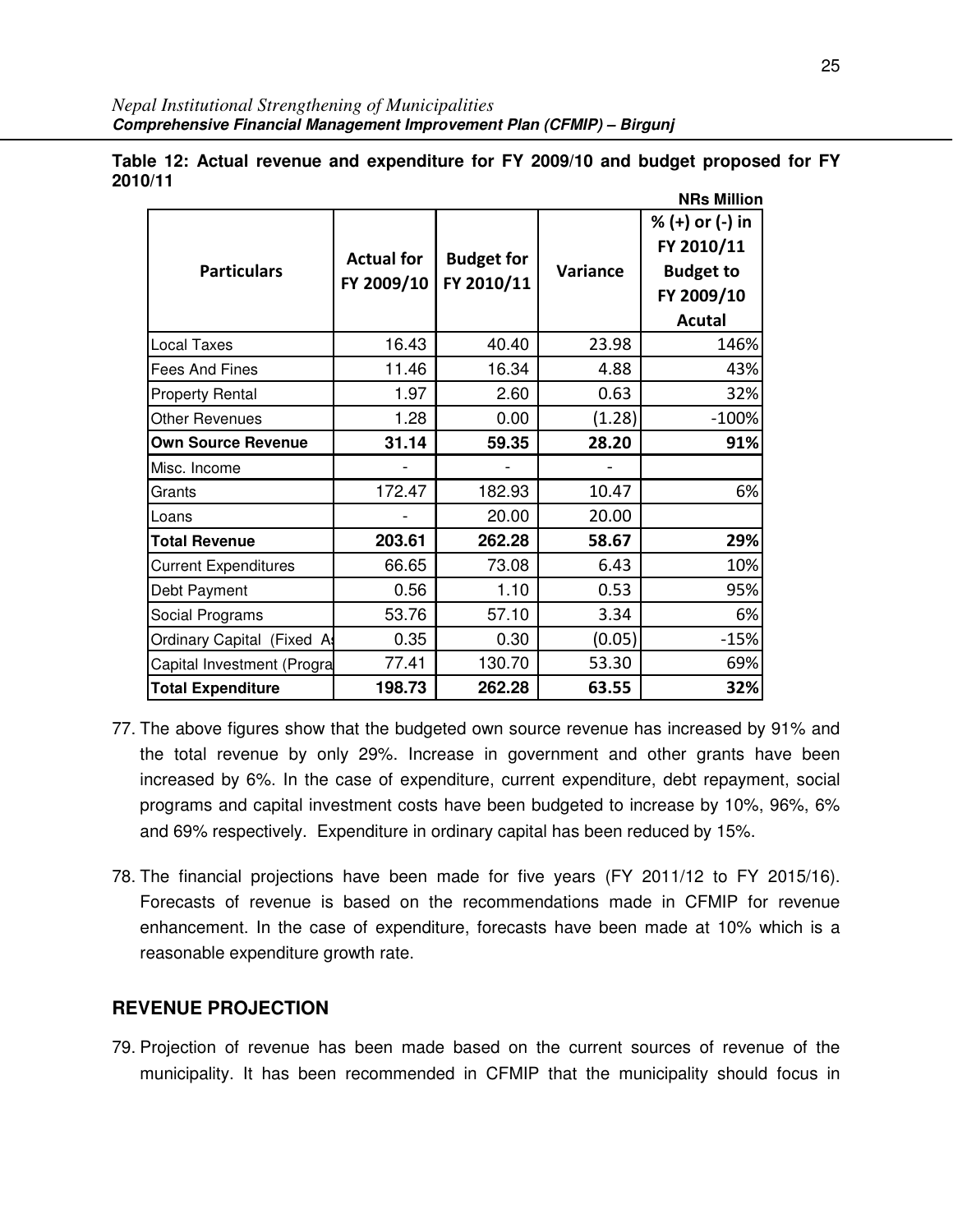enhancing the revenue within the current structure of revenue and not seek to add additional taxes and fees.

- 80. CFMIP recommends that the present revenue collection efficiency should be enhanced so that the municipality can achieve the maximum revenue collection potentiality. It will be futile to introduce new taxes and fees if the current manpower has to be diverted to manage new revenue which could hamper collection of existing revenue collection.
- 81. The following assumptions have been made in projecting future revenue. The municipality should use this projection as a guideline for estimating the annual budget. It will not restrict the municipality in introducing any new taxes if they are viable and can be collected without investing much time and efforts.
- 82. Historical data shown in the financial projection for five years (FY 2004/05 to FY 2009/10) have been taken to assess the growth rate of revenue and expenditure. Data published by MLD with the support of Udle/GIZ has been taken for the first three years (latest data available as of FY 2007/08). Remaining two years data (FY 2008/09 and FY 2009/10) and the budget for FY 2010/11 have been compiled from the municipality records.

#### **Taxes**

83. Tax is a main source of revenue of the municipality which contributes approximately 55% of the total own source revenue of the municipality. The main sources of taxes are vehicle tax, business and profession tax, house and land tax and other taxes (house rent, market tax etc). Assumptions made in projecting the taxes are described below.

## **House and land tax**

**84.** House and land tax (HALT) is a major source of revenue. Its share of contribution is over 80% of the local taxes. It has been estimated to increase this tax by 94% in the budget for FY 2010/11. Construction of new buildings and revision in the value of land tax rate are the main contributory factors in the increase of this tax. However the rate of building valuation has not changed since it was fixed in LBFAR some time back. Revision in the building costs could generate additional tax. The Central Government should consider revising these rates. The forecast in the increase of HALT has been estimated at 10%. In the case of properties which are not in the municipal tax net, it is estimated that they will be brought in the net within the next four years at the rate of 10%, 20%, 30% and 40% respectively by FY 2015/16. Out of estimated 30,000 houses, it is estimated that 20,000 houses are liable to pay tax. At present 10,000 houses are in the tax net. Remaining 10,000 tax payers will be added in the tax net in four years. Estimated increase of new buildings is based on the historical growth rate of the new constructions. It is estimated that 600 new buildings are constructed each year and the growth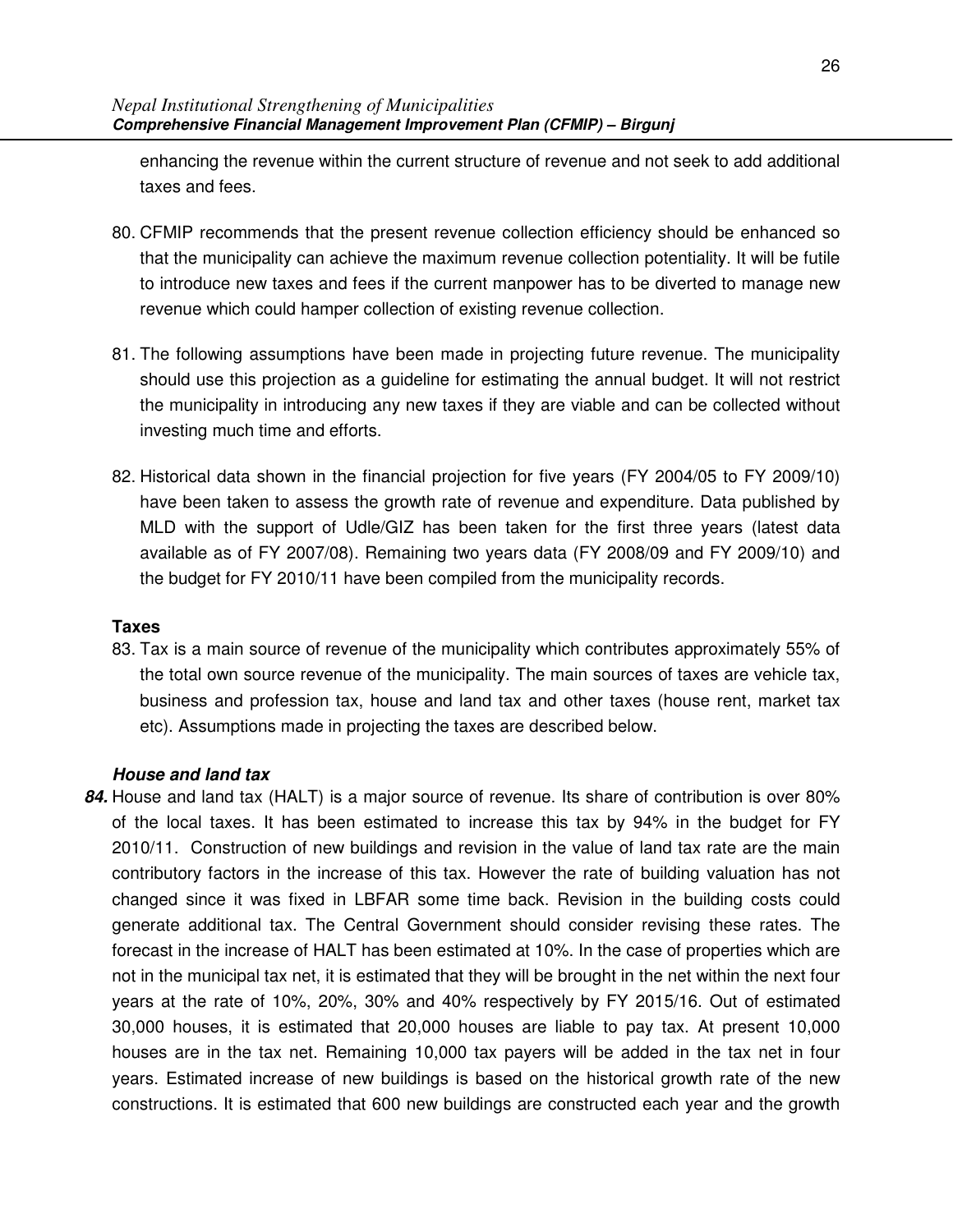rate of new buildings is 5%. **However, HALT has huge potential up to 100 million if collected with full campaign.**

#### **Vehicle tax**

- 85. The municipality collects three types of vehicle taxes. (i) one time entry tax (ii) annual tax and (iii) parking fees.
- 86. Collection of vehicle tax has not been very effective. The collection rate has not increased compared to the growth rate of the vehicles in the country. It is essential that the municipality gets full support of the Transport Management Office in collecting this tax as the vehicle owners invariably pay the annual registration fees. Since the support from TMO was not forthcoming, collection of the vehicle tax (all three) was contracted out to the private sector at an annual contract amount of NRs17.70 million. It is estimated that the vehicle tax will increase by 10% in the future years.

### **Business and profession tax**

87. Business and professional tax is a potential source of income of this municipality as it is an industrial and commercial town of Nepal. But, so far, the collection of this tax has not been very encouraging. The data base is not up to date and numbers of tax payers are outside the tax net. It is estimated that there are about 6,000 taxpayers (as estimated by Inland Revenue office) out of which only 600 are within the tax net. It is estimated that remaining 7,400 tax payers will be brought in the tax net in four years starting from FY 2012/13 at the rate of 10%, 20%, 30% and 40% respectively in each year. They have been included in the revenue calculation at the historical average tax collection of NRs1,959 per tax payer. Increase in the budget for FY 2010/11 is estimated at 20%. For financial projection it has been estimated that it will increase by 10%.

#### **Other taxes**

88. Other taxes are house rent tax, market tax, contract tax etc which are not material in amount. It has been estimated to increase it by 15%. Budgeted increase for FY 2010/11 is 141%.

## **FEES AND CHARGES**

89. Fees are another important source of revenue of this municipality. Its share of contribution in the total own source revenue is approximately 37%. The main sources of fees are recommendation fees, building permit fees, and other fees (service fees, property appraisal fees, registration fees, fines and penalties and miscellaneous fees).

## **Recommendation fee**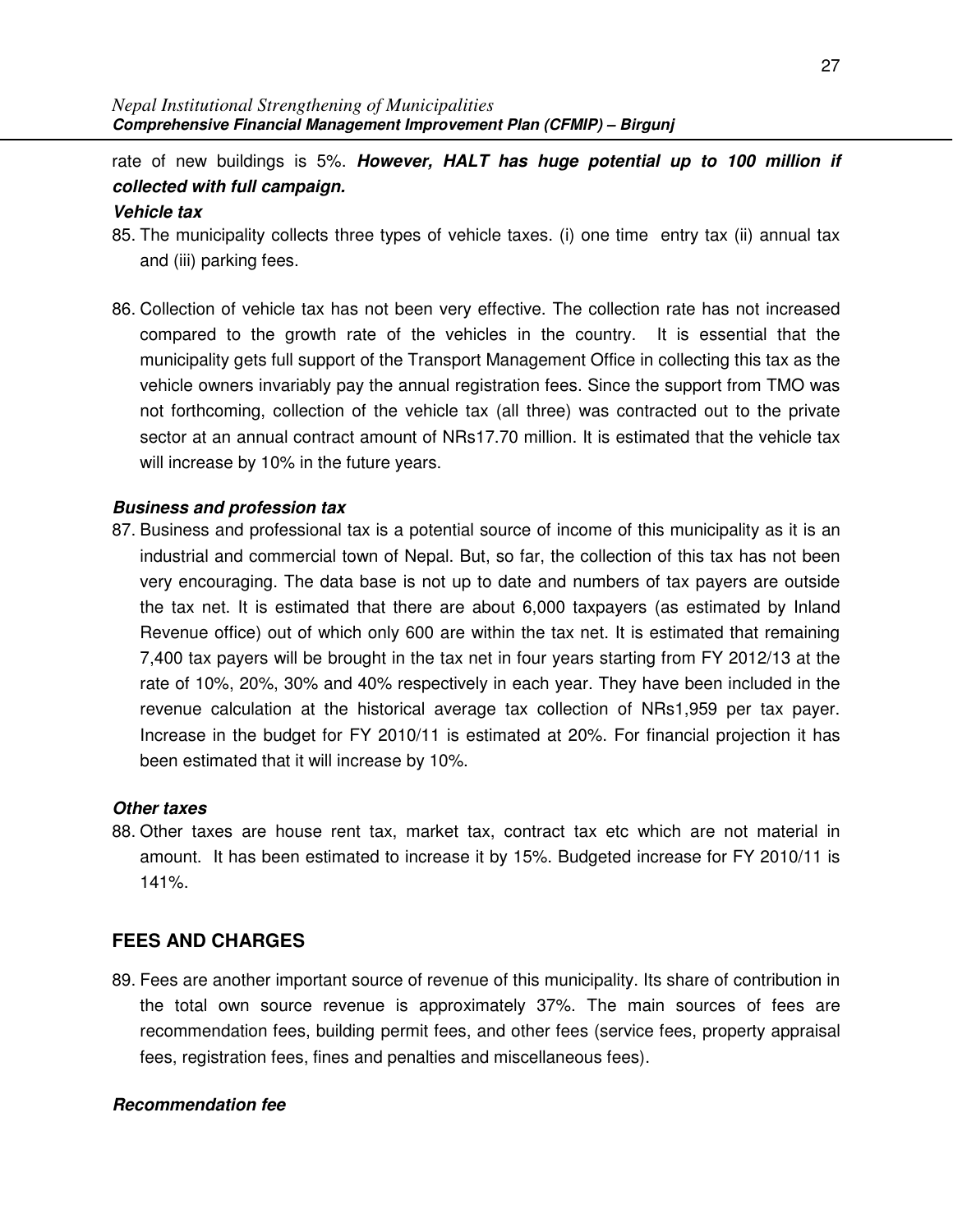90. Recommendation fee is collected by the municipality for providing various types of recommendations to the citizens. The budgeted increase of this revenue is 89%. It has been estimated that the fee will increase by 10%.

### **Building permit fee**

91. Building permit fees is a major source of income from fees and charges. It accounts for approximately 63% of fees and charges and 18% of own source revenue. The budgeted increase of this revenue is 4%. It has been estimated that it will increase by 10%.

### **Other fees**

92. Other fees and charges include income from property valuation appraisal fees, registration fees, various service charges, fines etc. Annual increase in other fees and charges has been estimated at 10% as recorded in the historical data.

## **PROPERTY RENTAL**

#### **Market shop building**

93. Property rental is the income received from the property of the municipality rented out. It has been estimated at 5%. This is the normal increase in the rental amount in the country although in the budget for FY 2010/11 it has been estimated to decrease by 33%. This may be due to revision in the contract for rental property.

#### **Other rental**

94. Other rental amount is very nominal. As there is no historical growth trend to estimate this revenue, it is estimated that the income in FY 2011/12 under this head would be NRs 0.50 million which is estimated to increase by 5% thereafter. In FY 2010/11 budget it is estimated that NRs1.30 million would be collected.

## **OTHER REVENUE**

95. Other revenue includes various other income e.g. confiscation of deposits, auction sales, and other miscellaneous income. Since the income from this source varies in different years which is dependent upon the decision and policy of the municipality it is estimated that the income in FY 2011/12 from these heads would be NRs 1.00 million which is estimated to increase by 10% thereafter.

## **MISCELLANEOUS INCOME**

96. Miscellaneous income includes various other items which are not listed in any other income head. It also includes contribution made by the user committees for construction work if the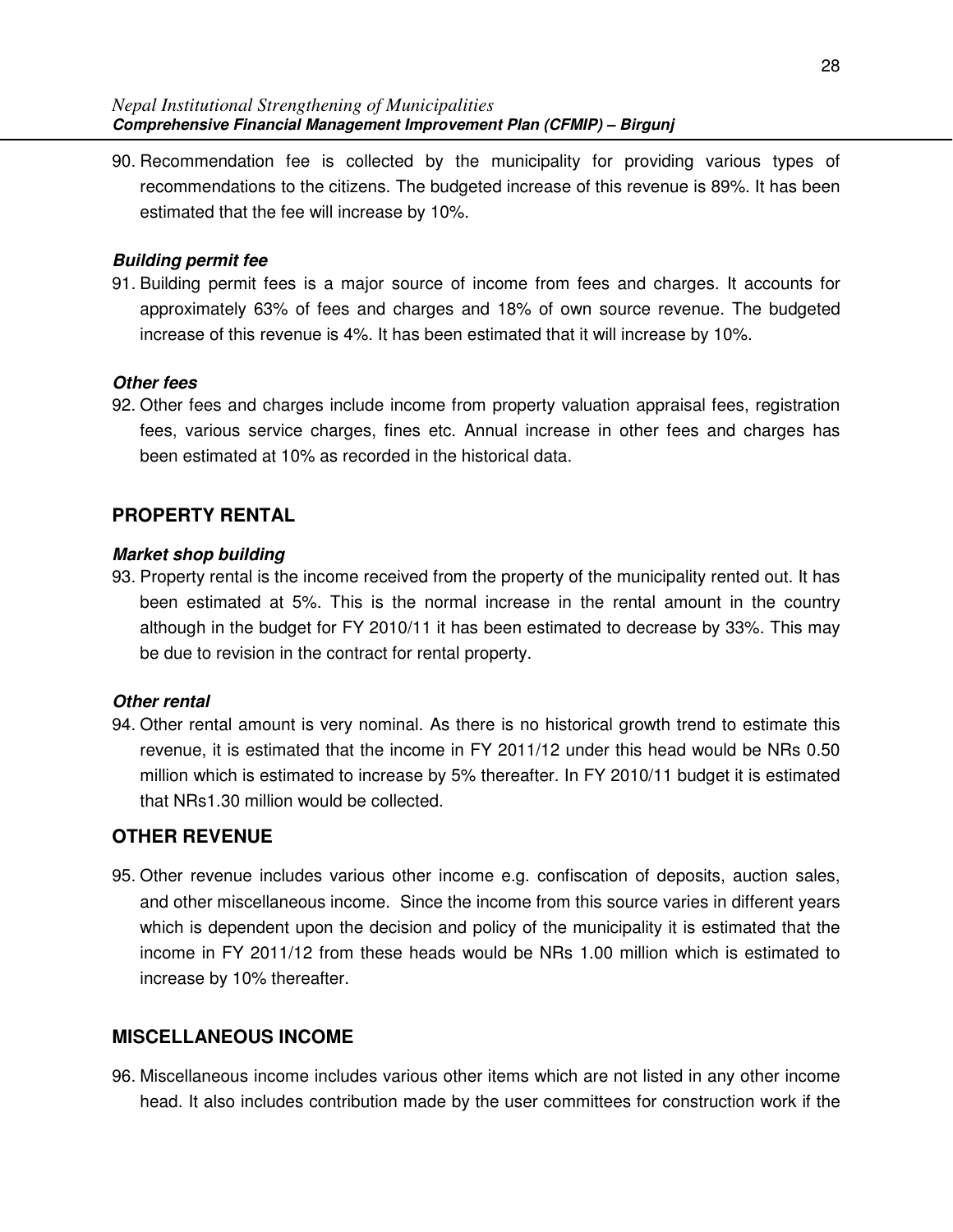user committee deposits its share of contribution at the municipality. It is estimated to increase by 10%.

## **GOVERNMENT GRANTS**

97. Government grants are provided to the municipalities every year. Generally municipalities receive three types of grant proceeds: They are (i) Local Development Fee (ii) Administrative Grant and (iii) Capital Grant.

### **Local development fee**

98. Provision of Local Development Fee (LDF) was introduced when collection of octroi was abolished when Nepal decided to join WTO. LDF used to be collected on the import of goods into the country. Total collection of LDF is distributed to the municipalities based on a specified criteria. The municipality was ensured that the share of LDF would not be less than the collection of octroi when it was abolished. In the past, municipalities used to treat this income as their own source income. Government has now stopped collection of LDF at the Customs. Yet they continue to provide equivalent unconditional grants to municipalities. It has been estimated that such grants will increase by 10%.

## **Administrative grant**

99. Administrative grant is provided to the municipality for administrative expenses for expenditures related to Central Government payments e.g. salary of the EO. It has been estimated that this will increase by 10%.

## **Capital grant**

100. Capital grant is provided for implementing various development programs of the municipality. The amount of annual capital grant varies according to the development program of the municipality and the availability of Central Government resources. Since the amount of government grants is dependent upon the policy of the Central Government, availability of resources and the investment plans of the municipality, it is difficult to forecast the amount of government grant to any degree of accuracy. The municipality tends to overestimate this income to match excessive budget estimates made for development expenditure. For future projection, 10% increase has been based on the budget for FY 2010/11.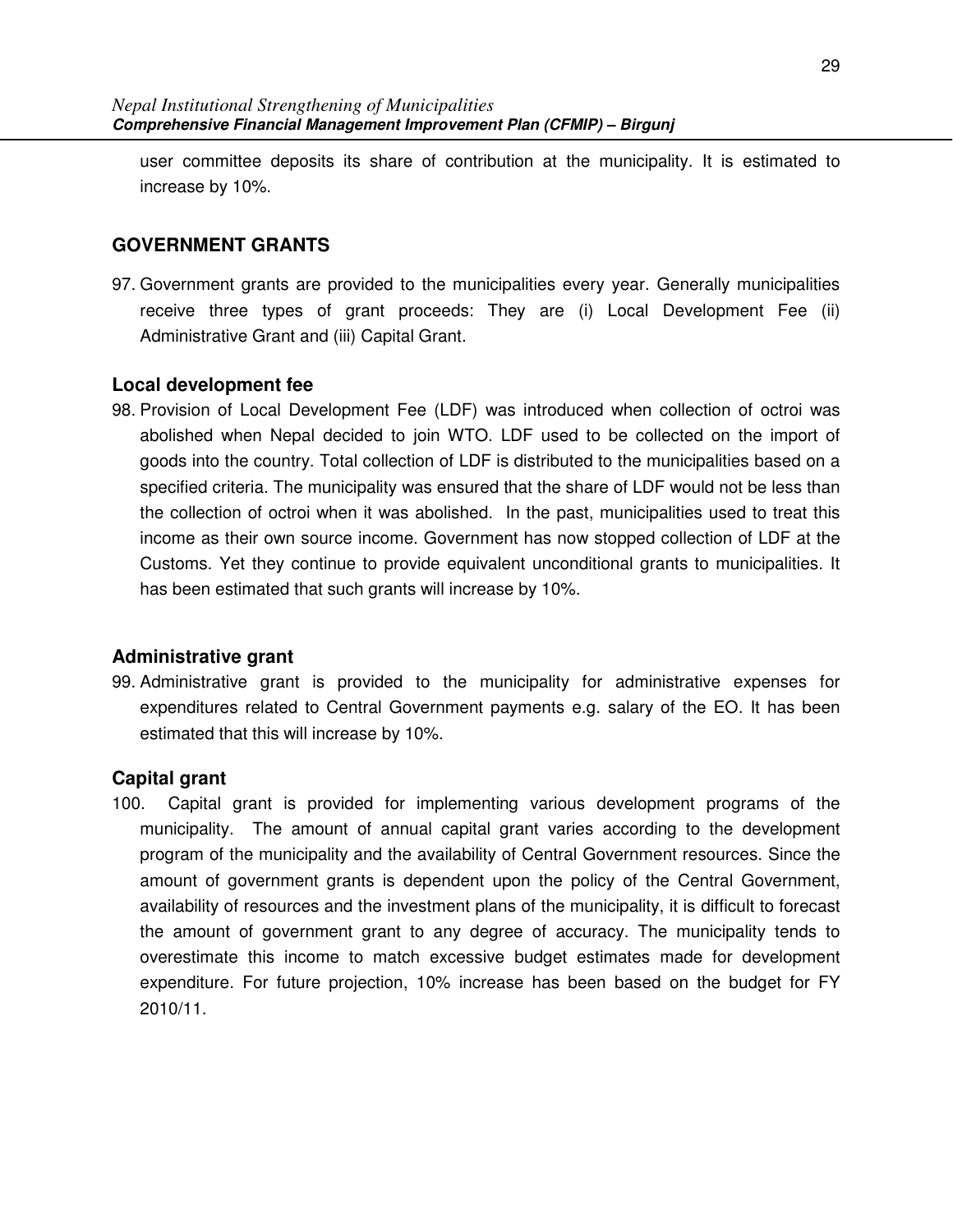## **District Development Committee and Other Donors**

101. The municipality receives grants from the District Development Committee for municipal projects and for some other income sharing from the sale of district resources. Grants received from other bilateral donors and NGOs are also recorded under this head. Again it is difficult to estimate the amount of grants under this head. It has been estimated to increase this amount by 10%.

## **EXPENDITURE PROJECTION**

## **Current Expenditure**

102. This is the administrative recurrent expenditure. It includes administrative staff costs, office expenses, office supplies, regular repairs and maintenance, fuel and other regular day to day expenses. It has been estimated that this expenditure will increase by 10%. Budget for FY 2010/11 has also been increased by 10%. The municipality and the government has been paying particular attention in controlling this expenditure hence a reduced increment has been taken.

## **Debt Repayment**

103. The municipality has taken two long term loans from TDF for Mina Bazaar improvement in 2010/11. They will be repaid over a period of 17 and nine years respectively. Repayment has been calculated based on the repayment schedule.

## **Social Program**

104. This head includes the social programs implemented by the municipally. They are education, health, disaster relief, culture, sports, financial assistance, environment etc. These program activities depend upon the availability of financial resources. It has been estimated that expenditures for these activities will increase by 10%. Future increment has been based on the budgeted expenditure for FY 2010/11 which shows only 6% increase to FY 2009/10 actual amount.

## **Ordinary Capital**

105. Capital expenditures under this heading are purchases made for fixed assets for the use of the municipality. The municipality has spent very nominal amount for such assets in the last five years. It has been estimated that NRs0.50 will be spent in FY 2011/12, which has been increased by 10% thereafter.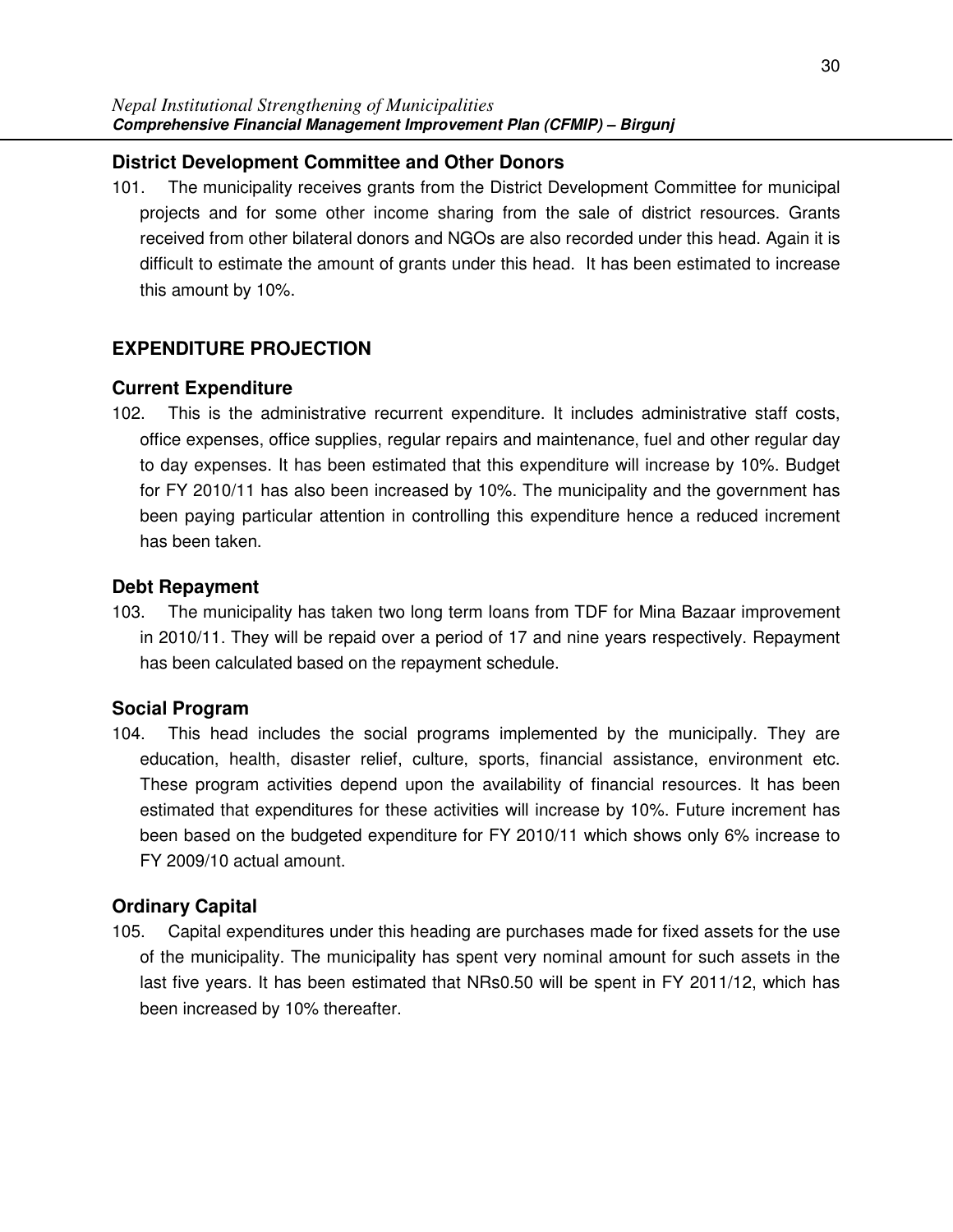## **Capital Investment**

106. All the development expenses are recorded under capital investment. They include town level projects and other development and construction works. The amount of expenditure under this head depends upon the availability of the resources. The municipality invariably inflates this expenditure head as it includes the "wish list" of the political parties and the citizens. It has been estimated that this expenditure will increase by 10% based on the actual expenditure for FY 2009/10 as the budget amount for FY 2010/11 shows an increase of 69%.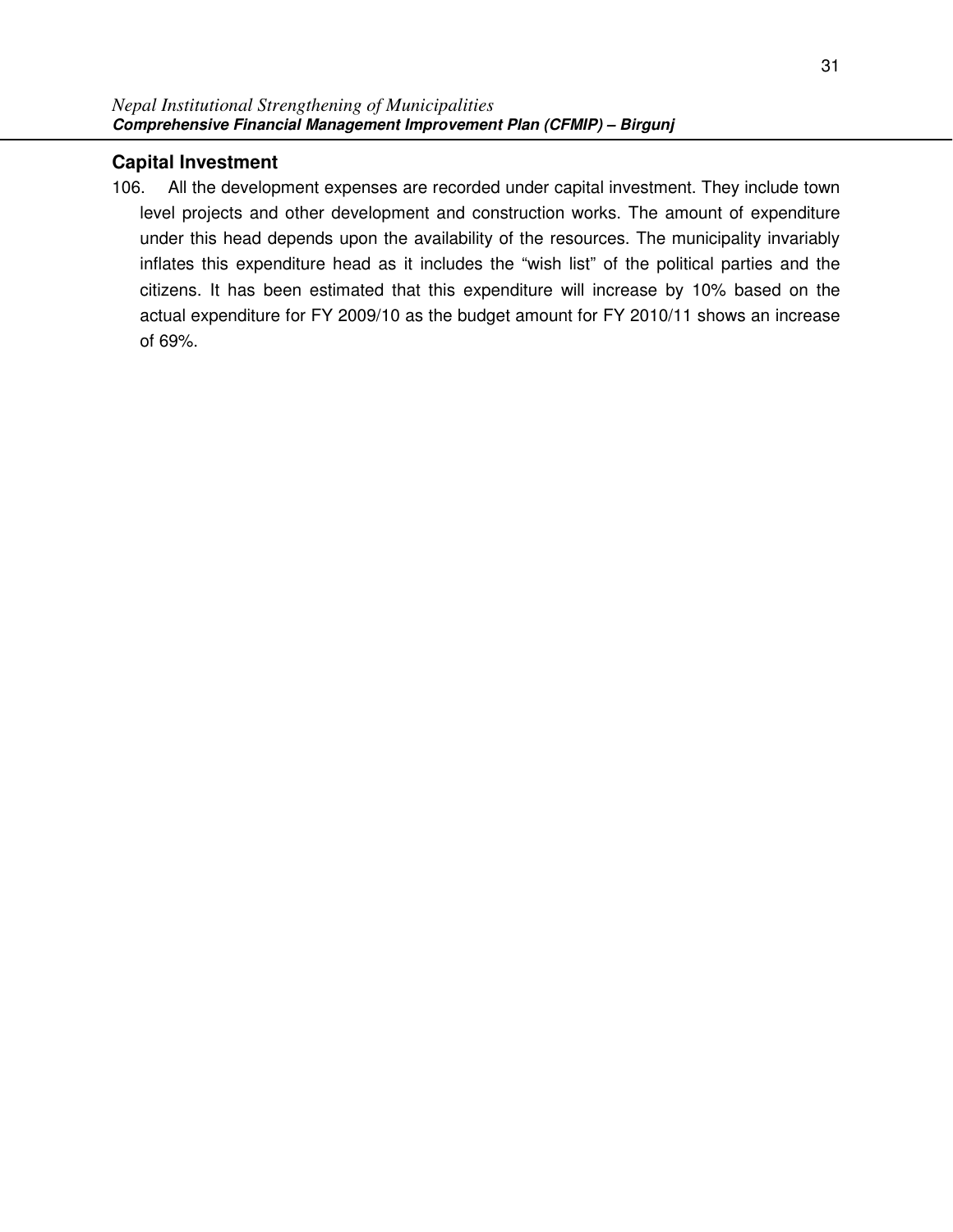## **Annex - 1**

## **Assessment of Minimum Conditions and Performance Measures**

## **Minimum Conditions**

| <b>Working Area</b>                                         | Indicator                                                              | <b>Indicator Description</b>                                                                                                                                                              | <b>FY7/8</b> | <b>FY8/9</b> | <b>FY9/0</b> |
|-------------------------------------------------------------|------------------------------------------------------------------------|-------------------------------------------------------------------------------------------------------------------------------------------------------------------------------------------|--------------|--------------|--------------|
| 1. Local Self-<br>Governance                                | Planning<br>and<br>1:<br><b>Budget Approval</b>                        | The programs and budget of the<br>current fiscal year shall be approved<br>by the Municipal Council of last<br>fiscal year.                                                               | <b>NC</b>    | <b>NC</b>    | C            |
|                                                             | 2:<br>Progress<br>Assessment                                           | The municipality shall assess the<br>municipal level planning quarterly or<br>in annual basis.                                                                                            | <b>NC</b>    | C            | C            |
| <b>Financial</b><br>2.<br><b>Management</b>                 | 3:<br>Municipality<br>Fund                                             | All incomes received in the name of<br>municipality<br>shall<br>be<br>in<br>the<br>deposited to municipality fund.                                                                        | C            | $\mathsf C$  | C            |
|                                                             | 4: Detail Records<br>Taxes<br>οf<br>and<br><b>Income Sources</b>       | The municipality shall keep updated<br>detail records of taxes and income<br>sources.                                                                                                     | C            | C            | C            |
|                                                             | 5: Auditing System                                                     | The municipality shall complete the<br>final auditing of all incomes and<br>expenditure of the fiscal year.                                                                               | <b>NC</b>    | NC.          | C            |
|                                                             | 6:<br>Procurement<br>Planning                                          | A<br>plan<br>for<br>public<br>master<br>procurement<br>and<br>annual<br>an<br>procurement plan shall be prepared<br>and be implemented after obtaining<br>approval from the municipality. | <b>NC</b>    | NC.          | С            |
|                                                             | 7:<br>Inventory<br>Management                                          | The municipality shall inspect and<br>report on inventory.                                                                                                                                | $\mathsf C$  | $\mathsf C$  | $\mathsf C$  |
|                                                             | Financial<br>8:<br>Irregularities<br>and<br>Action<br>for<br>Clearance | The municipality<br>shall<br>complete<br>auditing<br>and<br>list<br>financial<br>irregularities, with details of actions<br>taken.                                                        | <b>NC</b>    | <b>NC</b>    | C            |
| 3.<br><b>Service</b><br>Delivery and<br><b>Transparency</b> | 9: Citizen Charter                                                     | A Citizen Charter shall be issued<br>and applied by the municipality.                                                                                                                     | C            | C            | С            |
|                                                             | Provision<br>10:<br>of<br><b>Building Permit</b>                       | municipality shall<br>develop<br>The<br>permit criteria<br>building<br>working<br>procedures for building construction.                                                                   | C            | C            | C            |
|                                                             | Publicizing<br>11:<br>Income-<br>Expenditure,<br>and                   | The<br>municipality shall publicize<br>income-expenditure and tax rates.                                                                                                                  | C            | C            | C            |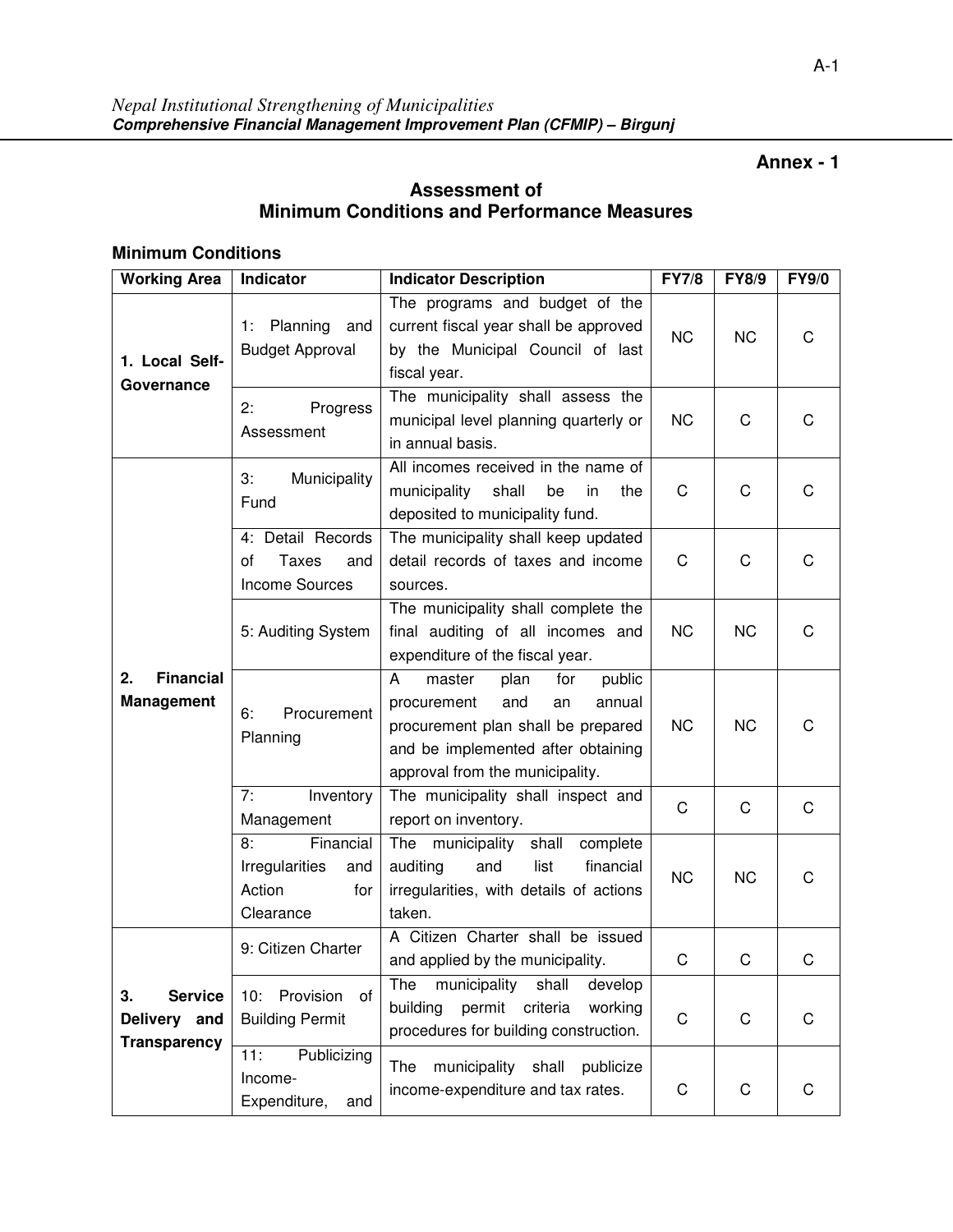*Nepal Institutional Strengthening of Municipalities* **Comprehensive Financial Management Improvement Plan (CFMIP) – Birgunj** 

| <b>Working Area</b>    | Indicator                             | <b>Indicator Description</b>          | <b>FY7/8</b> | <b>FY8/9</b> | <b>FY9/0</b> |
|------------------------|---------------------------------------|---------------------------------------|--------------|--------------|--------------|
|                        | Rates for Tax and                     |                                       |              |              |              |
|                        | <b>Duties</b>                         |                                       |              |              |              |
|                        | 12: Formation and                     |                                       |              |              |              |
|                        | Function<br>0f                        | An account committee<br>shall<br>be   | <b>NA</b>    | NA           | NA.          |
|                        | Account                               | formed.                               |              |              |              |
|                        | Committee                             |                                       |              |              |              |
|                        | 13: Formation and                     |                                       | <b>NC</b>    | <b>NC</b>    |              |
| <b>Formation</b><br>4. | Function<br>0f                        | A municipal level revenue advisory    |              |              |              |
|                        | Municipal<br>Level                    | committee shall be formed.            |              |              | C            |
|                        | Revenue Advisory                      |                                       |              |              |              |
| and                    | Committee                             |                                       |              |              |              |
| <b>Functions</b> of    | 14: Formation and                     |                                       |              |              |              |
| the                    | Function<br>0f                        |                                       | <b>NA</b>    | <b>NA</b>    |              |
| <b>Committees</b>      | Supervisory<br>and                    | supervisory<br>and<br>monitoring<br>A |              |              | <b>NA</b>    |
|                        | Monitoring                            | committee shall be formed.            |              |              |              |
|                        | Committee                             |                                       |              |              |              |
|                        | 15: Formation and                     |                                       |              |              |              |
|                        | Function<br>οf                        | A vacancy fulfilment committee shall  |              |              |              |
|                        | Vacancy Fulfilment                    | be formed.                            | C            | C            | C            |
|                        | Committee<br>$\mathbf{1}$<br>$\cdots$ | $\cdot$ $\cdot$                       |              |              |              |

 $C=$  Complied, NC = Not Complied, NA= Not Applicable

#### **Performance Measurement**

| Working                                     | <b>Indicator</b>                                                             | <b>Indicator Description</b>                                                                                                                              | Full         | <b>FY</b> | FY             | <b>FY</b>      |
|---------------------------------------------|------------------------------------------------------------------------------|-----------------------------------------------------------------------------------------------------------------------------------------------------------|--------------|-----------|----------------|----------------|
| Area                                        |                                                                              |                                                                                                                                                           | <b>Marks</b> | 7/8       | 8/9            | 9/0            |
| <b>Financial</b><br>2.<br><b>Management</b> | Feasibility<br>10:<br>Study on Revenue<br>Potentiality and its<br>Projection | The municipality should conduct a<br>study on revenue potentiality and its<br>annual projection based on the study.                                       | 4            | $\Omega$  | $\overline{2}$ | $\overline{2}$ |
|                                             | 11: Actual Income<br>Expenditure and<br>Budget<br>Implementation             | The<br>municipality<br>should<br>prepare<br>budget estimate by assessing the<br>actual details of income expenditure<br>of the last fiscal year.          | 4            | 2         | $\Omega$       | 2              |
|                                             | 12:<br>Assets<br>Property<br>Management                                      | The municipality should prepare lists<br>of public property and infrastructure,<br>which should be updated.                                               | 2            | 2         | 2              | 2              |
|                                             | 13:<br>Revenue<br>Administration<br>Management                               | The municipality should<br>have<br>a<br>systematic and updated record of<br>income generation from local taxes,<br>fees, service charge, duties rent etc. | 4            | 2         | 4              | 2              |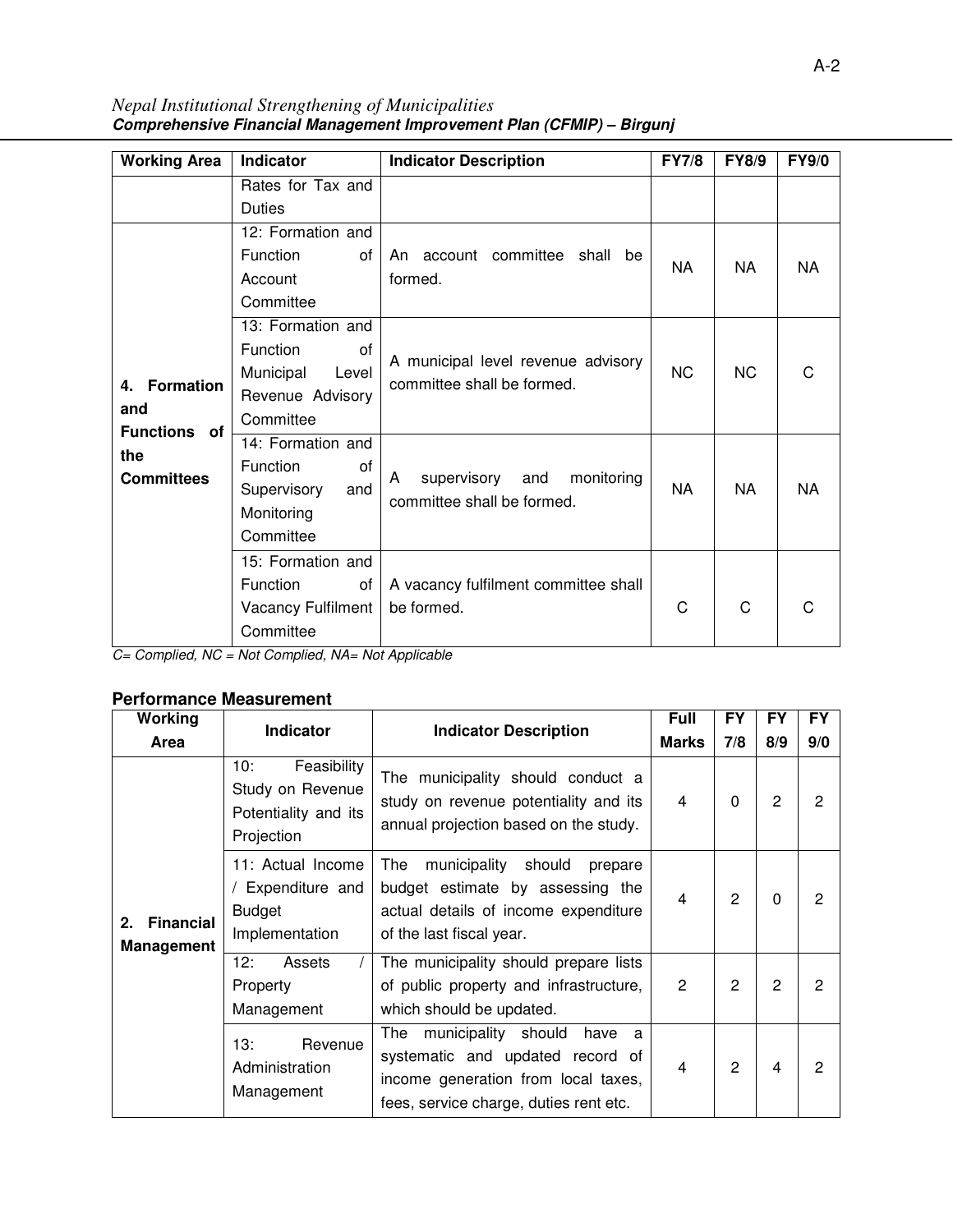*Nepal Institutional Strengthening of Municipalities* **Comprehensive Financial Management Improvement Plan (CFMIP) – Birgunj** 

|                                    |                                                                                  | 28             | $\overline{\mathbf{r}}$ | 10             | 16             |
|------------------------------------|----------------------------------------------------------------------------------|----------------|-------------------------|----------------|----------------|
| Expenses                           |                                                                                  |                |                         |                |                |
| Assistance                         | to the approved budget.                                                          |                |                         |                |                |
| Financial                          | in expenditure on financial assistance                                           | 2              | 0                       | 0              | $\overline{2}$ |
| Limitation<br>οf                   | The municipality should confine itself                                           |                |                         |                |                |
| 20: Abiding by the                 |                                                                                  |                |                         |                |                |
| Payment                            | clearing<br>advance<br>payments<br>and<br>taking actions on past irregularities. |                |                         |                |                |
| Advance<br>of                      | irregularities in financial transactions;                                        | 2              | 0                       | 0              | $\overline{2}$ |
| Quality and Status                 | financial discipline by reducing the                                             |                |                         |                |                |
| 19:<br>Accounting                  | The<br>municipality should<br>maintain                                           |                |                         |                |                |
| Accounts                           | deposit accounts.                                                                |                |                         |                |                |
| Security / Deposit                 | procedures<br>regarding<br>security<br>$\sqrt{2}$                                | $\overline{c}$ | 1                       | 1              | 1              |
| 18:<br><b>Status</b><br>οf         | The municipality should follow the                                               |                |                         |                |                |
| System                             | accrual/corporate account system.                                                |                |                         |                |                |
| Corporate Account                  | should be kept in accordance with the                                            | $\overline{2}$ | 0                       | $\overline{0}$ | 1              |
| Accrual<br>17:<br>$\sqrt{2}$       | The accounts of the municipality                                                 |                |                         |                |                |
| Expenses                           |                                                                                  |                |                         |                |                |
| Limitation<br>of<br>Administrative | administrative expenditure confined<br>to internal income.                       | 2              | 0                       | $\mathbf 0$    | 0              |
| Optimum                            | The<br>municipality<br>should<br>keep                                            |                |                         |                |                |
| 16: Abiding by the                 |                                                                                  |                |                         |                |                |
|                                    | income generation.                                                               |                |                         |                |                |
|                                    | even for matters related to internal                                             |                |                         |                |                |
| Partnership                        | PPP system, which may be used                                                    | 2              | 0                       | 1              |                |
| 15: Public-Private                 | formed to encourage and manage the                                               |                |                         |                | $\overline{2}$ |
|                                    | promotion committee<br>should<br>be                                              |                |                         |                |                |
|                                    | A public private partnership (PPP)                                               |                |                         |                |                |
| Property Tax - IPT                 | a main source of income.                                                         |                | 0                       |                |                |
| 14:<br>Integrated                  | the integrated property tax system as                                            | $\overline{c}$ |                         | 0              | 0              |
|                                    | The municipality should implement                                                |                |                         |                |                |